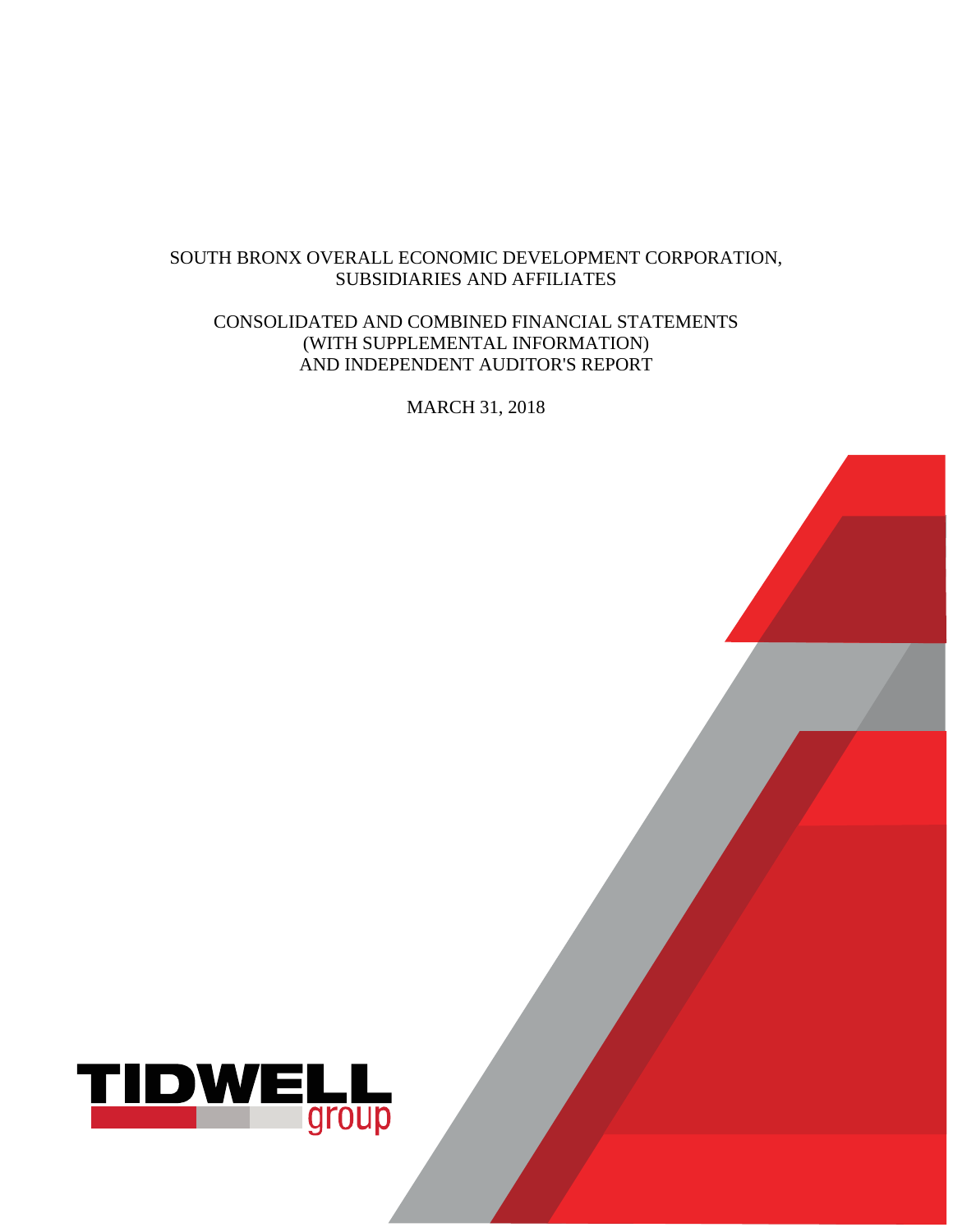# TABLE OF CONTENTS

|                                                                                                      | <b>PAGE</b> |
|------------------------------------------------------------------------------------------------------|-------------|
| <b>INDEPENDENT AUDITOR'S REPORT</b>                                                                  | 4           |
| CONSOLIDATED AND COMBINED FINANCIAL STATEMENTS                                                       |             |
| CONSOLIDATED AND COMBINED STATEMENT OF FINANCIAL POSITION                                            | $\tau$      |
| CONSOLIDATED AND COMBINED STATEMENT OF ACTIVITIES                                                    | 9           |
| CONSOLIDATED AND COMBINED STATEMENT OF FUNCTIONAL<br><b>EXPENSES</b>                                 | 10          |
| CONSOLIDATED AND COMBINED STATEMENT OF NET ASSETS                                                    | 11          |
| CONSOLIDATED AND COMBINED STATEMENT OF CASH FLOWS                                                    | 12          |
| NOTES TO CONSOLIDATED AND COMBINED FINANCIAL STATEMENTS                                              | 14          |
| SUPPLEMENTAL INFORMATION - CONSOLIDATING AND COMBINING<br><b>SCHEDULES</b>                           |             |
| CONSOLIDATING AND COMBINING SCHEDULE OF FINANCIAL POSITION                                           | 34          |
| CONSOLIDATING AND COMBINING SCHEDULE OF ACTIVITIES AND<br><b>CHANGES IN NET ASSETS</b>               | 36          |
| SCHEDULE OF SUBSIDIARIES AND AFFILIATES' STATEMENT OF<br><b>FINANCIAL POSITION</b>                   | 37          |
| SCHEDULE OF SUBSIDIARIES AND AFFILIATES' STATEMENT OF<br><b>ACTIVITIES AND CHANGES IN NET ASSETS</b> | 39          |
| SUPPLEMENTAL INFORMATION - SUPPORTING DATA REQUIRED BY OMB                                           |             |
| SCHEDULE OF EXPENDITURES OF FEDERAL AWARDS                                                           | 41          |
| NOTES TO SCHEDULE OF EXPENDITURES OF FEDERAL AWARDS                                                  | 44          |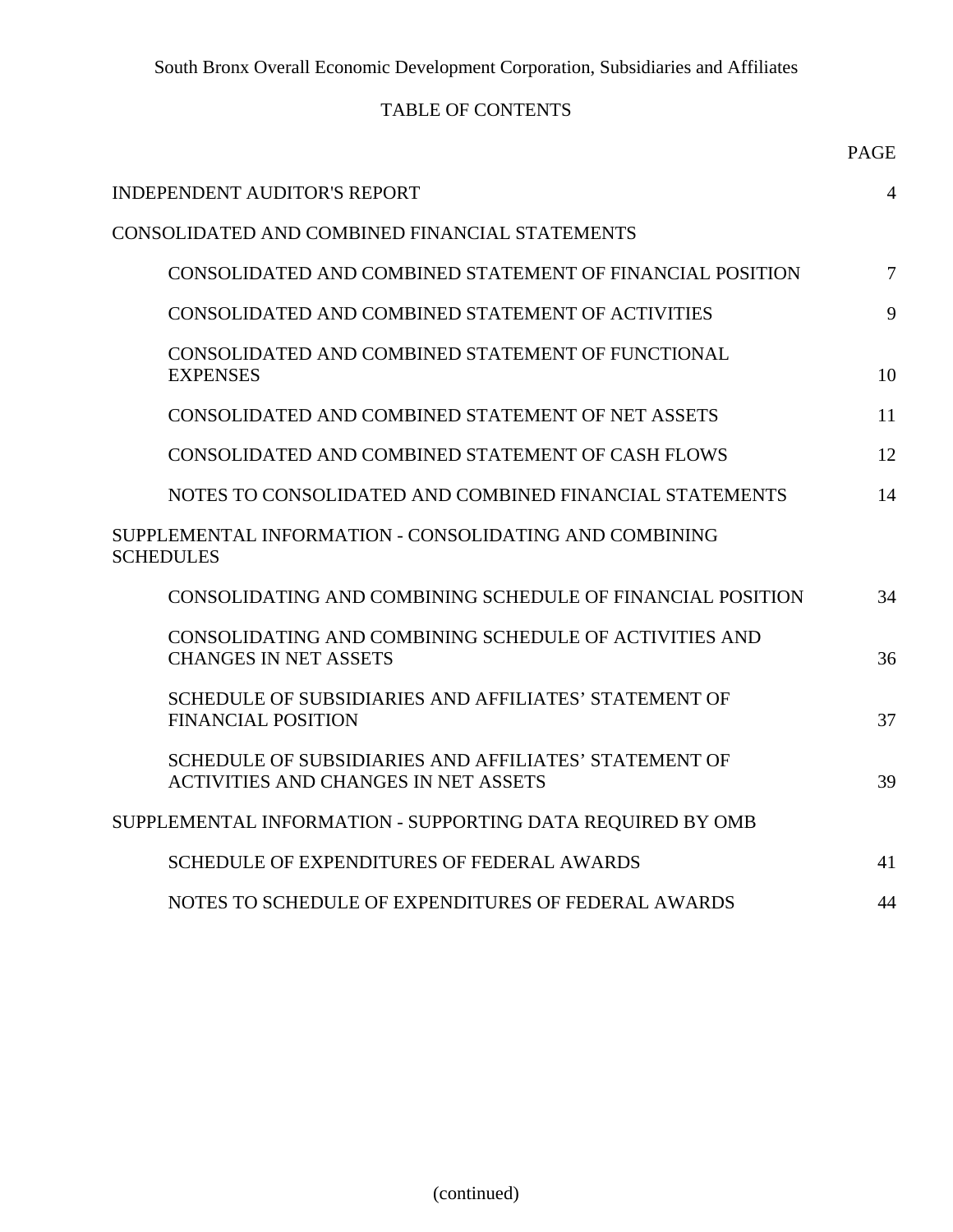# TABLE OF CONTENTS - CONTINUED

|  | PAGE |
|--|------|
|--|------|

| INDEPENDENT AUDITOR'S REPORT ON INTERNAL CONTROL OVER FINANCIAL<br>REPORTING AND ON COMPLIANCE AND OTHER MATTERS BASED ON AN<br>AUDIT OF THE CONSOLIDATED AND COMBINED FINANCIAL STATEMENTS<br>PERFORMED IN ACCORDANCE WITH GOVERNMENT AUDITING STANDARDS | 45 |
|-----------------------------------------------------------------------------------------------------------------------------------------------------------------------------------------------------------------------------------------------------------|----|
| INDEPENDENT AUDITOR'S REPORT ON COMPLIANCE FOR EACH MAJOR<br>FEDERAL PROGRAM AND ON INTERNAL CONTROL OVER COMPLIANCE<br>REQUIRED BY THE UNIFORM GUIDANCE                                                                                                  | 47 |
| SCHEDULE OF FINDINGS, QUESTIONED COSTS AND RECOMMENDATIONS                                                                                                                                                                                                | 50 |
| SCHEDULE OF THE STATUS OF PRIOR AUDIT FINDINGS, QUESTIONED COSTS<br>AND RECOMMENDATIONS (UNAUDITED)                                                                                                                                                       |    |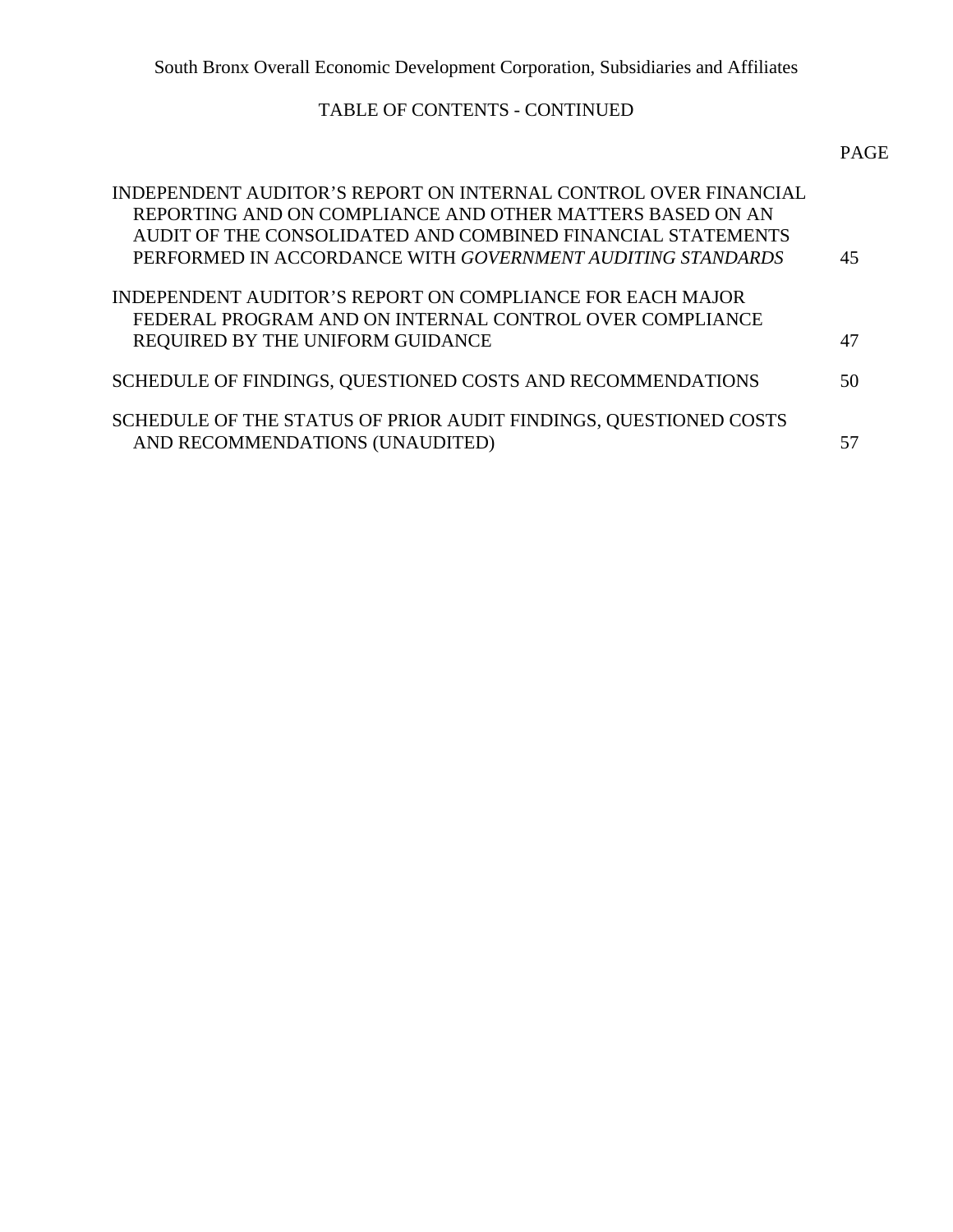

### INDEPENDENT AUDITOR'S REPORT

To the Board of Directors

South Bronx Overall Economic Development Corporation, Subsidiaries and Affiliates

We were engaged to audit the accompanying consolidated and combined financial statements of South Bronx Overall Economic Development Corporation, Subsidiaries and Affiliates (the Organization), which comprise the consolidated and combined statement of financial position as of March 31, 2018, and the related consolidated and combined statements of activities, functional expenses, net assets and cash flows for the year then ended, and the related notes to the consolidated and combined financial statements.

### **Management's Responsibility for the Consolidated and Combined Financial Statements**

Management is responsible for the preparation and fair presentation of these consolidated and combined financial statements in accordance with accounting principles generally accepted in the United States of America; this includes the design, implementation, and maintenance of internal control relevant to the preparation and fair presentation of consolidated and combined financial statements that are free from material misstatement, whether due to fraud or error.

#### **Auditor's Responsibility**

Our responsibility is to express an opinion on these consolidated and combined financial statements based on our conducting the audit in accordance with auditing standards generally accepted in the United States of America. Because of the matter described in the Basis for Disclaimer of Opinion paragraph, however, we were not able to obtain sufficient appropriate audit evidence to provide a basis for an audit opinion.

### **Basis for Disclaimer of Opinion**

As more fully described in Note 20, management was unable to reconcile various intercompany balances for the period ended March 31, 2018, the accumulation of which management has written off as bad debt expense for the year ended March 31, 2018. We were unable to confirm or verify by alternative means the amount of any potential misstatement or the accounts affected by this discrepancy.

#### **Disclaimer of Opinion**

Because of the significance of the matters described in the Basis for Disclaimer of Opinion paragraph, we have not been able to obtain sufficient appropriate audit evidence to provide a basis for an audit opinion. Accordingly, we do not express an opinion on the consolidated and combined financial statements referred to in the first paragraph.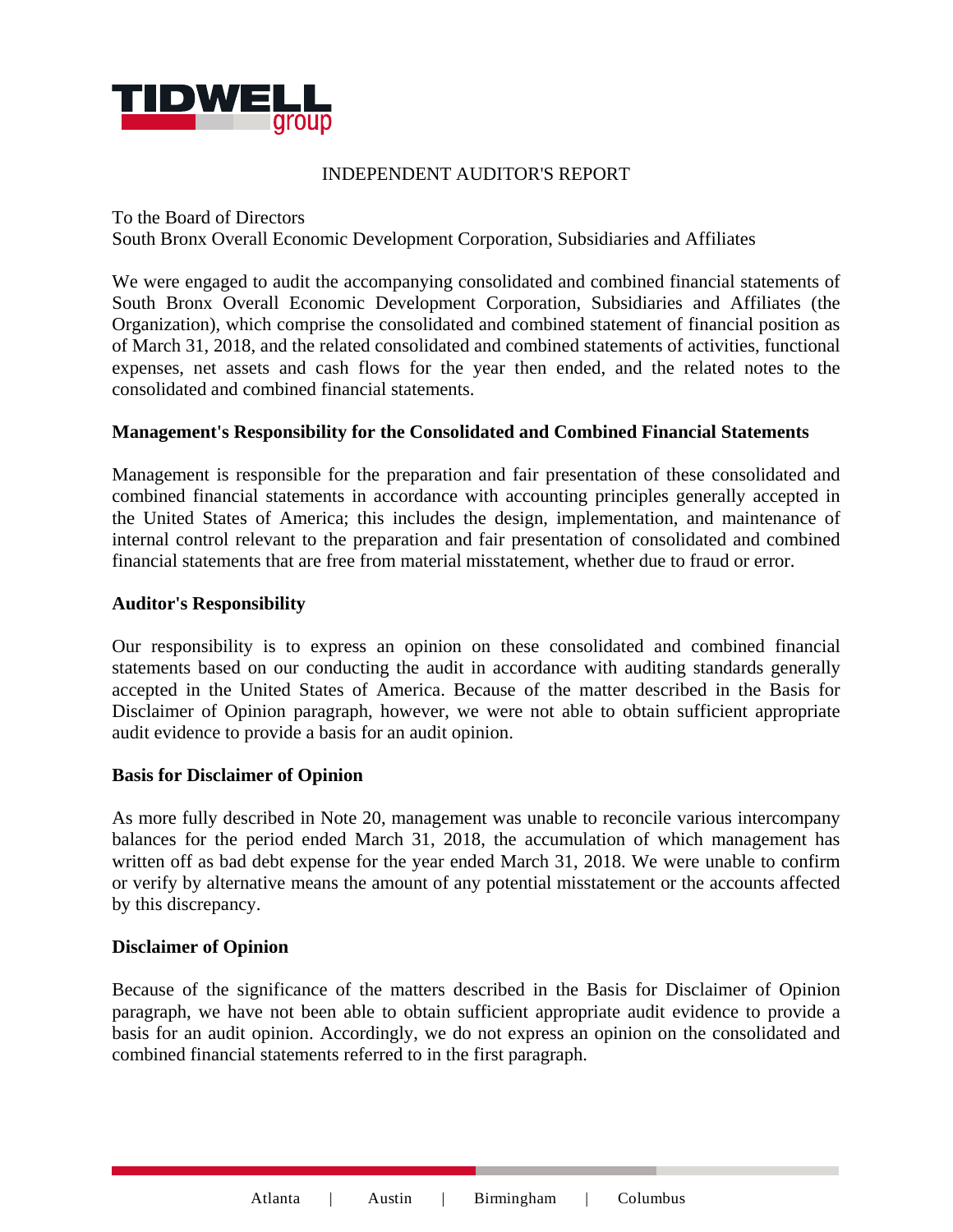### **Report on Other Information**

Our audit was conducted for the purpose of forming an opinion on the consolidated and combined financial statements as a whole. The consolidating and combining information on pages 34 through 36 and the supplemental information on pages 37 through 39 is presented for purposes of additional analysis of the consolidated and combined financial statements rather than to present the financial position and changes in net assets of the individual entities, and is not a required part of the consolidated and combined financial statements. The accompanying schedule of expenditures of federal awards and notes to the schedule of expenditures of federal awards on pages 41 through 44, as required by Title 2 *U.S. Code of Federal Regulations (CFR) Part 200, Uniform Administrative Requirements, Cost Principles, and Audit Requirements for Federal Awards*, is presented for purposes of additional analysis and is not a required part of the consolidated and combined financial statements. Such information is the responsibility of management and was derived from and relates directly to the underlying accounting and other records used to prepare the consolidated and combined financial statements. Because of the significance of the matters disclosed in the auditor's report, it is inappropriate to, and the auditors do not, express an opinion on the consolidating and combining information or on the schedule of expenditures of federal awards.

## **Other Matter**

The financial statements of certain subsidiaries and affiliates of South Bronx Overall Economic Development Corporation were not audited in accordance with *Government Auditing Standards* as discussed at Note 1 in the Notes to Schedule of Expenditures of Federal Awards.

### **Adjustments to Prior Period Financial Statements**

As described in Note 1, under the principles of consolidation, SoBRO Development Corporation and SoBRO Local Development Corporation are combined entities of South Bronx Overall Economic Development Corporation, Subsidiaries and Affiliates. As disclosed in Note 19, SoBRO Development Corporation and SoBRO Local Development Corporation have restated their 2017 account balances during the current year. Adjustments were made to properly reflect the accounts and activities of New Roads Plaza, a wholly owned subsidiary of SoBRO Development Corporation. The accounts and activity of New Roads Plaza were previously reported incorrectly as a subsidiary of SoBRO Local Development Corporation. Our opinion is not modified with respect to that matter.

As described in Note 1, under the principles of consolidation, BUFNY II Associates, L.P. is a consolidated entity of South Bronx Overall Economic Development Corporation, Subsidiaries and Affiliates. As disclosed in Note 19, BUFNY II Associates, L.P. restated its 2017 account balances during the current year due to previous errors in accounting for mortgage interest expense and payments of mortgage interest in accordance with accounting principles generally accepted in the United States of America. Our opinion is not modified with respect to that matter. As described in Note 1, under the principles of consolidation, SoBRO Local Development Corporation is a combined entity of South Bronx Overall Economic Development Corporation, Subsidiaries and Affiliates. As disclosed in Note 19, SoBRO Local Development Corporation restated its 2017 account balances during the current year to reflect property management fees it earned that were improperly recorded on a different entity in prior periods. Our opinion is not modified with respect to that matter.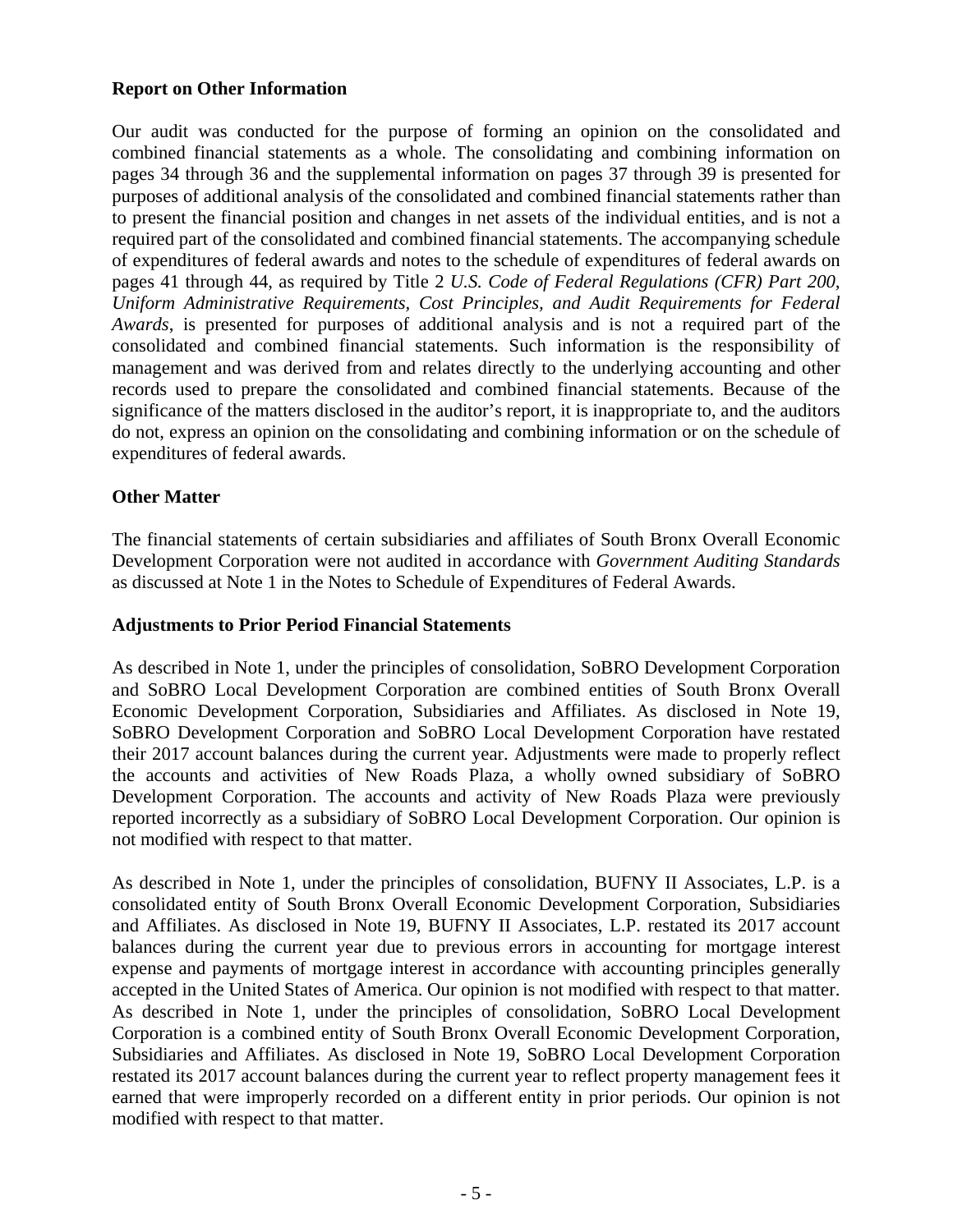As described in Note 1, under the principles of conoslidation, SoBRO Harlem Housing Development Fund Corporation is a consolidated entity of South Bronx Overall Economic Development Corporation, Subsidiaries and Affiliates in which previously management did not recognize was an entity under its control. As disclosed in Note 19, beginning equity was restated to include the transactions and activities related to SoBRO Harlem Housing Development Fund Corporation. Our opinion is not modified with respect to that matter.

### **Other Reporting Required by** *Government Auditing Standards*

In accordance with *Government Auditing Standards*, we have also issued our report dated December 2, 2019 on our consideration of South Bronx Overall Economic Development Corporation, Subsidiaries and Affiliates' internal control over financial reporting and on our tests of their compliance with certain provisions of laws, regulations, contracts and grant agreements and other matters. The purpose of that report is to describe the scope of our testing of internal control over financial reporting and compliance and the results of that testing, and not to provide an opinion on internal control over financial reporting or on compliance. That report is an integral part of an audit performed in accordance with *Government Auditing Standards* in considering South Bronx Overall Economic Development Corporation, Subsidiaries and Affiliates' internal control over financial reporting and compliance.

Fidwell Group, LLC

Atlanta, Georgia Taxpayer Identification Number: December 2, 2019 27-1490692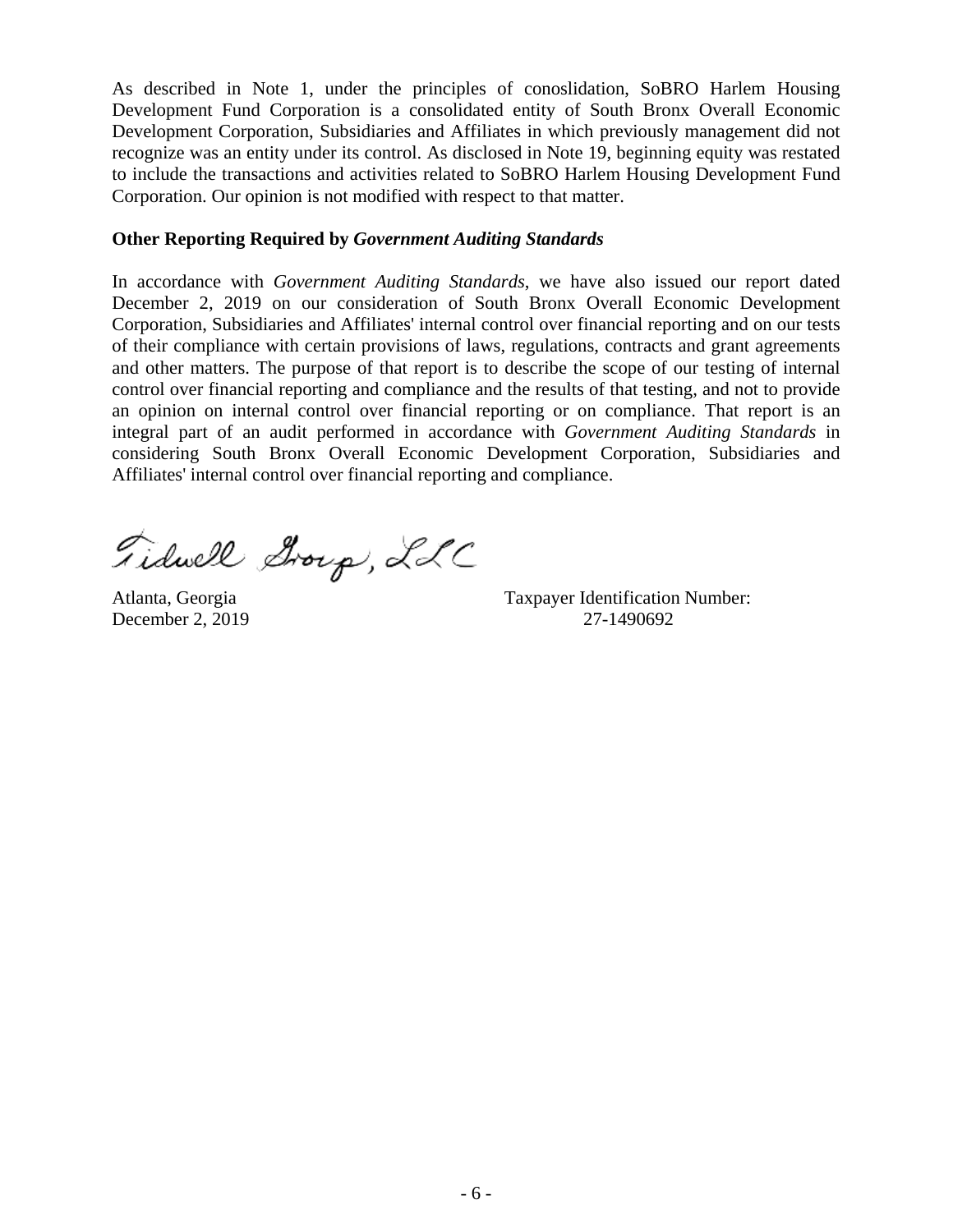# CONSOLIDATED AND COMBINED STATEMENT OF FINANCIAL POSITION

# March 31, 2018

# Assets

| <b>Current assets</b>                        |                  |
|----------------------------------------------|------------------|
| Cash                                         | \$<br>319,730    |
| Restricted reserves and escrows              | 1,196,034        |
| Cash - tenant's security deposits            | 175,019          |
| Accounts receivable                          | 311,895          |
| Government contract receivable               | 416,209          |
| Rents receivable, net                        | 1,514,074        |
| Loans receivable, net                        | 2,769            |
| Deferred commercial rents receivable,        |                  |
| current portion                              | 90,031           |
| Prepaid expense and other receivables        | 940,062          |
| Total current assets                         | 4,965,823        |
| Developer fees receivable                    | 504,755          |
| Fixed assets, net                            | 60,730,922       |
| Other assets, net                            | 94,691           |
| Deferred commercial rents receivable, net of |                  |
| current portion                              | 495,115          |
| Total assets                                 | \$<br>66,791,306 |

(continued)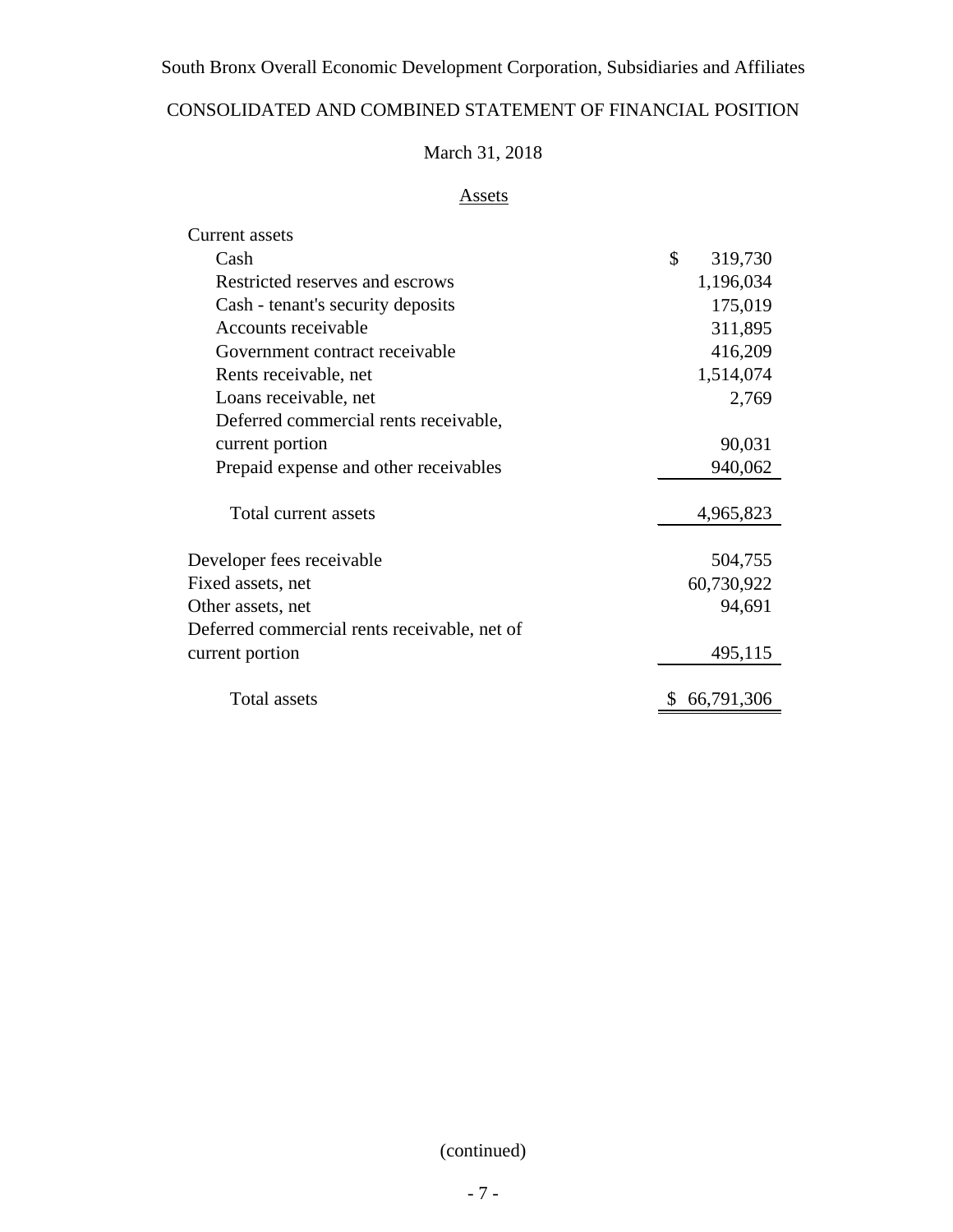## CONSOLIDATED AND COMBINED STATEMENT OF FINANCIAL POSITION - CONTINUED

## March 31, 2018

## Liabilities and Net Assets

| <b>Current liabilities</b>              |                           |
|-----------------------------------------|---------------------------|
| Accounts payable and accrued expenses   | $\mathbb{S}$<br>4,485,840 |
| <b>Accrued</b> interest                 | 36,360                    |
| Deferred grant revenue                  | 547,123                   |
| Loans payable, current portion          | 1,017,806                 |
| Mortgage notes payable, current portion | 351,501                   |
| Deferred income                         | 540,200                   |
| Security deposits                       | 374,367                   |
| Total current liabilities               | 7,353,197                 |
| Loans payable, net of current portion   | 3,920,321                 |
| Mortgage notes payable, net             | 42,235,701                |
| <b>Accrued</b> interest                 | 3,024,198                 |
| Developer fees payable                  | 5,032,375                 |
| Other liabilities                       | 5,813,642                 |
| <b>Total liabilities</b>                | 67,379,434                |
| Net assets                              |                           |
| Unrestricted                            | (43, 658)                 |
| Temporarily restricted                  | 28,861                    |
| Noncontrolling interest                 | (573, 331)                |
| Total net assets                        | (588, 128)                |
| Total liabilities and net assets        | 66,791,306                |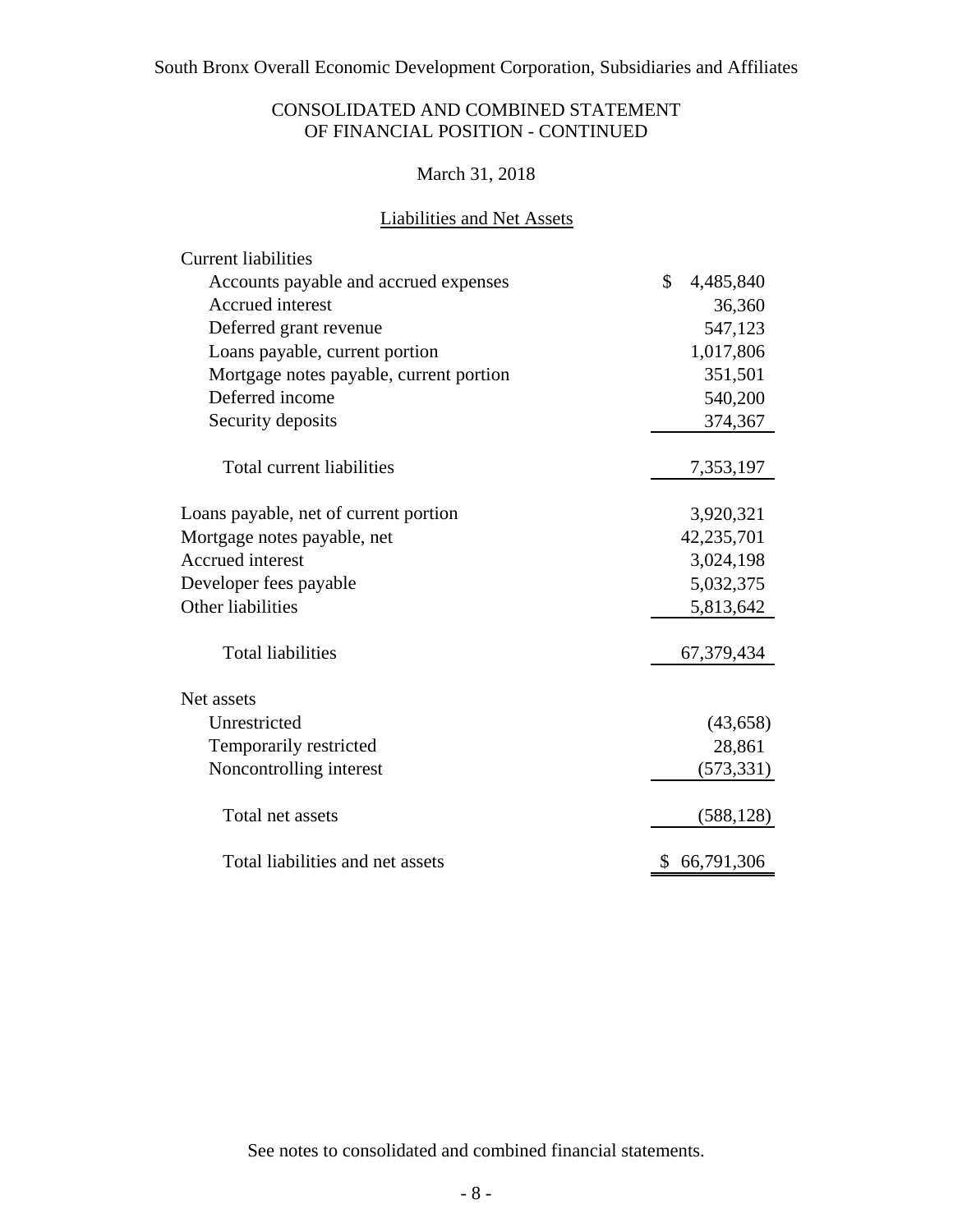# CONSOLIDATED AND COMBINED STATEMENT OF ACTIVITIES

## Year ended March 31, 2018

|                                                        | Unrestricted        | Temporarily<br>Restricted | Total           |
|--------------------------------------------------------|---------------------|---------------------------|-----------------|
| Operating revenue                                      |                     |                           |                 |
| Government contracts and grants                        | 8,103,110<br>S.     | \$                        | \$8,103,110     |
| Corporate and foundation grants                        | 36,111              |                           | 36,111          |
| Special events income<br>\$                            | 129,400             |                           |                 |
| Direct costs of special events                         | (63, 163)<br>66,237 |                           | 66,237          |
| Rental income                                          | 7,107,730           |                           | 7,107,730       |
| Management fees                                        | 72,732              |                           | 72,732          |
| Contracted services                                    | 131,472             |                           | 131,472         |
| Other income                                           | 284,562             |                           | 284,562         |
| Net assets released from restriction                   | 233,467             | (233, 467)                |                 |
| Total revenues and support                             | 16,035,421          | (233, 467)                | 15,801,954      |
| Operating expenses                                     |                     |                           |                 |
| Program services                                       |                     |                           |                 |
| Youth services                                         | 4,350,677           |                           | 4,350,677       |
| Adult education and workforce services                 | 617,010             |                           | 617,010         |
| Commercial revitalization                              | 747,913             |                           | 747,913         |
| Technical assistance                                   | 222,391             |                           | 222,391         |
| Industrial development and job creation                | 418,761             |                           | 418,761         |
| Community development                                  | 6,653,486           |                           | 6,653,486       |
| Total program services                                 | 13,010,238          |                           | 13,010,238      |
| Supporting services                                    |                     |                           |                 |
| Management and general                                 | 7,700,135           |                           | 7,700,135       |
| Total supporting services                              | 7,700,135           |                           | 7,700,135       |
| Total operating expenses                               | 20,710,373          |                           | 20,710,373      |
| Excess of (expense over revenue) revenue over expenses |                     |                           |                 |
| before other revenue (expense)                         | (4,674,952)         | (233, 467)                | (4,908,419)     |
| Other revenue (expenses)                               |                     |                           |                 |
| Interest income                                        | 7,415               |                           | 7,415           |
| Change in net assets                                   | (4,667,537)         | (233, 467)                | (4,901,004)     |
| Change in net assets attributable to                   |                     |                           |                 |
| noncontrolling interest                                | (1,042,709)         |                           | (1,042,709)     |
| Change in net assets attributable to SoBRO             | \$ (3,624,828)      | \$<br>(233, 467)          | $$$ (3,858,295) |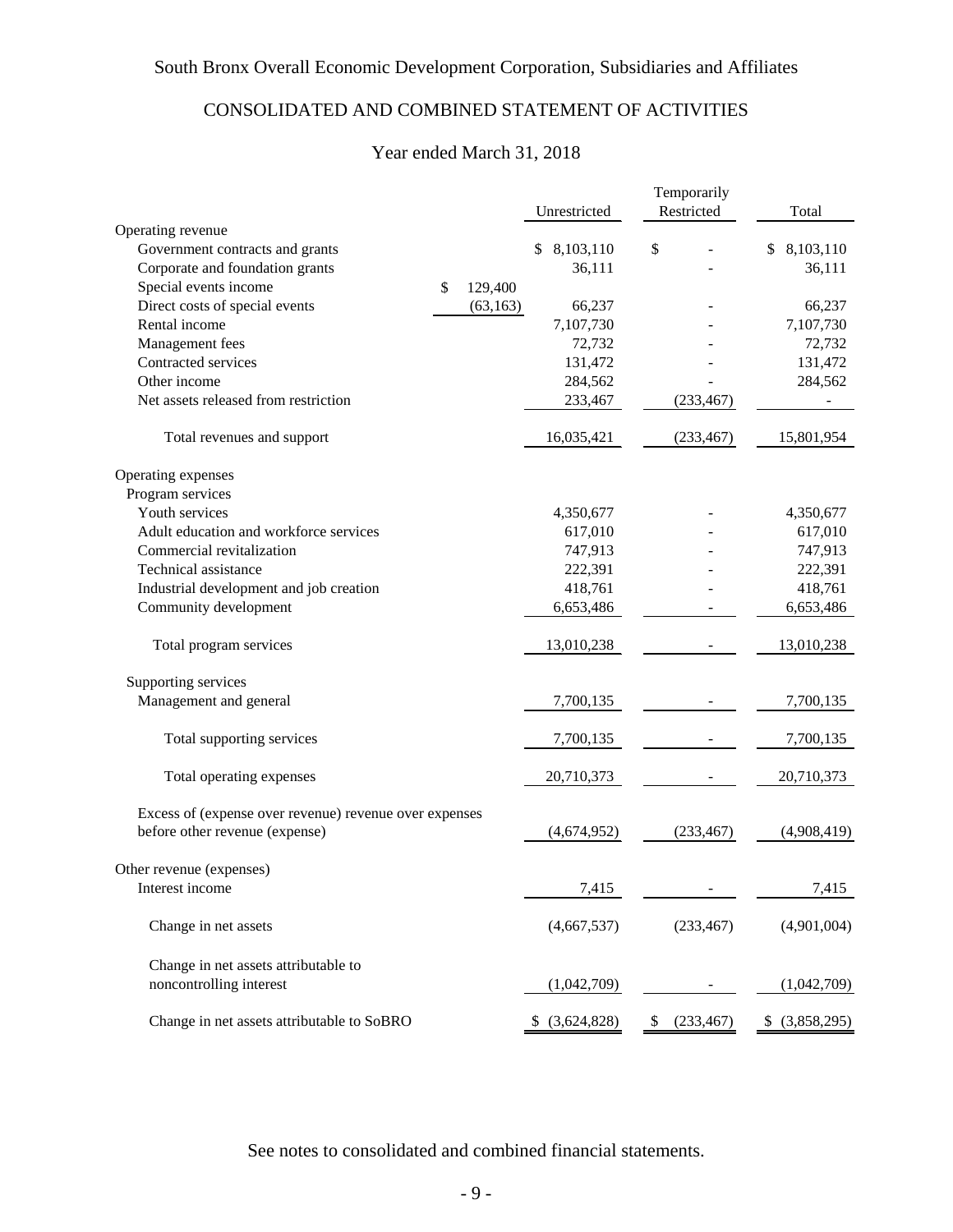#### CONSOLIDATED AND COMBINED STATEMENT OF FUNCTIONAL EXPENSES

|                                         |                       |                           |                | Program Services |                          |             |                      | <b>Supporting Services</b> |                         | Total        |
|-----------------------------------------|-----------------------|---------------------------|----------------|------------------|--------------------------|-------------|----------------------|----------------------------|-------------------------|--------------|
|                                         |                       |                           |                |                  | Industrial               |             |                      |                            |                         |              |
|                                         |                       | Adult Education and       | Commercial     | Technical        | Development              | Community   | <b>Total Program</b> | Management and             | Fund                    |              |
|                                         | <b>Youth Services</b> | <b>Workforce Services</b> | Revitalization | Assistance       | and Job Creation         | Development | Services             | General                    | Raising                 | Total        |
| Salaries                                | 3,236,287             | 487,460                   | 486,575<br>£.  | 25,083           | 387,962                  | 244,855     | 4,868,222            | 2,408,235<br>\$.           |                         | \$7,276,457  |
| Payroll taxes and employee benefits     | 228,099               | 14,265                    | 11,207         |                  | 11,329                   |             | 264,900              | 985,728                    |                         | 1,250,628    |
| Consultant and contract services        | 181,927               |                           | 130,521        | 37,797           | 1,183                    | 141         | 351,569              | 413,846                    |                         | 765,415      |
| Travel and conference                   | 64,596                | 25,666                    | 2,887          | 51,260           |                          | 11,713      | 156,122              | 12,963                     |                         | 169,085      |
| Occupancy                               | 15,577                | 7,674                     | 53,439         | 7,193            | 3,713                    | 1,931,580   | 2,019,176            | 941,947                    |                         | 2,961,123    |
| Equipment rental and maintenance        | 88,722                | 11,283                    | 37,403         | 7,821            |                          | 616,225     | 761,454              | 77,775                     |                         | 839,229      |
| Communication and consumable supplies   | 452,565               | 47,576                    | 20,866         | 56,378           | 645                      | 38,518      | 616,548              | 54,019                     |                         | 670,567      |
| Interest                                |                       |                           |                |                  | $\overline{\phantom{0}}$ | 911,716     | 911,716              | 216,730                    |                         | 1,128,446    |
| Property taxes                          |                       |                           |                |                  |                          | 430,767     | 430,767              | 31,933                     |                         | 462,700      |
| Bad debts                               |                       |                           |                |                  |                          | 331,692     | 331,692              | 2,284,242                  |                         | 2,615,934    |
| Depreciation and amortization           | 67,493                | 12,918                    | 1,189          | 25,840           | 13,929                   | 1,987,053   | 2,108,422            | 251,238                    |                         | 2,359,660    |
| Catering and entertainment              | 14,453                |                           | 1,555          | 9,744            |                          |             | 25,752               |                            |                         | 25,752       |
| <b>Administration fees</b>              | 260                   |                           |                | 790              |                          | 126,022     | 127,072              | 11,488                     |                         | 138,560      |
| Miscellaneous                           | 698                   | 10,168                    | 2,271          | 485              |                          | 23,204      | 36,826               | 9,991                      |                         | 46,817       |
| Total expenses by function              | 4,350,677             | 617,010                   | 747,913        | 222,391          | 418,761                  | 6,653,486   | 13,010,238           | 7,700,135                  |                         | 20,710,373   |
| Plus expense deducted directly from     |                       |                           |                |                  |                          |             |                      |                            |                         |              |
| revenues on the statement of activities |                       |                           |                |                  |                          |             |                      |                            | 63,163                  | 63,163       |
| Total expenses by function              | 4,350,677             | 617,010                   | 747,913<br>S   | 222,391          | 418,761                  | 6,653,486   | \$13,010,238         | 7,700,135                  | 63,163<br><sup>\$</sup> | \$20,773,536 |

## Year ended March 31, 2018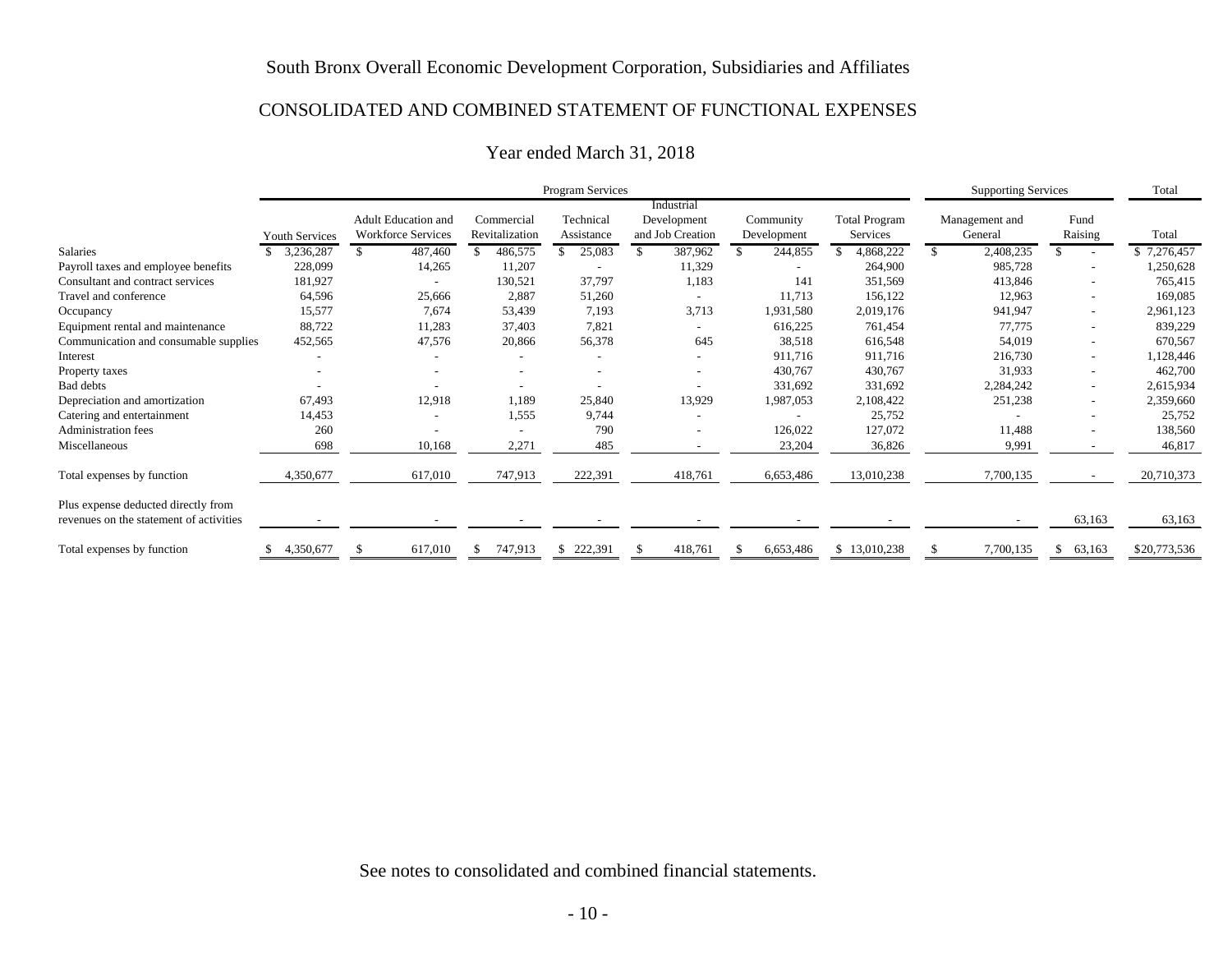# CONSOLIDATED AND COMBINED STATEMENT OF NET ASSETS

|                                      | Temporarily<br><b>Restricted Net</b><br>Unrestricted Net<br>Noncontrolling<br>Interest<br>Assets<br>Assets |             |   |            |    | <b>Total Net Assets</b> |    |             |
|--------------------------------------|------------------------------------------------------------------------------------------------------------|-------------|---|------------|----|-------------------------|----|-------------|
| Balance, March 31, 2017, as restated | \$                                                                                                         | 3,581,170   | S | 262,328    | \$ | 469.378                 | \$ | 4,312,876   |
| Change in net assets                 |                                                                                                            | (3,624,828) |   | (233, 467) |    | (1,042,709)             |    | (4,901,004) |
| Balance, March 31, 2018              |                                                                                                            | (43, 658)   |   | 28,861     |    | (573, 331)              |    | (588, 128)  |

## Year ended March 31, 2018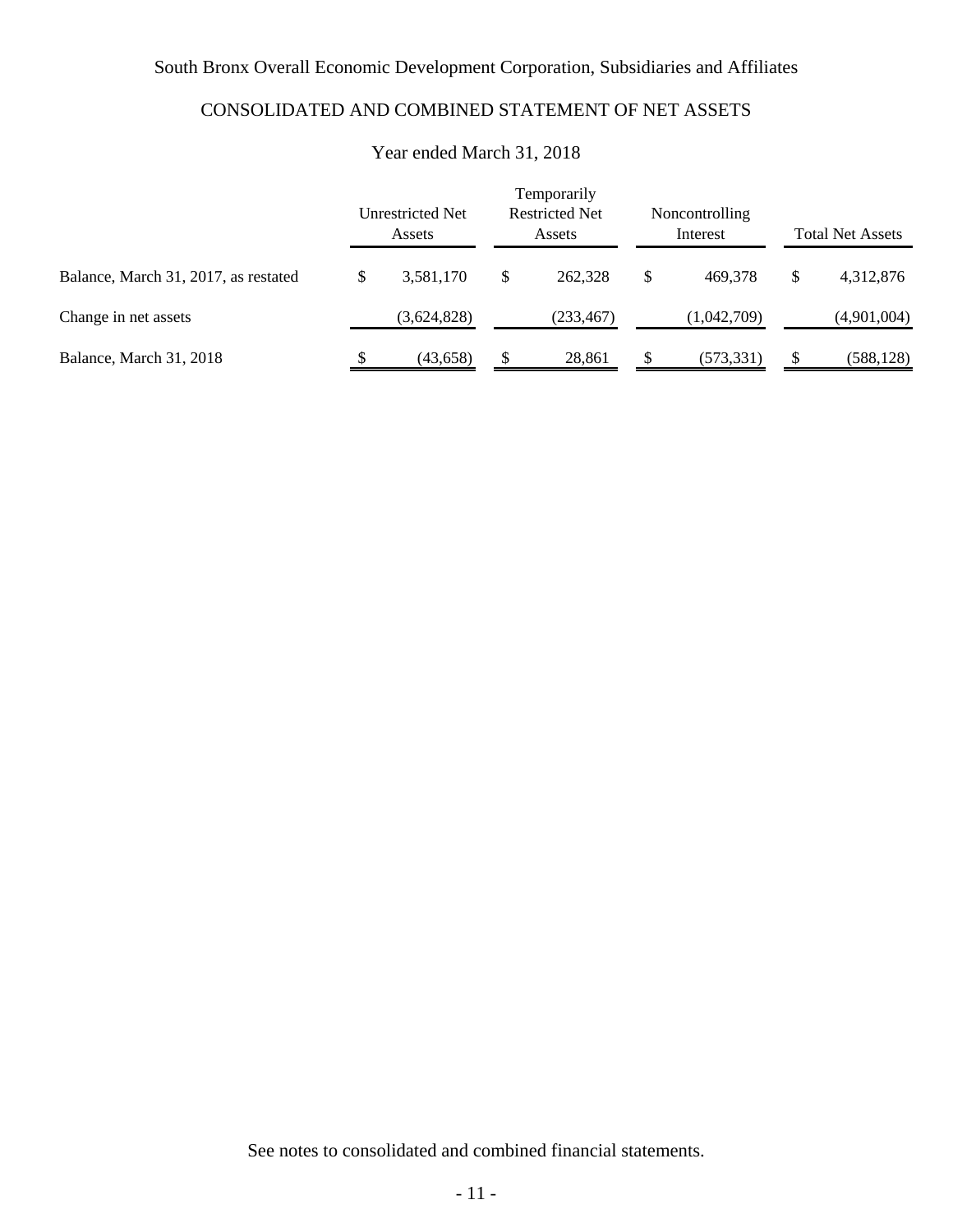# CONSOLIDATED AND COMBINED STATEMENT OF CASH FLOWS

## Year ended March 31, 2018

| Operating activities                                      |                   |
|-----------------------------------------------------------|-------------------|
| Change in net assets                                      | \$<br>(4,901,004) |
| Adjustments to reconcile change in net assets to          |                   |
| net cash provided by operating activities                 |                   |
| Depreciation                                              | 2,352,603         |
| Amortization                                              | 38,254            |
| Bad debt loss on loans receivable and accounts receivable | 2,615,934         |
| Change in operating assets and liabilities                |                   |
| Cash - tenants security deposits                          | 37,977            |
| Accounts receivable                                       | 95,147            |
| Government contract receivable                            | 1,443,284         |
| Rents receivable, net                                     | (335,179)         |
| Due to (from) affiliates                                  | (2,983,733)       |
| Deferred commercial rents receivable                      | 17,983            |
| Prepaid expenses and other receivable                     | (236, 801)        |
| Developer fees receivable                                 | (106, 381)        |
| Accounts payable and accrued expenses                     | 2,002,575         |
| Deferred grant revenue                                    | 45,150            |
| Deferred income                                           | (350, 978)        |
| Security deposit liability                                | (6,849)           |
| Accrued interest                                          | 288,505           |
| Accrued interest - developer fee                          | 123,784           |
| Net cash provided by operating activities                 | 140,271           |

(continued)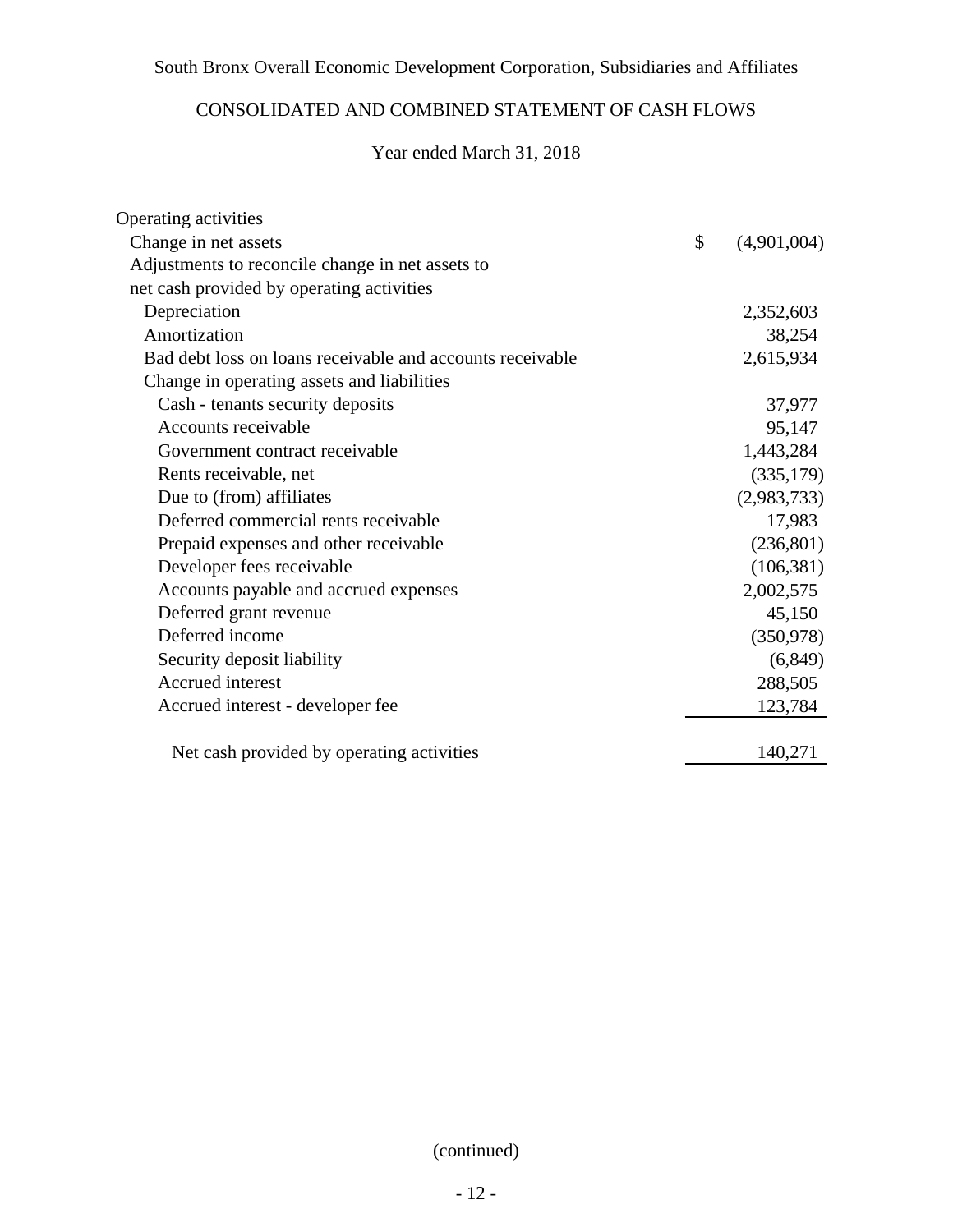## CONSOLIDATED AND COMBINED STATEMENT OF CASH FLOWS - CONTINUED

## Year ended March 31, 2018

| Investing activities                                                    |               |
|-------------------------------------------------------------------------|---------------|
| Fixed assets acquisitions                                               | (674, 795)    |
| Change in restricted reserves and escrows                               | 345,331       |
| Receipts of loans receivable                                            | 3,989         |
| Net cash used in investing activities                                   | (325, 475)    |
| Financing activities                                                    |               |
| Repayment of mortgages and loans                                        | (10,795,565)  |
| Proceeds from mortgages and loans                                       | 10,507,841    |
| Proceeds from other liabilities                                         | 140,041       |
| Net cash used in financing activities                                   | (147, 683)    |
| Net decrease in cash                                                    | (332, 887)    |
| Cash, beginning of the year, as restated                                | 652,617       |
| Cash, end of the year                                                   | 319,730       |
| Supplemental cash flow information                                      |               |
| Cash paid during the period for interest                                | \$<br>684,960 |
| Supplemental schedule of non-cash investing and<br>financing activities |               |
| Proceeds from other liabilities                                         | \$<br>247,471 |
| Fixed asset acquisitions                                                | (271, 848)    |
| Due to (from) affiliates                                                | 24,377        |
|                                                                         | \$            |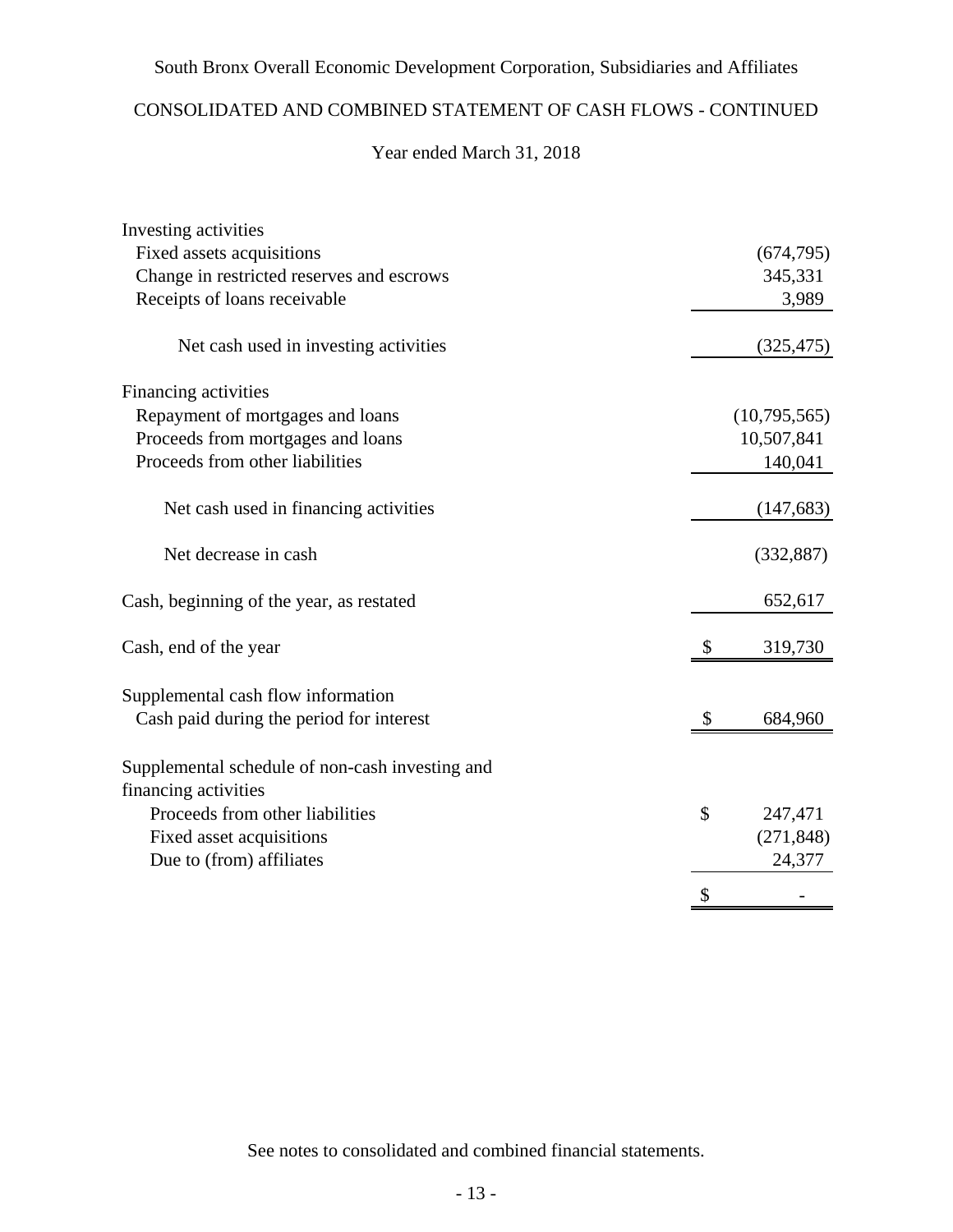## NOTES TO CONSOLIDATED AND COMBINED FINANCIAL STATEMENTS

### March 31, 2018

### NOTE 1 - ORGANIZATION AND NATURE OF OPERATIONS

South Bronx Overall Economic Development Corporation (SoBRO) was formed to transform South Bronx, New York into a center of commerce, industry, government, culture and higher education. Working in conjunction with the government, the private sector and the community, SoBRO plans, advocates and facilitates major infrastructure investments in the South Bronx; directly develops and manages smaller strategic real estate projects; pursues a variety of initiatives to encourage small business in the South Bronx; and advocates and undertakes projects to provide amenities and cultural programs to make downtown South Bronx more attractive and hospitable.

### Principles of Consolidation

The consolidated and combined financial statements include the accounts of SoBRO and 11 consolidated entities and 3 combined entities (collectively, the Organization) as required by accounting principles generally accepted in the United States of America (GAAP), both of which are further described below.

Combined entities include those whose boards of directors are appointed by SoBRO. Consolidated entities are those in which the Organization has a controlling ownership interest of the general partner (or managing member) or wholly owns. These entities are included in the consolidation according to GAAP which require that partnership accounts be consolidated for all limited partnerships (or limited liability companies) which are deemed to be controlled. GAAP establishes the presumption that the general partner (or managing member) in a limited partnership (or limited liability company) controls the limited partnership (or limited liability company) (or similar entity) regardless of the extent of the general partner's (or managing member's) ownership interest in the limited partnership (or limited liability company).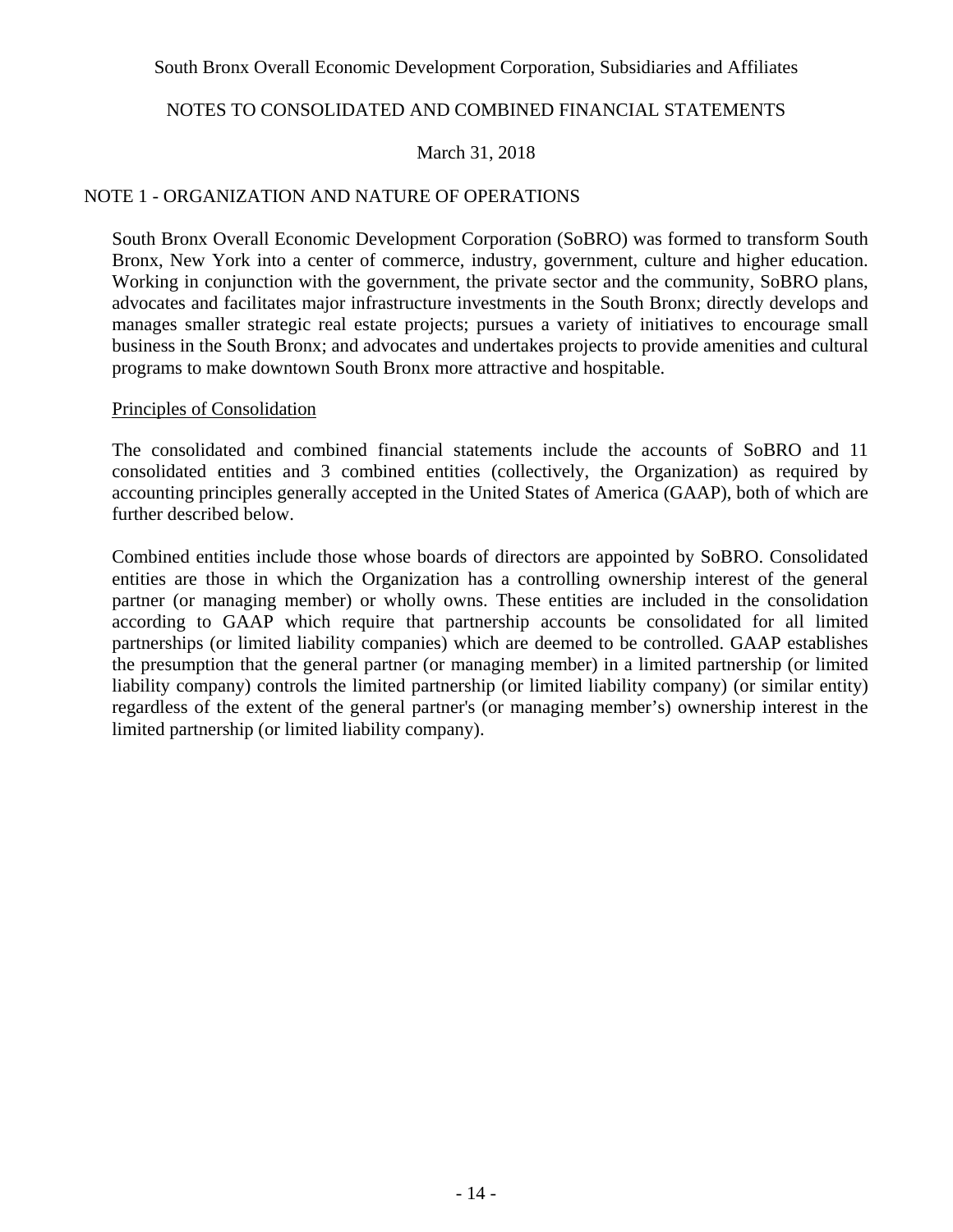### NOTES TO CONSOLIDATED AND COMBINED FINANCIAL STATEMENTS - CONTINUED

### March 31, 2018

Below is a summary of all entities which are included, consolidated or combined:

South Bronx Overall Economic Development Corporation

Consolidated entities: East 188th Street Apt. Housing Development Fund Corporation\* Bronx NY East 188th Street Apartments, L.P. (Belmont) BUFNY II Associates, L.P. SoBRO - Gateway Housing Development Fund Corporation (Gateway) SoBRO Harlem Housing Development Fund Corporation (Harlem) Jasmine Court Associates LLC Jasmine Court Housing Development Corp.\* Longwood Apartments L.P. SoBRO Lenox Corp.\* Woodycrest Housing Development Fund Corp.\* Woodycrest, L.P.

Combined entities SoBRO Local Development Corporation (SoBRO-LDC) SoBRO Development Corporation (SoBRO-DC) CREDIT, Inc. (CREDIT)

\*Entity has immaterial activity that is eliminated upon consolidation, therefore is not included in Supplemental Information

Each of the consolidated entities operate on a December 31st fiscal year end, therefore their financial information in these consolidated and combined financial statements is reported as of December 31, 2017.

On July 20, 2015, SoBRO entered into a Bargain and Sale Deed (the Deed) with SoBRO-DC to transfer a property known as Venture Center to SoBRO-DC in exchange for \$10. As the two entities are related through common board members and common corporate officers, the transaction is considered to be a transaction between entities under common control. In accordance with accounting guidance for entities under common control, the assets and liabilities are transferred and recorded at their respective net book value at the date of acquisition as reflected on the seller's books, with the difference between the consideration given and the net book value of the assets and liabilities transferred reflected as net assets transferred in the statement of activities. As of March 31, 2018, this amount has not been paid and the intercompany activity has been eliminated upon consolidation.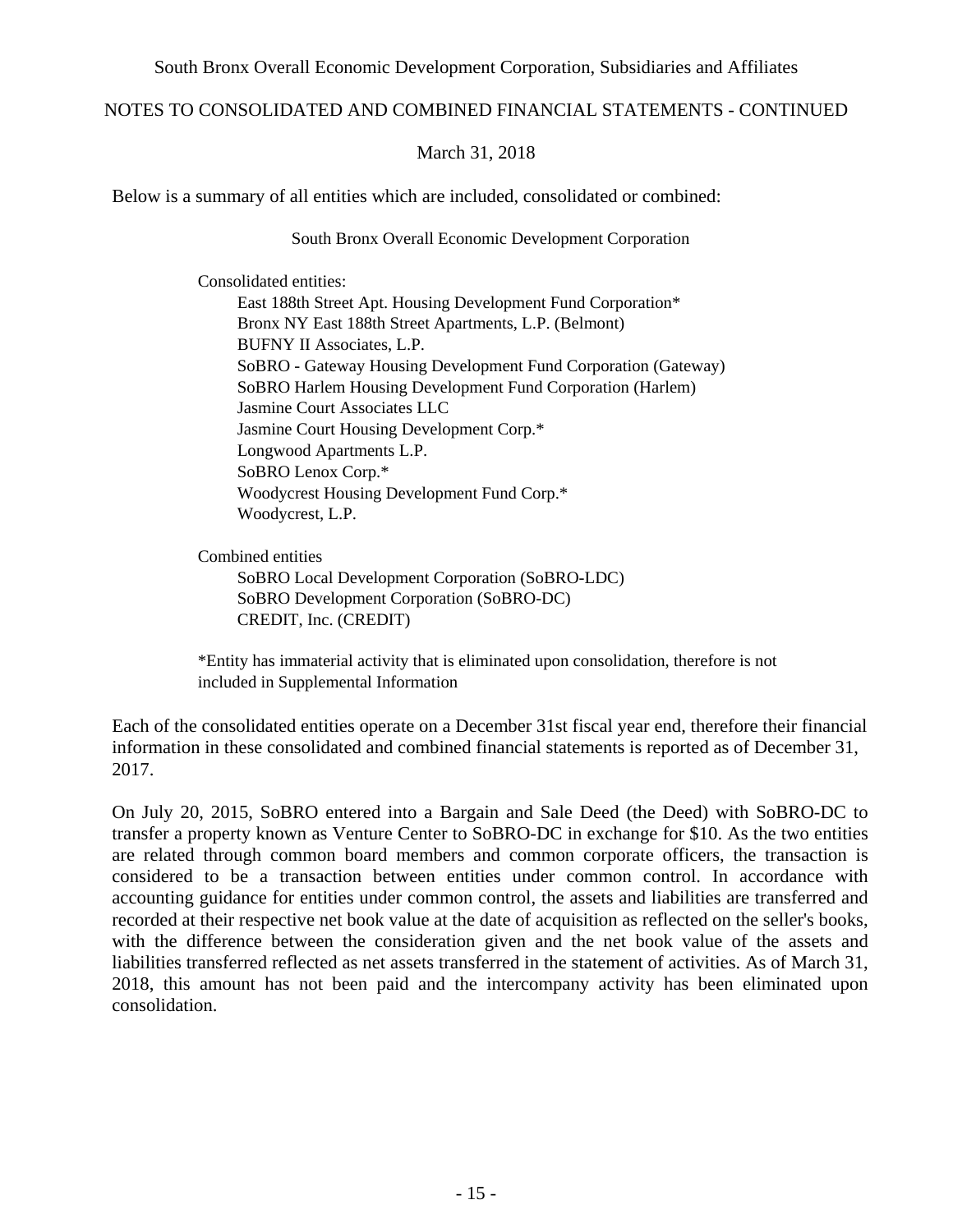## NOTES TO CONSOLIDATED AND COMBINED FINANCIAL STATEMENTS - CONTINUED

| Fixed assets, net               | \$<br>789,159 |
|---------------------------------|---------------|
| Mortgage payable                | (532, 894)    |
| Accounts receivable             | 36,960        |
| Accounts payable                | (43,956)      |
| Security deposits held in trust | (21, 302)     |
| Due to affiliate                | (283, 838)    |
| Net assets - unrestricted       | 55,881        |
| Total consideration             | 10            |

### March 31, 2018

### NOTE 2 - SUMMARY OF SIGNIFICANT ACCOUNTING POLICIES

#### Use of Estimates

The Organization's preparation of the consolidated and combined financial statements in conformity with GAAP requires management to make estimates and assumptions that affect the reported amounts of assets and liabilities and disclosure of contingent assets and liabilities at the date of the consolidated and combined financial statements and the reported amounts of revenue and expenses during the reporting period. Actual results could differ from those estimates.

#### Basis of Accounting

The consolidated and combined financial statements of the Organization are prepared under the accrual method of accounting in accordance with GAAP.

#### Net Assets

Net assets and revenues, expenses, gains, and losses are classified based on the existence or absence of donor-imposed restrictions. Accordingly, net assets and changes therein are classified and reported as follows:

*Unrestricted net assets* - controlling - represent expendable resources that are used to carry out the operations of the Organization and are not subject to donor-imposed stipulations.

*Unrestricted net assets -* noncontrolling - represent the aggregate balance of limited partner (or investor member) interest other than the Organization that is included in the consolidated and combined financial statements.

*Temporarily restricted net assets -* Net assets subject to donor-imposed stipulations that may or will be met, either by actions of the Organization and/or the passage of time. When a restriction expires, temporarily restricted net assets are reclassified to unrestricted net assets and reported in the statement of activities as net assets released from restrictions. When restrictions are met or expire in the same period in which they are received, the amounts are shown as unrestricted.

*Permanently restricted net assets -* Net assets subject to donor-imposed stipulations that they be maintained permanently by the Organization. Generally, the donor of these assets permit the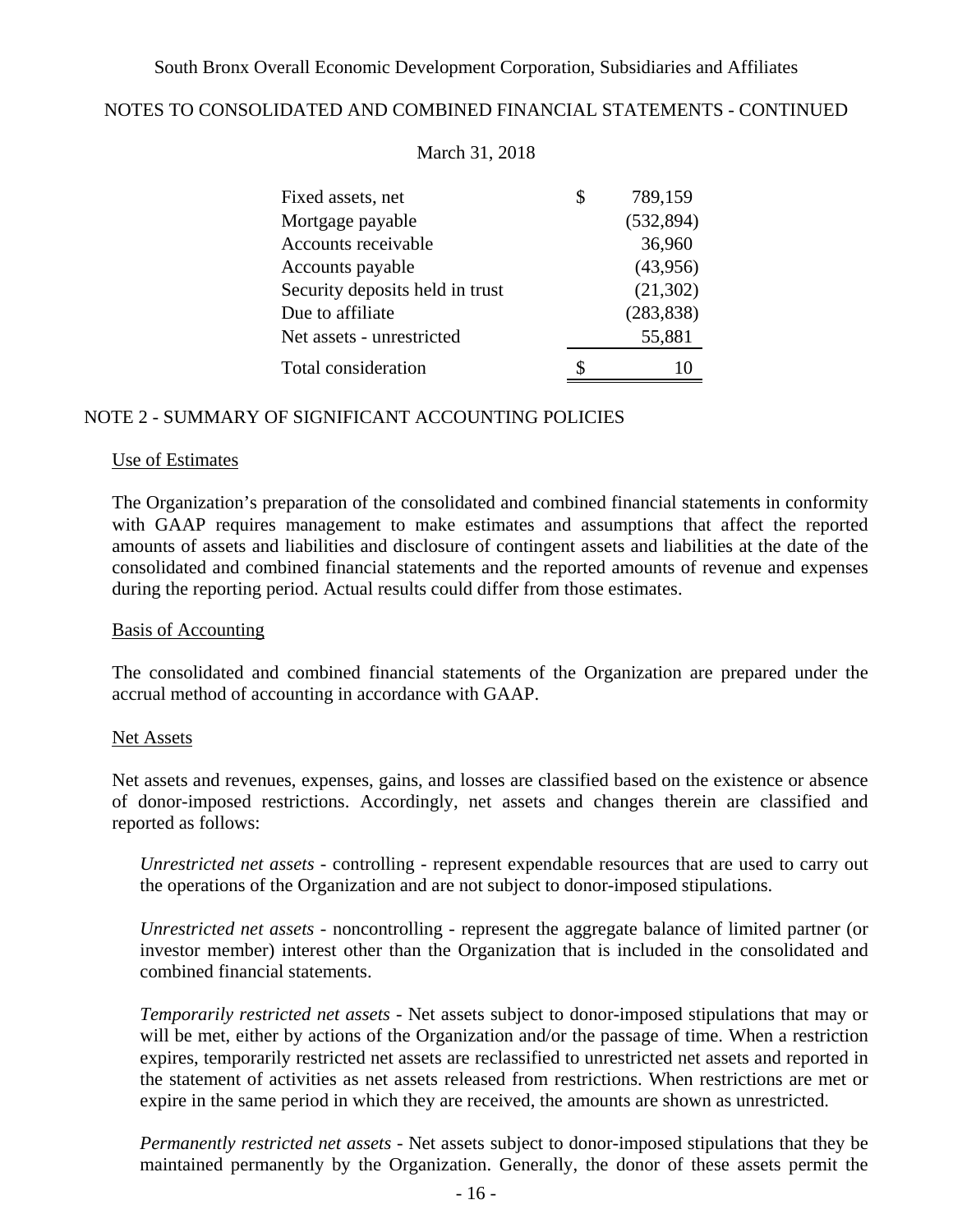### NOTES TO CONSOLIDATED AND COMBINED FINANCIAL STATEMENTS - CONTINUED

### March 31, 2018

Organization to use all of part of the income earned on any related investments for general or specific purposes. There were no permanently restricted net assets as of March 31, 2018.

#### Cash and Cash Equivalents

Cash and cash equivalents include all highly liquid investments with a maturity of three months or less at the time of purchase. As of March 31, 2018, the Organization does not have any cash equivalents.

#### Debt Issuance Costs

In accordance with GAAP, the debt issuance costs are presented as an offset of the related debt instruments within the liabilities section of the balance sheet. Debt issuance costs are being amortized using the straight-line method over the term of the mortgage and amortization expense is included in interest expense on the accompanying consolidated and combined statement of activities.

GAAP requires that the effective interest method be used to amortize debt issuance costs; however, the effect of using the straight-line method is not materially different from the results that would have been obtained under the effective interest method. Estimated amortization expense for each of the five ensuing years is expected to be \$31,197 annually.

#### Accounts Receivable and Bad Debts

Accounts receivable are reported net of an allowance for doubtful accounts. Management's estimate of the allowance is based on historical collection experience and a review of current status of accounts receivable. It is reasonably possible that management's estimate of the allowance will change. As of March 31, 2018, the allowances for doubtful accounts were \$0.

#### Government Contracts Receivable

Government contracts receivable represent outstanding expense reimbursements from various granting agencies for expenses incurred under the Organization's programs. Government contracts receivable are charged to bad debt expense when they are determined to be uncollectible based on a periodic review of the accounts by management. GAAP require that the allowance method be used to recognize bad debts; however, the effect of using the direct write-off method is not materially different from the results that would have been obtained under the allowance method.

#### Rent Receivables

Tenant receivables are either reported net of an allowance or charged to bad debt expense when they are determined to be uncollectible based upon a periodic review of the accounts by management. Management's estimate of the allowance is based on historical collection experience and a review of current status of accounts receivable. It is reasonably possible that management's estimate of the allowance will change. GAAP requires that the allowance method be used to recognize bad debts; however, the effect of using the direct write-off method is not materially different from the results that would have been obtained under the allowance method. As of March 31, 2018, the tenant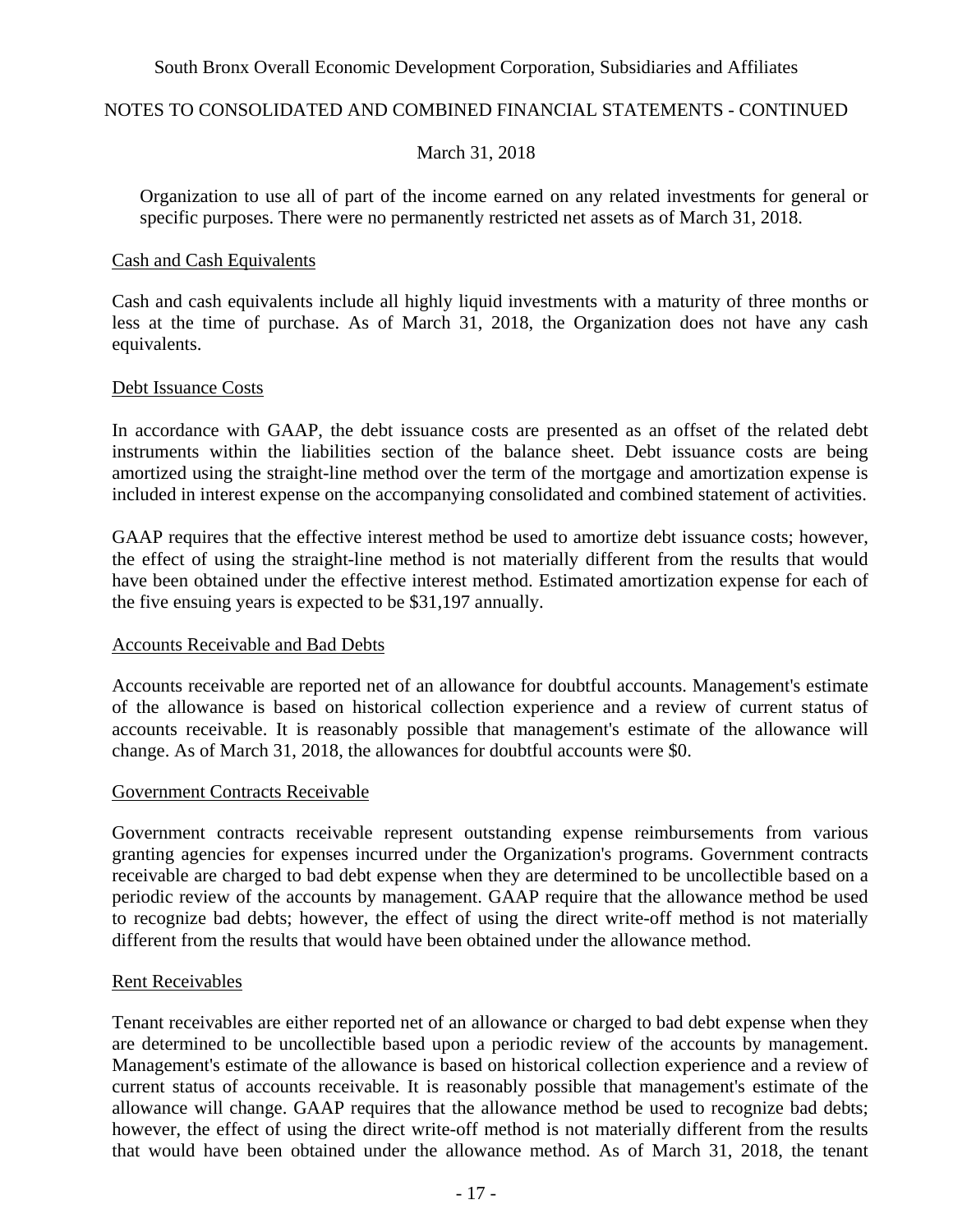### NOTES TO CONSOLIDATED AND COMBINED FINANCIAL STATEMENTS - CONTINUED

### March 31, 2018

receivables balance net of allowance for bad debt was \$1,514,074, and as of March 31, 2018, the allowance for bad debts was \$384,806.

### Loans Receivable

The Organization records loans receivable at unpaid principal balances, less an allowance for loan losses and net deferred loan fees and unearned discounts. Loan origination and commitment fees, as well as certain direct origination costs, are recognized as income at the inception of the loan. GAAP require fees of this nature to be deferred and amortized as a yield adjustment over the lives of the related loans using the interest method. However, the effect of using the direct income recognition method is not materially different from the results that would have been obtained under the deferral and amortization method.

Loans are placed on nonaccrual at the inception of the loan due to economic conditions, business conditions, and the environment in which the businesses operate. All interest payments received by CREDIT, Inc. are remitted directly to New York State Urban Development Corporation (UDC).

### Allowance for Loan Loss

The allowance for loan losses is maintained at a level that, in management's judgment, is adequate to absorb potential losses inherent in the loan portfolio. The amount of the allowance is based on management's evaluation of the collectability of the loan portfolio, reflecting the nature of the portfolio, credit concentrations, trends in historical loss experience, and general economic conditions. The allowance is increased by an annual provision for loan losses, which is reported as an expense and is reduced by any loan write-offs, net of recoveries. Because of uncertainties inherent in the estimation process, management's estimate of credit losses inherent in the loan portfolio, and the related allowance, may change in future periods.

### Restricted Reserves and Escrows

Restricted reserves and escrows consist of amounts held in escrow by, or on deposit with, financial institutions that collateralize loan or mortgage obligations; placed on deposit with banks participating in letters of credit; and money held by the Trustee, as defined, to make principal and interest payments to bondholders as well as funds held for acquisition of capital improvements.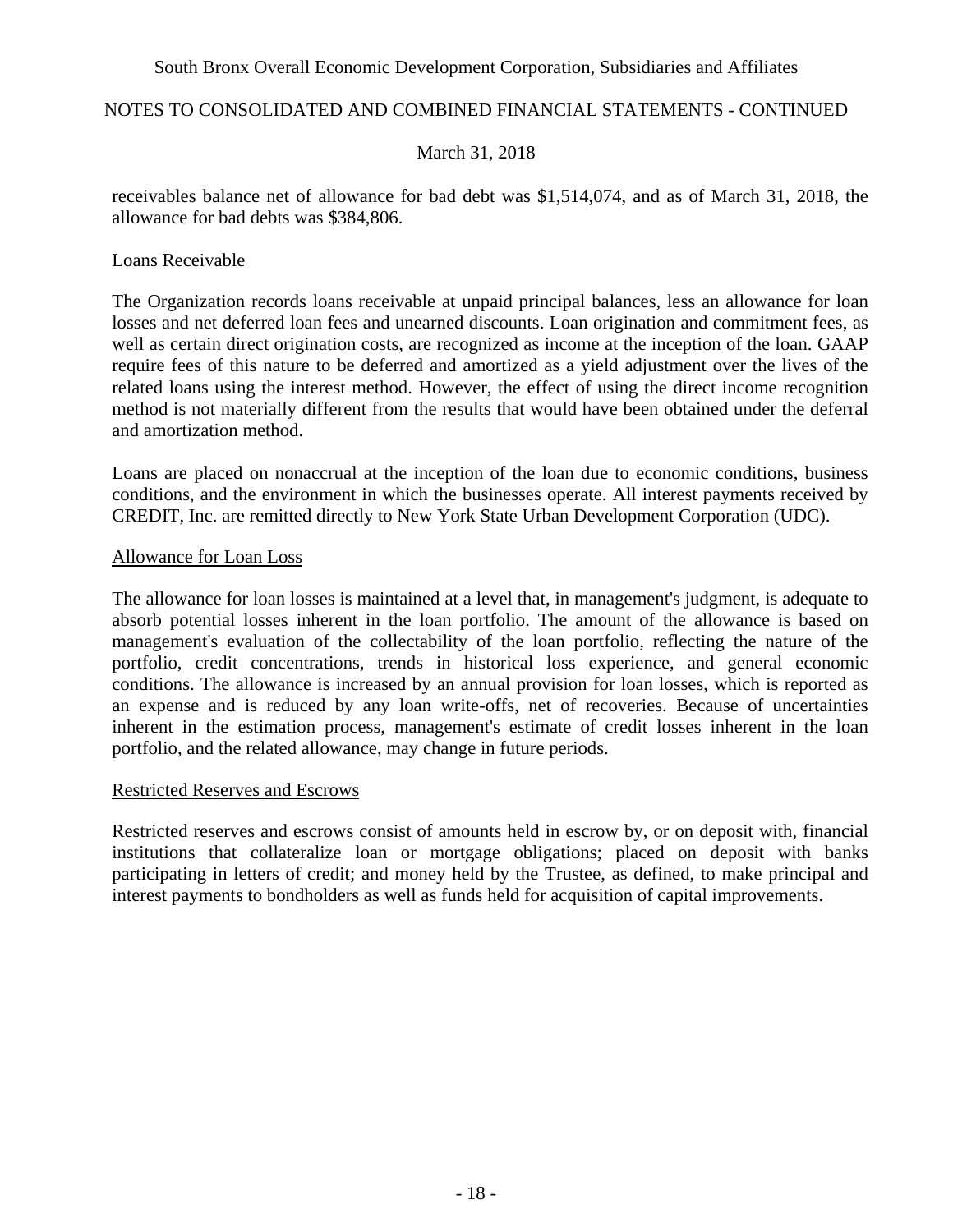### NOTES TO CONSOLIDATED AND COMBINED FINANCIAL STATEMENTS - CONTINUED

March 31, 2018

#### Fixed Assets

Fixed assets are recorded at cost. The Organization capitalizes all property and equipment having a cost of \$2,500 or more and a useful life of greater than one year. Depreciation is recorded on the straight-line method over the estimated useful lives of the assets:

| Building and improvements | $25 - 40$ years |
|---------------------------|-----------------|
| Leasehold improvements    | 25 years        |
| Land improvements         | 15 years        |
| Furniture and fixtures    | $5 - 7$ years   |
| Equipment                 | $3 - 5$ years   |

#### Impairment of Long-Lived Assets

The Organization reviews its rental property for impairment whenever events or changes in circumstances indicate that the carrying value of an asset may not be recoverable. When recovery is reviewed, if the undiscounted cash flows estimated to be generated by the property are less than its carrying amount, management compares the carrying amount of the property to its fair value in order to determine whether an impairment loss has occurred. The amount of the impairment loss is equal to the excess of the asset's carrying value over its estimated fair value. No impairment loss has been recognized during the year ended March 31, 2018.

## Deferred Grant Revenue

Deferred grant revenue represent advances to cover upfront operating costs of newly established programs. Advances are recognized in revenue as the expenses are incurred.

### Revenues

Revenue from government agencies is recognized when earned. Expense-based grants are recognized as allowable expenses are incurred. Performance based grants are recognized as milestones are achieved.

Unconditional contributions, including promises to give cash and other assets, are reported at fair value at the date the contribution is received. The gifts are reported as either temporarily or permanently restricted support if they are received with donor stipulations that limit the use of the donated assets. When a donor restriction expires, that is, when a stipulated time restriction ends or purpose restriction is accomplished, temporarily restricted net assets are reclassified to unrestricted net assets and reported in the consolidated and combined statement of activities as net assets released from restriction.

Commercial rent income from leasing office, manufacturing and warehousing space to eligible tenants is recognized on a straight-line basis where contractual rent increases are recognized equally over the lease term. Rental income recorded on the straight-line basis in excess of the rents billed is recognized as deferred commercial rents receivable. The Organization bills certain tenants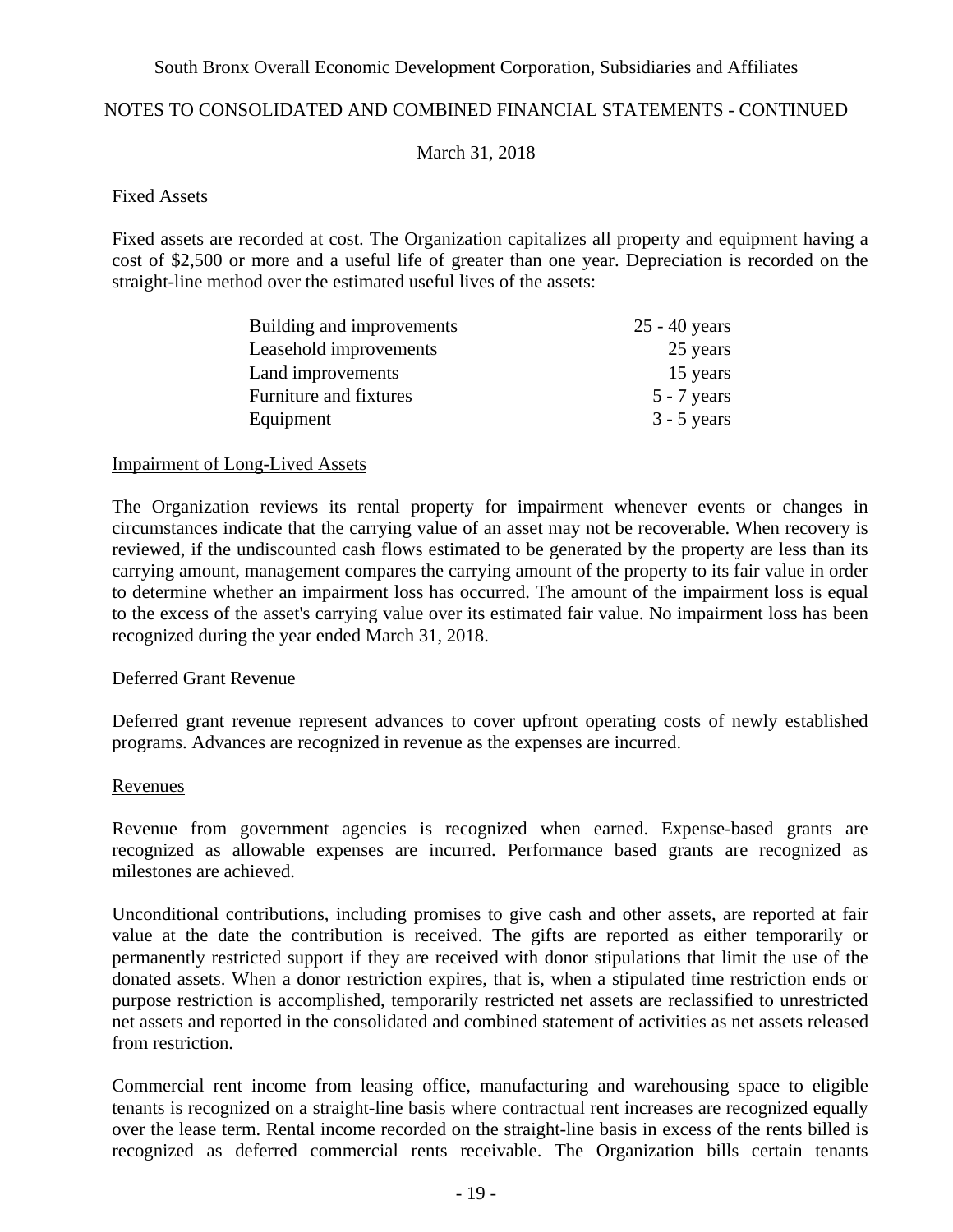## NOTES TO CONSOLIDATED AND COMBINED FINANCIAL STATEMENTS - CONTINUED

### March 31, 2018

proportionally for their share of utility and maintenance costs. All lease agreements are for at least a one-year term. All leases are considered to be operating leases in accordance with GAAP.

Residential rental income is recognized as rentals become due. Rental payments received in advance are deferred until earned. All leases between the entities and the tenants of the properties are operating leases and the terms are typically one year or less.

Management fees are recognized on a contractual basis as earned.

Development fees are recorded as income in the period earned based on the percentage of completion method, taking into account the total anticipated development costs of the related project including completion, tax credit guarantees and operating deficit guarantee obligations of the Organization. Development fees are carried at their net realizable value. Only the portion of the development fees to be paid from operating cash flow is eliminated in consolidation.

### Rent Expense

Rent expense is recognized on the first day of each month for the current month's rent. Expense is reflected on the straight-line basis. Deferred rent is recorded for the difference between the fixed payment and rent expense. The Organization leases space at various locations. All leases are operating leases and are accounted for in accordance with GAAP.

### Functional Expenses

The costs of providing the Organization's services have been summarized on a functional basis in the accompanying consolidated and combined statement of functional expenses. Accordingly, certain costs have been allocated among the programs and supporting services benefited. The Organization's program services are related to various programs including Youth Services, Adult Education and Workforce Services, Commercial Revitalization, Community Development, Technical Assistance Programs, and Industrial Development and Job Creation Programs. The Organization's supporting services are related to various support including Management and General, Fund Raising, and Direct Costs of Special Events.

### Uncertainty in Income Taxes

SoBRO, SoBRO-DC, SoBRO-LDC, and CREDIT, Inc. (collectively, the Not-For-Profit Entities) have received determination letters from the Internal Revenue Service to be treated as tax-exempt entities pursuant to Section 501(c)(3) of the Internal Revenue Code. However, any unrelated business income may be subject to taxation. Currently, the Not-For-Profit Entities have no obligation for any unrelated business income tax. Due to their tax-exempt status, the Not-For-Profit Entities are not subject to income taxes. The Not-For-Profit Entities are required to file, and do file, tax returns with the Internal Revenue Service and other taxing authorities. Tax years still open for Internal Revenue Service examination for the Not-For-Profit Entities are the years ended March 31, 2015, 2016 and 2017.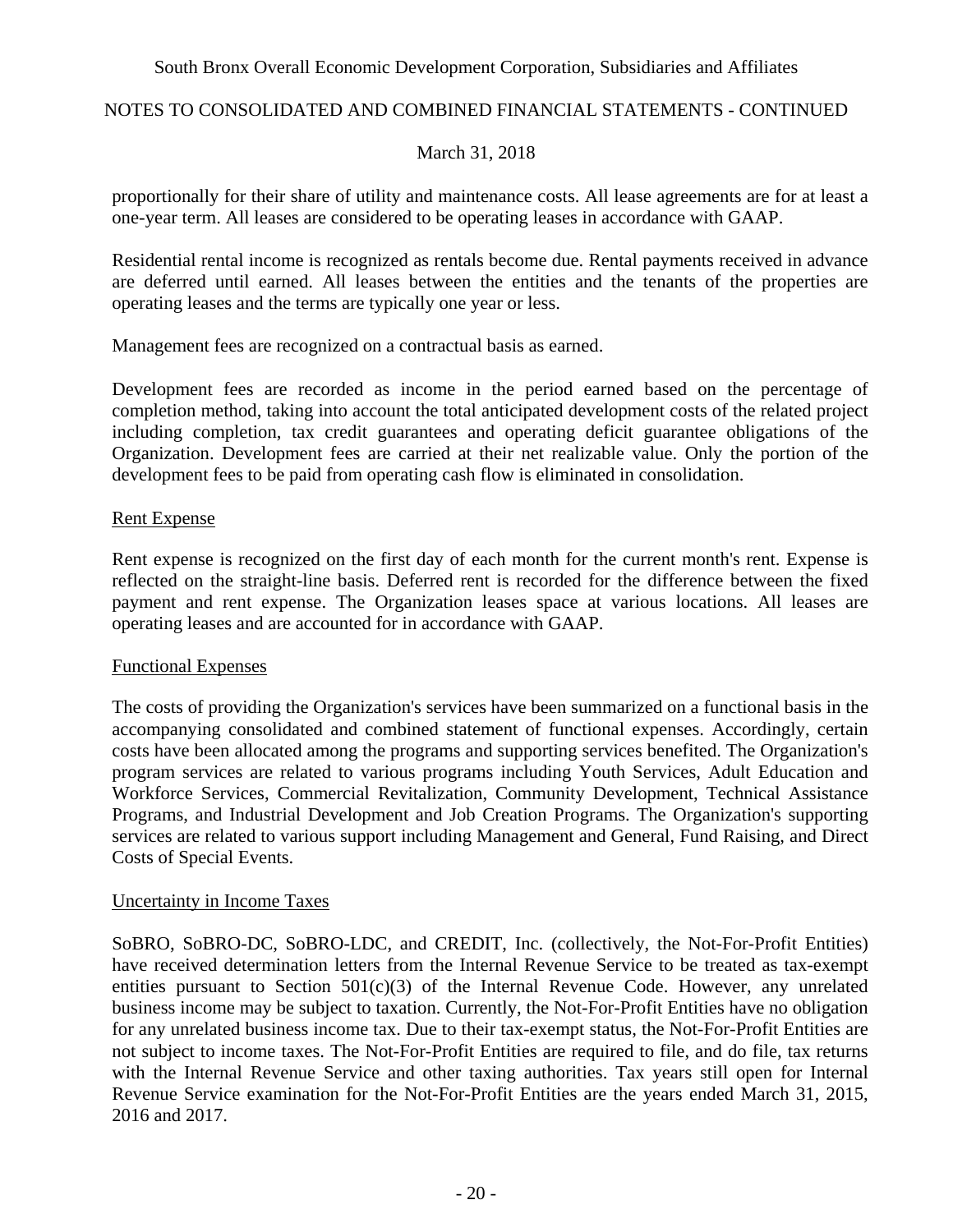### NOTES TO CONSOLIDATED AND COMBINED FINANCIAL STATEMENTS - CONTINUED

### March 31, 2018

East 188th Street Apt. Housing Development Fund Corporation, SoBRO - Gateway Housing Development Fund Corporation, Jasmine Court Housing Development Corp., SoBRO Lenox Corp. and Woodycrest Housing Development Fund Corp. are all tax-exempt corporations. Due to their taxexempt status, these entities are required to file, and do file, electronic notices with the Internal Revenue Service. Tax years still open for Internal Revenue Service examinations for these entities are the years ended December 31, 2015, 2016 and 2017.

All other entities consolidated in these consolidated and combined financial statements are partnerships or entities whose activity is passed through and reported directly by their partners or members. Accordingly, these consolidated and combined financial statements do not reflect a provision for income taxes and SoBRO has no other tax positions which must be considered for disclosure related to these entities. Tax years still open for Internal Revenue Service examinations for these entities are the years ended December 31, 2015, 2016 and 2017.

#### Noncontrolling Interest in Limited Partnerships

Noncontrolling interest represents the aggregate balance of Limited Partner or Investor Member equity interests in the non-wholly owned limited partnerships or limited liability companies that are included in the consolidated and combined financial statements.

#### NOTE 3 - LOANS RECEIVABLE

Loans receivable represent short-term and long-term low-interest loans to aid in the expansion and revitalization of commercial and industrial businesses in the South Bronx, New York area. The loan portfolio contains loans with interest rates ranging from 6.00% to 8.00% and with repayment terms of up to three years. Loans outstanding at March 31, 2018 consisted of the following:

|                                     | March 31, 2018    |           |  |  |  |  |
|-------------------------------------|-------------------|-----------|--|--|--|--|
| <b>Current Loans</b>                | Principal Balance |           |  |  |  |  |
| CREDIT, Inc.                        |                   |           |  |  |  |  |
| Regina Daycare and Education Center | \$                | 5,260     |  |  |  |  |
| Calentito                           |                   | 8,235     |  |  |  |  |
| Plaza Associates                    |                   | 745       |  |  |  |  |
| El Nuevo Delicioso                  |                   | 3,275     |  |  |  |  |
| El Cibaeno Bakery                   |                   | 10,666    |  |  |  |  |
| Delmy Foods, Inc.                   |                   | 7,442     |  |  |  |  |
| Bronx Auto                          |                   | 13,127    |  |  |  |  |
| <b>SBOEDC</b>                       |                   |           |  |  |  |  |
| C&S Leather, LLC                    |                   | 2,769     |  |  |  |  |
|                                     |                   | 51,519    |  |  |  |  |
| Alllowance for loan losses          |                   | (48, 750) |  |  |  |  |
|                                     | \$                | 2,769     |  |  |  |  |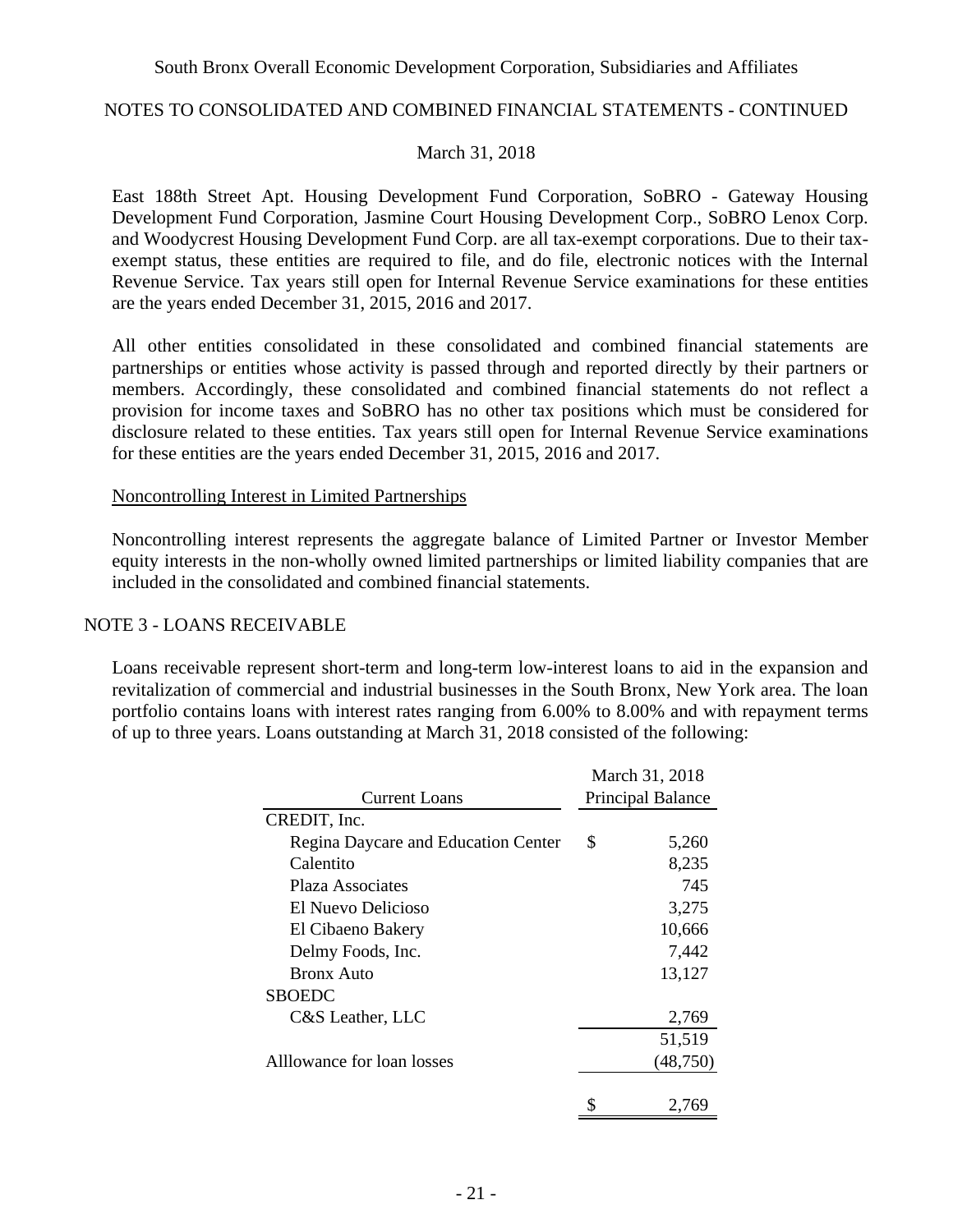# NOTES TO CONSOLIDATED AND COMBINED FINANCIAL STATEMENTS - CONTINUED

## March 31, 2018

## An aging of loans receivable as of March 31, 2018 is as follows:

| March 31, 2018   | Current                  | $31 - 60$ days<br>past due | $61 - 90$ days<br>past due | 91-180 days<br>past due | $181 + days$<br>past due | Total  |
|------------------|--------------------------|----------------------------|----------------------------|-------------------------|--------------------------|--------|
| CREDIT, Inc.     |                          |                            |                            |                         |                          |        |
| Past due loans   | $\overline{\phantom{a}}$ |                            | $\overline{\phantom{0}}$   |                         | 48,750                   | 48,750 |
| <b>SBOEDC</b>    |                          |                            |                            |                         |                          |        |
| C&S Leather, LLC | 2,769                    | -                          | $\overline{\phantom{0}}$   |                         |                          | 2,769  |
|                  |                          |                            |                            |                         |                          |        |
|                  | 2.769                    | $\overline{\phantom{a}}$   | $\overline{\phantom{0}}$   |                         | 48,750                   | 51,519 |
|                  |                          |                            |                            |                         |                          |        |

As of March 31, 2018, the allowance for loan losses is as follows:

|                                     | Beginning   | Provision<br>(recovery) for |    |           |            |     |        |
|-------------------------------------|-------------|-----------------------------|----|-----------|------------|-----|--------|
| March 31, 2018                      | balance     | loan loss                   |    | Write-off | Recoveries |     | Total  |
| <b>CREDIT, INC.</b>                 |             |                             |    |           |            |     |        |
| Calentino                           | \$<br>8,235 | \$                          | Φ  |           |            | \$  | 8,235  |
| <b>Bronx Auto</b>                   | 13,127      |                             |    |           |            |     | 13,127 |
| Regina Daycare and Education Center | 5,564       |                             |    |           | (304)      |     | 5,260  |
| El Nuevo Delicioso                  | 1,643       | 1,632                       |    |           |            |     | 3,275  |
| El Cibaeno Bakery                   | 10,666      |                             |    |           |            |     | 10,666 |
| Delmy Foods, Inc.                   | 7,442       |                             |    |           |            |     | 7,442  |
| Plaza Associates                    |             | 745                         |    |           |            |     | 745    |
|                                     |             |                             |    |           |            |     |        |
|                                     | 46,677      | 2,377                       | £. |           | (304)      | \$. | 48,750 |

Loans receivable, by credit quality category, as of March 31, 2018, are as follows:

| March 31, 2018                      | Strong                   | Good | Acceptable                     | Weak | Doubtful                 |   | Total  |
|-------------------------------------|--------------------------|------|--------------------------------|------|--------------------------|---|--------|
| CREDIT, Inc.                        |                          |      |                                |      |                          |   |        |
| Regina Daycare and Education Center |                          |      | \$<br>$\overline{\phantom{0}}$ |      | 5,260                    | S | 5,260  |
| Calentito                           | $\overline{\phantom{0}}$ | -    | $\overline{\phantom{0}}$       | -    | 8,235                    |   | 8.235  |
| Plaza Associates                    |                          |      | $\overline{\phantom{0}}$       |      | 745                      |   | 745    |
| El Nuevo Delicioso                  |                          |      | $\overline{\phantom{0}}$       |      | 3,275                    |   | 3,275  |
| El Cibaeno Bakery                   |                          |      | $\overline{\phantom{0}}$       |      | 10,666                   |   | 10,666 |
| Delmy Foods, Inc.                   |                          |      |                                |      | 7,442                    |   | 7,442  |
| <b>Bronx Auto</b>                   |                          |      | $\overline{\phantom{0}}$       |      | 13,127                   |   | 13,127 |
| <b>SBOEDC</b>                       |                          |      |                                |      |                          |   |        |
| C&S Leather                         | 2,769                    |      | $\overline{\phantom{0}}$       |      | $\overline{\phantom{0}}$ |   | 2,769  |
|                                     | 2,769                    |      | $\overline{\phantom{a}}$       |      | 48,750                   |   | 51,519 |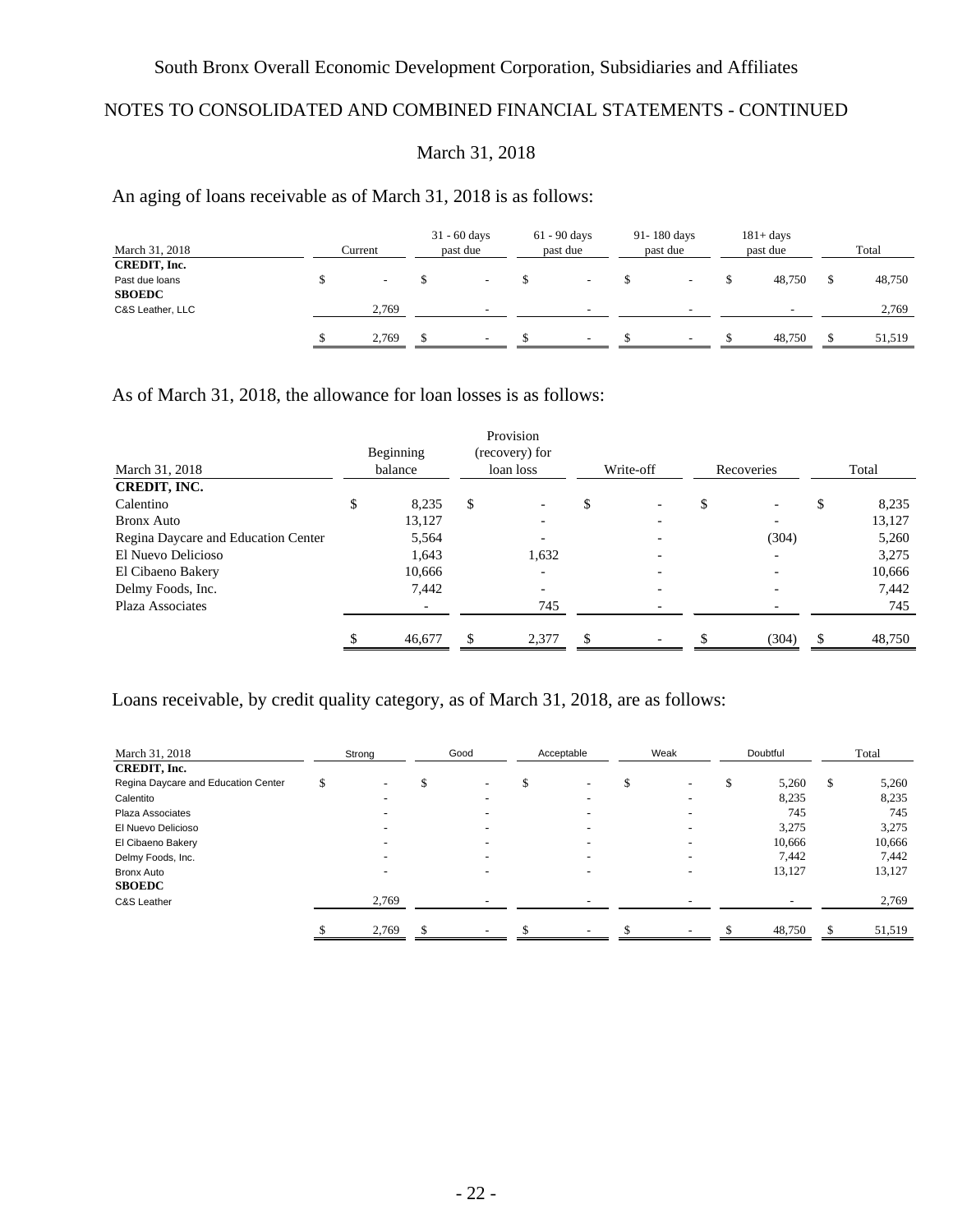## NOTES TO CONSOLIDATED AND COMBINED FINANCIAL STATEMENTS - CONTINUED

### March 31, 2018

### NOTE 4 - FIXED ASSETS

As of March 31, 2018, fixed assets consist of the following:

| Land                                      | \$ | 1,472,808      |
|-------------------------------------------|----|----------------|
| Building and improvements                 |    | 79,697,074     |
| Land improvements                         |    | 322,580        |
| Leasehold improvements                    |    | 12,350         |
| Furniture and fixtures                    |    | 321,434        |
| Equipment                                 |    | 704,932        |
| Construction-in-progress                  |    | 6,071,283      |
|                                           |    | 88,602,461     |
| Accumulated depreciation and amortization |    | (27, 871, 539) |
|                                           | S  | 60,730,922     |

### NOTE 5 - MORTGAGE NOTES AND LOANS PAYABLE

#### Mortgage Notes Payable

Mortgage notes payable in the amounts of \$42,587,202, net of unamortized debt issuance costs of \$624,497, as of March 31, 2018, include mortgage notes due to various unaffiliated entities. Interest rates on the mortgage notes range from 1% to 9%. Maturity dates range from fiscal years 2021 to 2047. At March 31, 2018, all of the mortgage notes payable are collateralized by real estate. Under agreements with the mortgage lenders, the Organization may be required to make monthly escrow deposits for taxes and insurance, replacement of project assets, and operating reserves. Accrued interest as of March 31, 2018 was \$2,942,933, which is included in accrued interest on the accompanying consolidated and combined statement of financial position.

#### Loans Payable

Loans payable in the amounts of \$4,938,127 as of March 31, 2018, consist of notes payable and revolving notes due to various unaffiliated entities. Interest rates on the loans range from 0% to 10%. Maturity dates of the nonrevolving notes range from fiscal years 2018 to 2044. The notes payable are either unsecured or collateralized by program receivables, future financing arrangements, and SBOEDC's assets. As of March 31, 2018, accrued interest on loans payable was \$117,625, which is included in accrued interest on the accompanying consolidated and combined statement of financial position.

### Default on Loan Payable

On February 22, 2016, Community Partnership Development Corporation (CPDC) notified SoBRO in writing of SoBRO's failure to comply with the provisions of a commitment letter originally dated February 22, 2008 for a \$250,000 note after SoBRO's failure to repay the debt. As disclosed in Note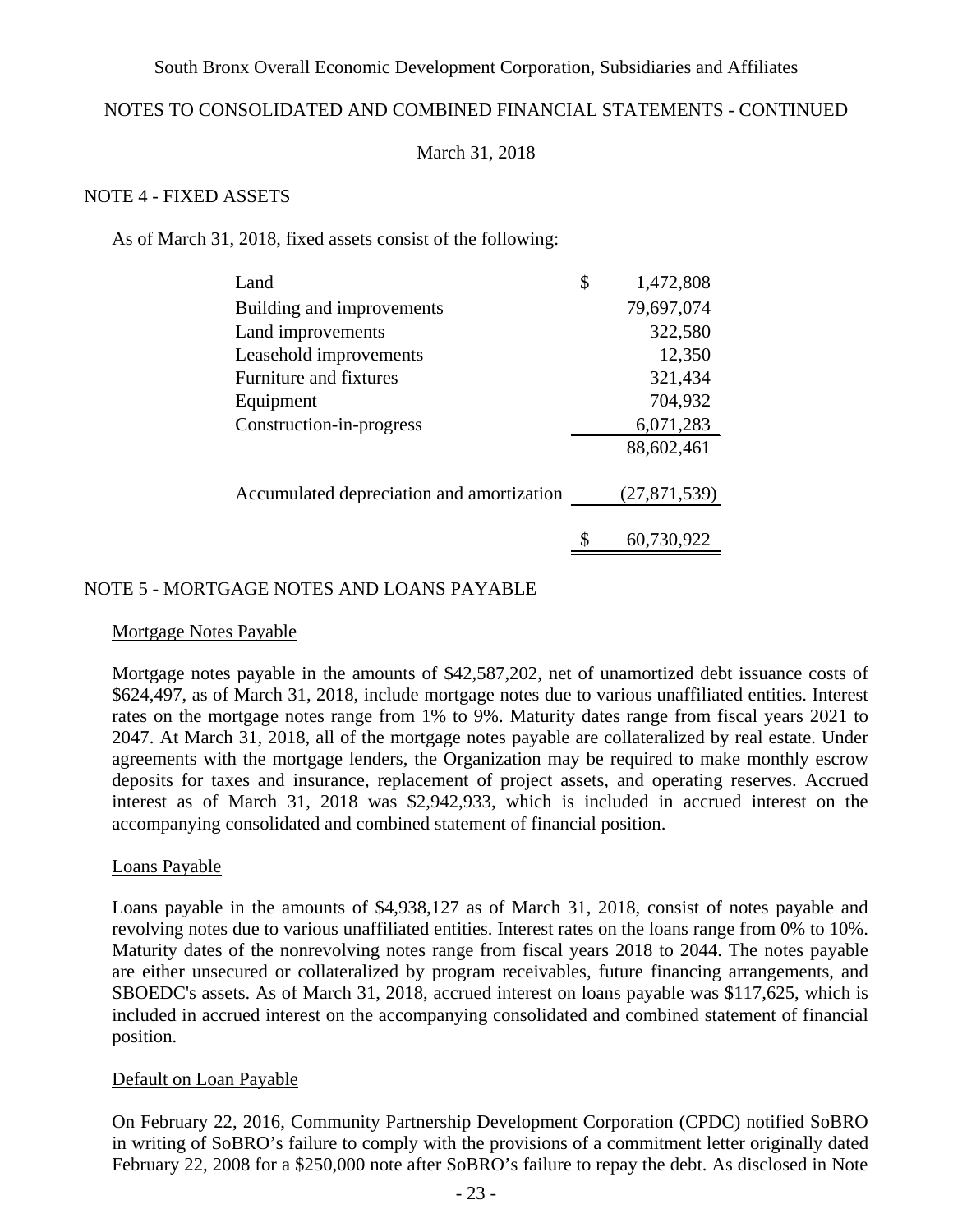## NOTES TO CONSOLIDATED AND COMBINED FINANCIAL STATEMENTS - CONTINUED

### March 31, 2018

21, subsequent to March 31, 2018 a settlement and release agreement was reached between SoBRO and CPDC. Pursuant to the settlement agreement dated June 1, 2018, SoBRO shall pay the entirety of the note to CPDC through monthly payments of \$5,000, along with various milestone payments as defined in the settlement agreement. In the event the loan has not been repaid by June 30, 2021, the entire outstanding balance will be due and payable on that date. As of March 31, 2018, the balance on the note is \$250,000, which is included in loans payable, current portion on the accompanying consolidated and combined statement of financial position.

Aggregate maturities of all of the mortgage notes and loans payable for each of the next five years and thereafter following March 31, 2018 are as follows:

|                                      | Mortgage notes |               |             |                  |
|--------------------------------------|----------------|---------------|-------------|------------------|
|                                      | payable        | Loans payable |             | Total            |
| 2019                                 | \$<br>351,501  | \$            | 1,017,806   | \$<br>1,369,307  |
| 2020                                 | 370,557        |               | 38,443      | 409,000          |
| 2021                                 | 390,270        |               |             | 390,270          |
| 2022                                 | 411,820        |               |             | 411,820          |
| 2023                                 | 434,178        |               |             | 434,178          |
| Thereafter                           | 41,253,373     |               | 3,881,878   | 45, 135, 251     |
| Total                                | 43,211,699     |               | 4,938,127   | 48,149,826       |
| Less unamortized debt issuance costs | (624, 497)     |               |             | (624, 497)       |
|                                      | 42,587,202     |               | 4,938,127   | 47,525,329       |
| Less current maturities              | (351, 501)     |               | (1,017,806) | (1,369,307)      |
| Net long-term portion                | 42,235,701     |               | 3,920,321   | \$<br>46,156,022 |

## NOTE 6 - TEMPORARILY RESTRICTED NET ASSETS

The temporarily restricted net assets consist of the following balances as of March 31, 2018:

| L.E.A.D. program                        | S | 10,361 |
|-----------------------------------------|---|--------|
| Excel in school program                 |   | 18,500 |
|                                         |   |        |
| Total temporarily restricted net assets | S | 28,861 |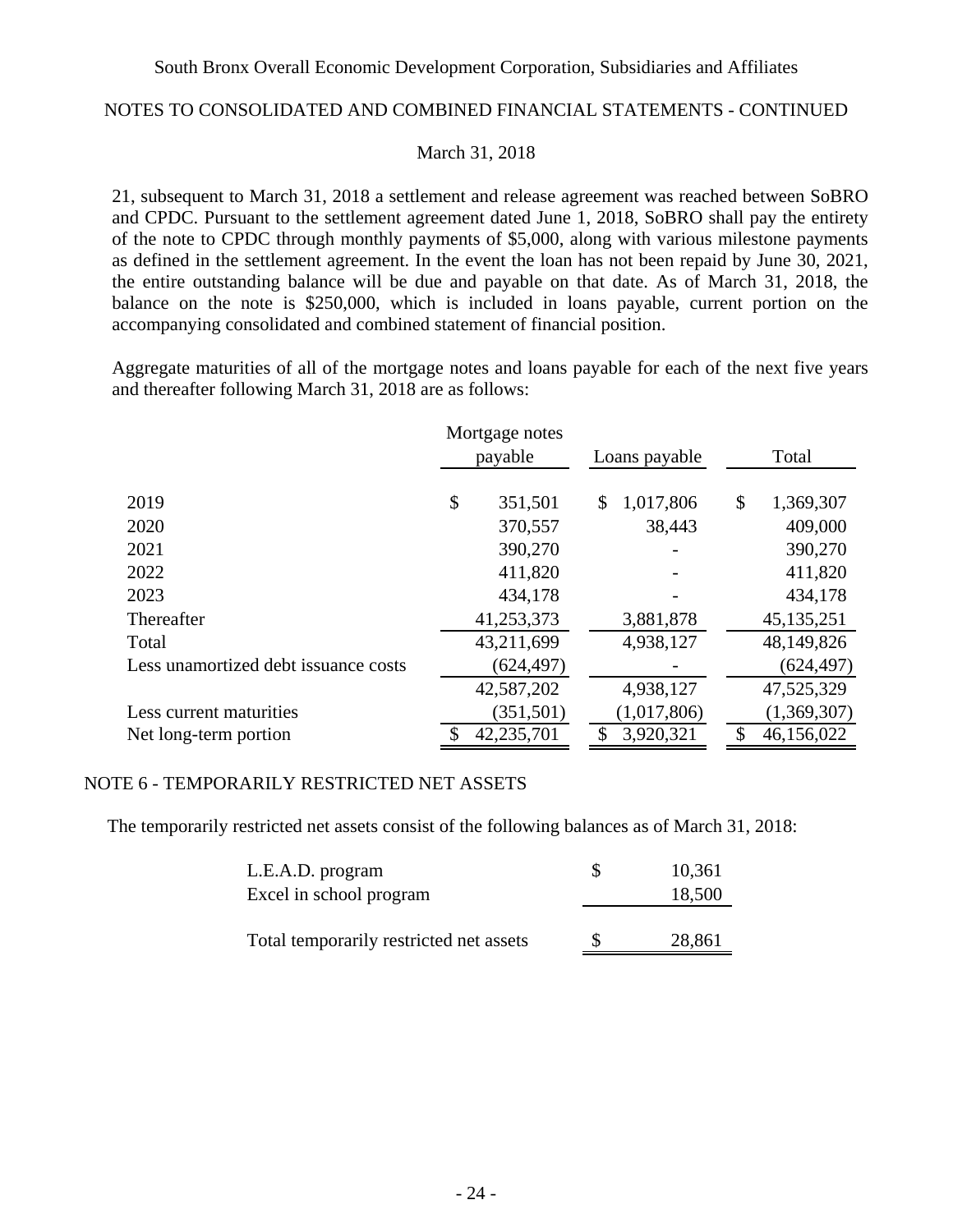### NOTES TO CONSOLIDATED AND COMBINED FINANCIAL STATEMENTS - CONTINUED

### March 31, 2018

Net assets were released from restriction by satisfying the following program restrictions during the year ended March 31, 2018:

| 43,521  |
|---------|
| 189,946 |
|         |
| 233,467 |
|         |

#### NOTE 7 - OPERATING LEASES

SoBRO-DC is the lessee of the premises located at 131 Walnut Avenue, Bronx, New York, under the terms of a 30-year lease agreement with the City of New York dated June 7, 1982. The lease was amended on September 18, 1984 and given a 30-year term beginning October 1, 1984. The lease agreement was subsequently amended on October 1, 1986, November 25, 2002, and December 28, 2007. The initial term of the lease expired on September 30, 2014. However, under the terms of the December 28, 2007 amendment, the lease was extended an additional 10 years, beyond the initial expiration date, and will expire on September 30, 2024. The lease requires annual rentals payable to the City of New York of an amount equal to a percentage of gross rentals received, based upon the annual occupancy level of the leased premises. Per the terms of the original and amended lease, SoBRO-DC is required to make payments in lieu of taxes (PILOT) as a percentage of the annual rental payments to the City of New York. For the year ended March 31, 2018, rent expense of \$184,207 was incurred and is included in occupancy expense on the consolidated and combined statement of functional expenses. Per the terms of the original lease, SoBRO-DC is required to make payments in lieu of taxes (PILOT) as a percentage of the annual rental payments to the City of New York. During the year ended March 31, 2017, in connection with the lease, the Organization received a final tax bill from the City of New York covering previous years. As of March 31, 2018, \$1,434,498 of taxes is owed to the City of New York and is included in accounts payable and accrued expenses on the accompanying consolidated and combined statement of financial position.

SoBRO leases office space under a noncancelable operating lease with 149<sup>th</sup> Street Realty Associates, L.P. The lease provides for certain escalation charges based on increases in operating expenses of the buildings in addition to the base annual rent. In 2001, SoBRO entered into a 25-year noncancelable lease agreement (through August 16, 2026) for its headquarters, with an option to renew for an additional 20 years. For the year ended March 31, 2018, rent expense of \$434,059 was incurred and is included in occupancy expenses on the accompanying consolidated and combined statement of functional expenses. As of March 31, 2018, \$22,917 is owed on the lease and is included in accounts payable and accrued expenses on the accompanying consolidated and combined statement of financial position.

SoBRO leases office space under a noncancelable operating lease with Samuel D. Proctor HDFC. The lease has been renewed through June 30, 2019. For the year ended March 31, 2018, rent expense of \$150,000 was incurred and is included in occupancy expenses on the accompanying consolidated and combined statement of functional expenses. As of March 31, 2018, \$312,500 is owed on the lease and is included in accounts payable and accrued expenses on the accompanying consolidated and combined statement of financial position.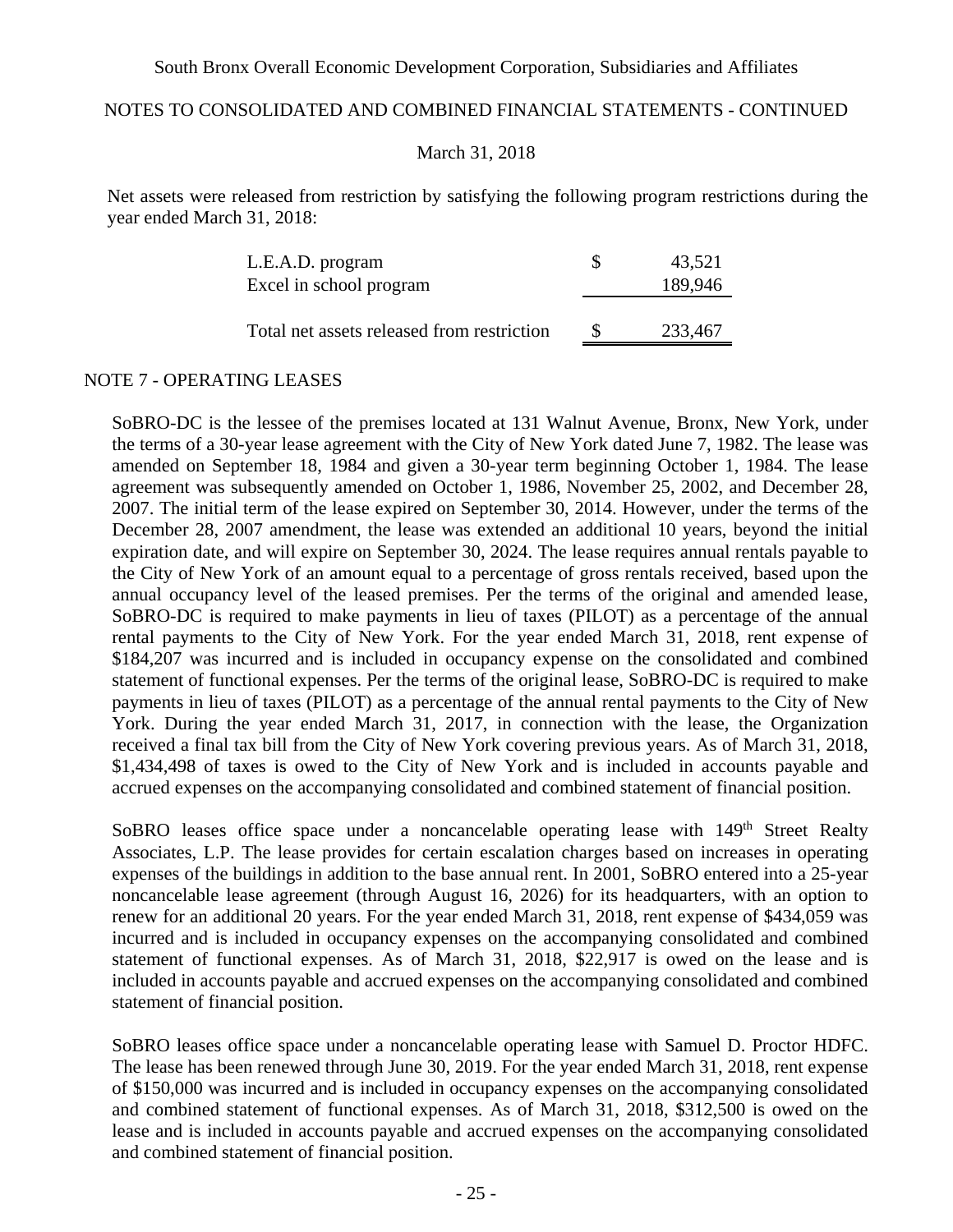## NOTES TO CONSOLIDATED AND COMBINED FINANCIAL STATEMENTS - CONTINUED

#### March 31, 2018

The future minimum rental payments under noncancelable operating leases with terms in excess of one year are as follows:

| <b>Fiscal Year</b> | Amount |           |  |  |  |  |
|--------------------|--------|-----------|--|--|--|--|
|                    |        |           |  |  |  |  |
| 2019               | \$     | 800,531   |  |  |  |  |
| 2020               |        | 690,446   |  |  |  |  |
| 2021               |        | 672,920   |  |  |  |  |
| 2022               |        | 676,632   |  |  |  |  |
| 2023               |        | 676,475   |  |  |  |  |
| Thereafter         |        | 3,002,266 |  |  |  |  |
|                    |        |           |  |  |  |  |
| Total              | \$     | 6,519,270 |  |  |  |  |

### NOTE 8 - FUTURE NONCANCELABLE LEASE REVENUE

The Organization leases office and commercial space to various businesses. Lease agreements range from month-to-month to 25 years. All leases are recorded on a straight-line basis. Future noncancelable lease revenue for the next five years and thereafter for the Organization is expected as follows:

| <b>Fiscal Year</b> | Amount |            |  |  |  |  |  |
|--------------------|--------|------------|--|--|--|--|--|
|                    |        |            |  |  |  |  |  |
| 2019               | \$     | 1,468,911  |  |  |  |  |  |
| 2020               |        | 1,413,296  |  |  |  |  |  |
| 2021               |        | 1,228,099  |  |  |  |  |  |
| 2022               |        | 1,119,543  |  |  |  |  |  |
| 2023               |        | 1,024,352  |  |  |  |  |  |
| Thereafter         |        | 7,660,000  |  |  |  |  |  |
|                    |        |            |  |  |  |  |  |
| Total              |        | 13,914,201 |  |  |  |  |  |
|                    |        |            |  |  |  |  |  |

#### NOTE 9 - PENSION PLAN

SoBRO has a defined contribution pension plan covering all employees who meet age and length of service requirements. The organization contributes 100% of the first 6% of base compensation that a participant contributes to the plan. The Organization's contributions during the year ended March 31, 2018 were \$154,512.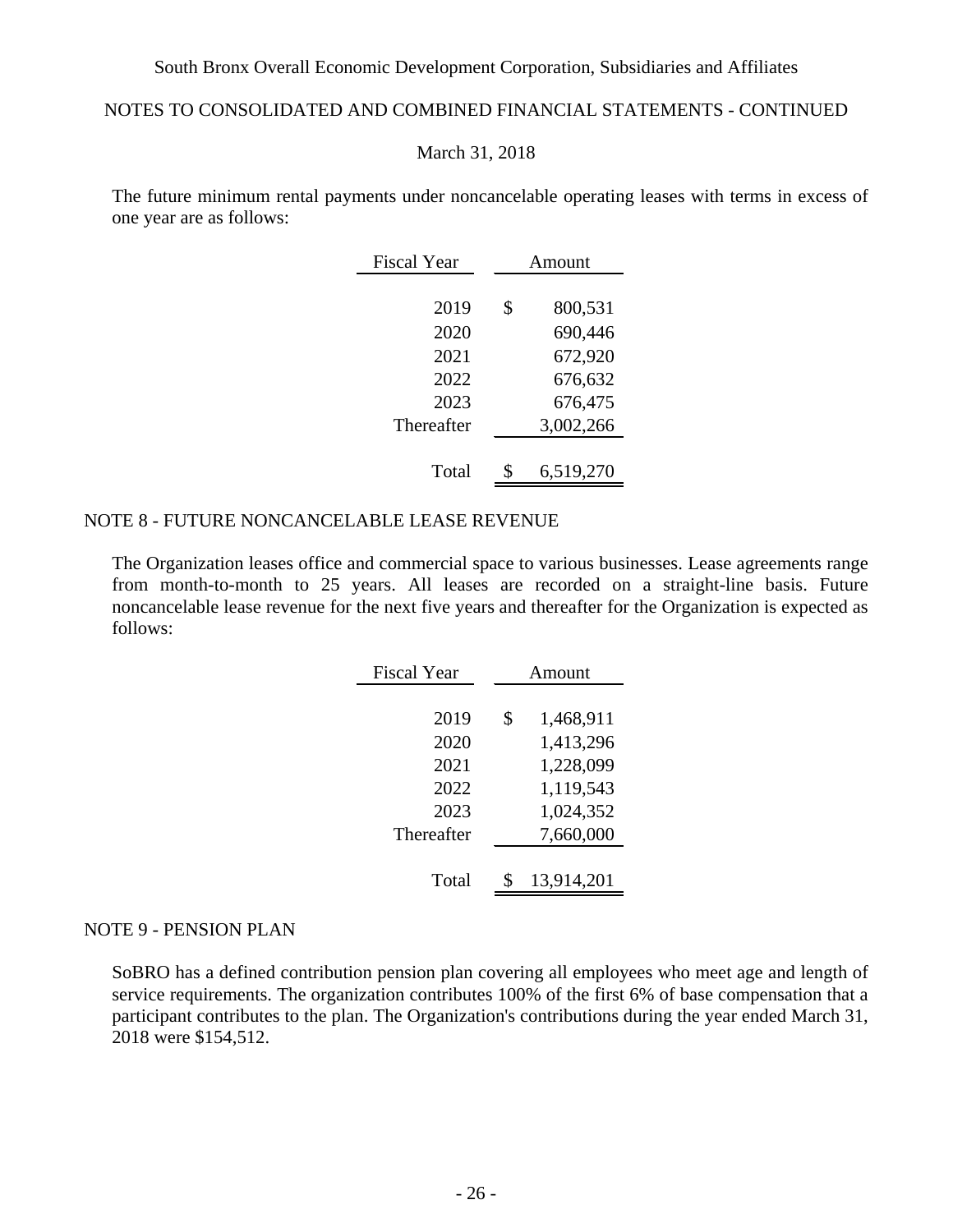### NOTES TO CONSOLIDATED AND COMBINED FINANCIAL STATEMENTS - CONTINUED

### March 31, 2018

## NOTE 10 - RESTRICTED RESERVES AND ESCROWS

Certain assets limited as to use are held in cash, investment and mortgage escrow accounts in accordance with the terms of applicable agreements. The composition of assets limited as to use at March 31, 2018 is as follows:

| <b>SBOEDC</b> violations escrow                  | \$<br>25,000    |
|--------------------------------------------------|-----------------|
| <b>SBOEDC</b> rent escrow                        | 324             |
| SoBRO-DC capital replacement fund                | 958             |
| Woodycrest L.P. replacement reserve              | 138,051         |
| Woodycrest L.P. operating reserve                | 10,159          |
| Longwood Apartments L.P. replacement reserve     | 90,916          |
| Longwood Apartments L.P. operating reserve       | 3,054           |
| Longwood Apartments L.P. mortgage escrow         | (16, 140)       |
| BUFNY II Associates, L.P. replacement reserve    | 94,185          |
| BUFNY II Associates, L.P. operating reserve      | 444,443         |
| BUFNY II Associates, L.P. tax escrow             | 65,296          |
| BUFNY II Associates, L.P. insurance escrow       | 32,501          |
| BUFNY II Associates, L.P. utilities escrow       | 4,060           |
| Jasmine Court Associates LLC replacement reserve | 20,257          |
| Belmont replacement reserve                      | 1,000           |
| Belmont operating reserve                        | 140,944         |
| <b>Belmont</b> violations escrow                 | 5,000           |
| <b>Belmont other escrows</b>                     | 41,827          |
| <b>Belmont utilities escrow</b>                  | (19,676)        |
| Belmont insurance escrow                         | 802             |
| Belmont final holdback escrow                    | 25,000          |
| Gateway HDFC cash collateral - CPC               | 86,573          |
| Gateway HDFC cash collateral - Esquire Bank      | 1,500           |
|                                                  | \$<br>1,196,034 |

#### NOTE 11 - DUE FROM AFFILIATES

Amounts due from affiliates ordinarily consist of temporary advances and expenses paid on behalf of various subsidiaries and affiliates. These amounts do not bear interest and are due on demand. As discussed further in Note 20, during the year ended March 31, 2018 management wrote off significant unreconciled due from affiliates of \$2,247,312 as bad debt expense. As of March 31, 2018, the balance of due from affiliates was \$0.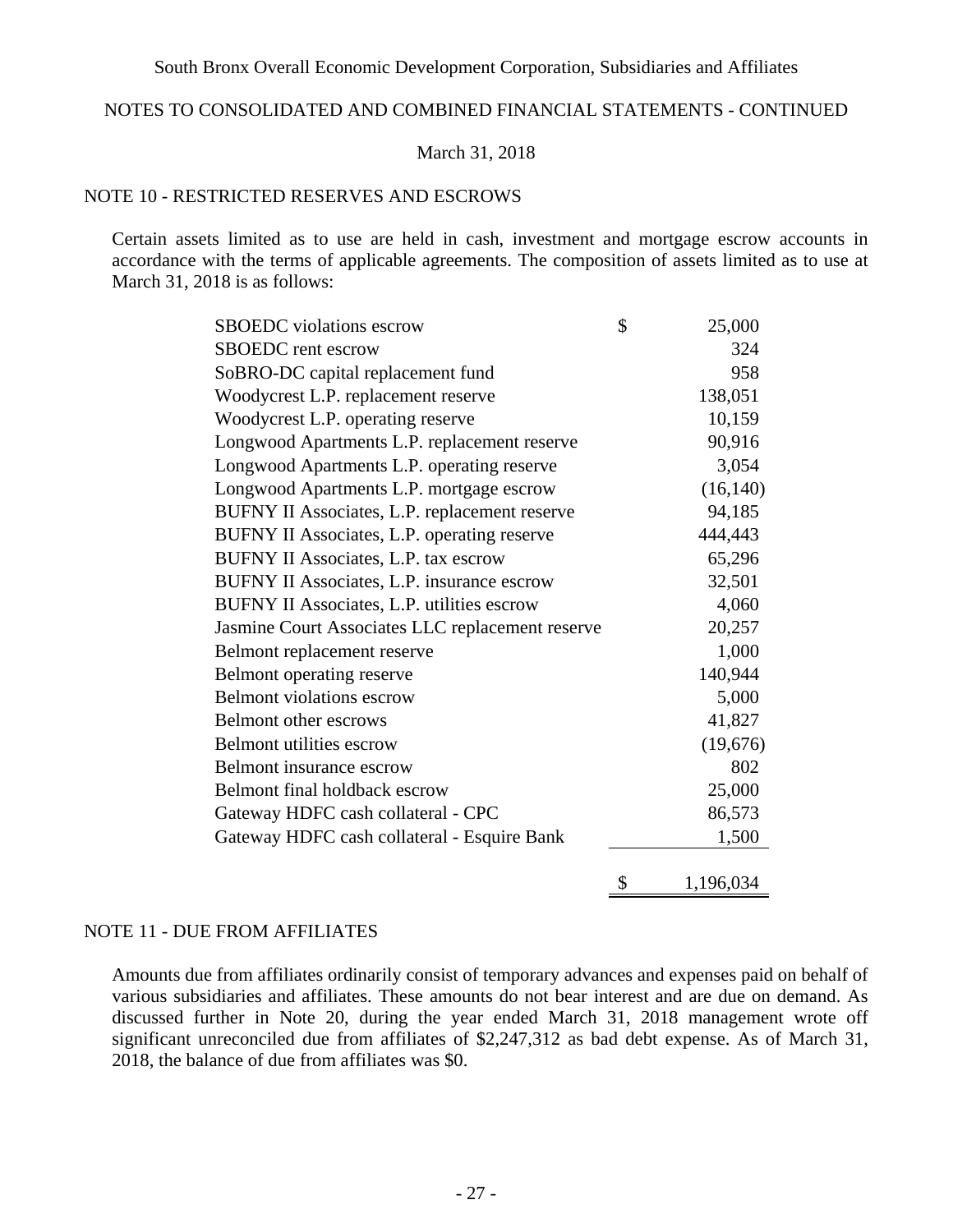### NOTES TO CONSOLIDATED AND COMBINED FINANCIAL STATEMENTS - CONTINUED

### March 31, 2018

### NOTE 12 - JOINT VENTURES AND OTHER LIABILITIES

SoBRO-DC entered into a joint venture with a for-profit organization to develop condominium and other residential units in the Bronx. The partner is responsible for incurring all expenditures on developing the project. SoBRO-DC is responsible for the development of the project. The project has incurred approximately \$1,537,523 of capital costs and an equal amount of debt relating to the project. Should the project not come to fruition, SoBRO-DC will not be held liable for any unpaid liabilities of the project. The \$1,537,523 owed is included in other liabilities on the accompanying consolidated and combined statement of financial position.

On October 31, 2016, the SoBRO-DC, Apex Building Company, Inc. (APEX Builders) and E&T Skyline Construction (E&T) entered into an agreement to develop affordable housing and church condo units at a property owned by the Organization. Upon execution of the agreement, the SoBRO-DC was advanced \$100,000 from E&T. During the year ended March 31, 2018, APEX Builders paid \$147,044 of construction period interest to Raza on behalf of the Organization. As of March 31, 2018, \$247,044 is owed on the advance and is included in other liabilities on the accompanying consolidated and combined statement of financial position.

On November 23, 2015, SoBRO-DC entered into loan agreement with Raza Development Fund, Inc. to fund development costs. As of March 31, 2018, \$3,900,000 is owed on the loan and is included in other liabilities on the accompanying consolidated and combined statement of financial position.

### NOTE 13 - OPERATING DEFICIT LOAN GUARANTEE

The Organization, through its role as general partner in some of the consolidated entities, is obligated to provide funds necessary to pay any operating deficits in the form of a loan. Operating deficit loans are noninterest bearing and are repayable from available net operating income, as defined in the respective partnership and operating agreements. The maximum aggregate amount of operating loans that the Organization is required to lend shall not exceed \$302,023. The Organization has not disbursed any funds in the form of operating deficit loans and no amounts are repayable as of March 31, 2018.

### NOTE 14 - RELATED PARTY FEES

#### Local Administrative Fees and Asset Management Fees

Certain consolidated entities are required to pay annual fees ranging from \$5,000 to \$5,500 to affiliates of the limited partners for annual review of operations of the partnerships and the apartment projects. These fees are adjusted on an annual basis by the changes in the consumer price index. During the year ended March 31, 2018, \$19,646 of fees were incurred. As of March 31, 2018, \$84,863 remains payable and is included in accounts payable and accrued expenses on the accompanying consolidated and combined statement of financial position.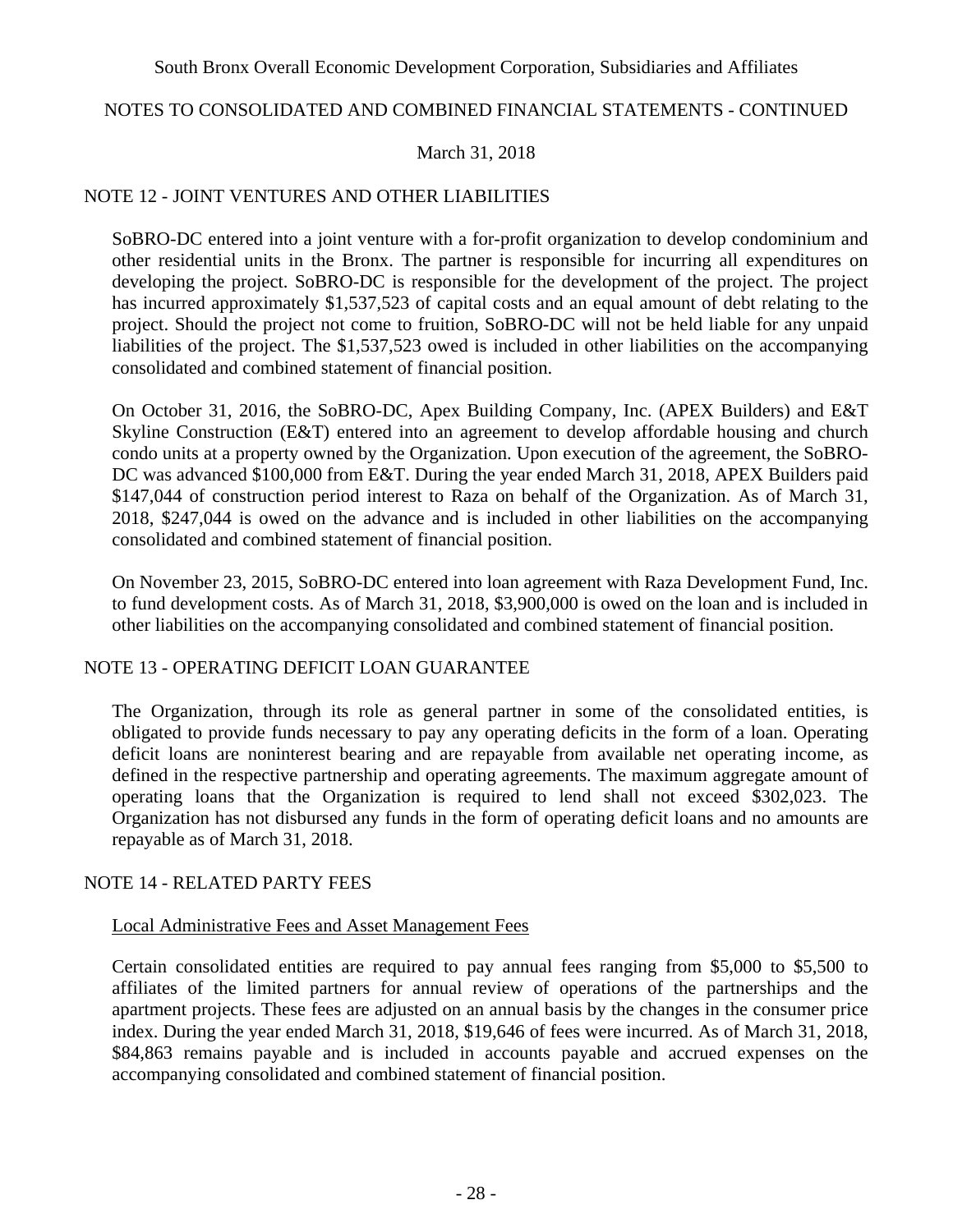### NOTES TO CONSOLIDATED AND COMBINED FINANCIAL STATEMENTS - CONTINUED

### March 31, 2018

#### General Partner Fees

Certain consolidated entities are required to pay annual fees to SoBRO for services in monitoring programs. Some of these fees are fixed while others are based on a percentage of revenue. As of March 31, 2018, \$25,000 remains payable to SoBRO and is eliminated upon consolidation.

### Developer Fees Receivable

SoBRO entered into development agreements with Taino Plaza Associates, LLC (Taino) and Brook Avenue Gardens, LLC (Brook Avenue). In exchange for services in developing the projects, SoBRO earned developer fees of \$306,979 and \$361,276 from Taino and Brooke Avenue, respectively. As of March 31, 2018, developer fees of \$143,479 and \$361,276 remain receivable from Taino and Brook Avenue, respectively, which is included in developer fees receivable on the accompanying consolidated and combined statement of financial position. As disclosed in Note 21, subsequent to March 31, 2018, the Organization sold its interest in both Taino and Brook Avenue, precluding the Organization from entitlement to further receipts of developer fees.

## NOTE 15 - CONCENTRATION OF CREDIT RISK

The Organization maintains its cash balances in several accounts at various financial institutions. At times, these balances may exceed the federal insurance limits; however, the Organization has not experienced any losses with respect to its bank balances in excess of government provided insurance. Management believes that no significant concentration of credit risk exists with respect to these cash balances at March 31, 2018.

### NOTE 16 - COMMITMENTS AND CONTINGENCIES

#### Governmental Programs

Reimbursements for program expense and overhead applicable to various programs conducted under contract with governmental agencies is based on complex laws and regulations. Noncompliance with such laws and regulations could result in fines, penalties and exclusion from such programs. No such fines or penalties were imposed on the Organization. The Organization is subject to audit, which may result in adjustments or disallowances. The amount of disallowance, if any, cannot be determined. Therefore, no provision is made for these potential liabilities. Management does not anticipate any material adjustments as a result of this audit.

#### Litigation

The Organization is involved in litigation arising in the normal course of business. Management estimates that such matters will be resolved without material adverse effect on SBOEDC's future financial position.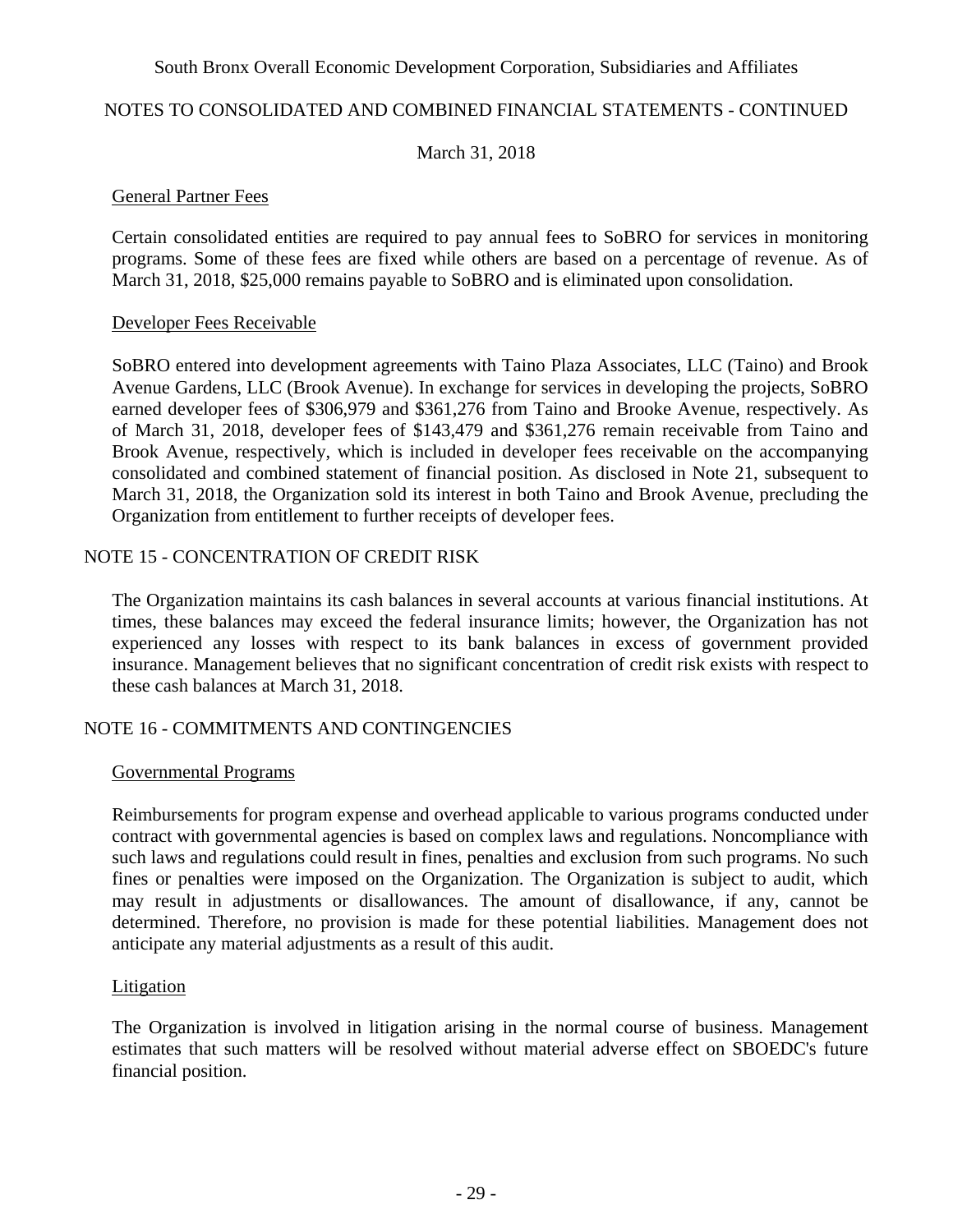### NOTES TO CONSOLIDATED AND COMBINED FINANCIAL STATEMENTS - CONTINUED

#### March 31, 2018

### NOTE 17 - ECONOMIC DEPENDENCY

The Organization's operations are concentrated in multifamily and commercial real estate and economic development markets in a limited geographic area. In addition, the Organization operates in a heavily regulated environment. The operations of the Organization are subject to the administrative directives, rules and regulations of federal, state and local agencies, including, but not limited to, the Department of Labor, the Department of Health and Human Services, the Department of Defense, New York State Department of State, New York City Small Business Administration, and the New York City Department of Youth and Community Development (collectively, the Agencies). Such administrative directives, rules and regulations are subject to change by an act of Congress, other governmental agencies or an administrative change mandated by the Agencies. Such changes may occur with little notice or inadequate funding to pay for the related cost, including the additional administrative burden, to comply with a change.

Credit risk related to government contracts receivable is limited due to the nature of the grants. The Organization regularly monitors its government contracts receivable by investigating delayed payments and differences when payments received do not conform to the amount billed.

#### NOTE 18 - FUND-RAISING EXPENSE

Total fund-raising expense incurred during the year ended March 31, 2018 was \$63,163.

#### NOTE 19 - PRIOR PERIOD ADJUSTMENTS

During the year ended March 31, 2018, the transactions and activities related to New Roads Plaza, an entity fully owned by SoBRO-DC as of March 31, 2018, were included in SoBRO-DC's financial statements and removed from SoBRO-LDC's financial statements. The transactions and activities related to New Roads Plaza were not included in SoBRO-DC's financial statements and incorrectly included in SoBRO-LDC's financial statements in prior years. The inclusion and removal of these activities, respectively, did not have an effect on net assets of either entity or the Organization.

During the year ended March 31, 2018, management discovered misstatements related to BUFNY II Associates, L.P. relating to the recording of mortgage interest expense and payments of mortgage interest. Management has corrected and accounted for these misstatements as a prior period adjustment. As of April 1, 2017, the Organization's beginning net assets was overstated by \$20,000.

During the year ended March 31, 2018, management discovered that certain management fees recorded on SoBRO should have been recorded on SoBRO-LDC for several years based on the stated parties to the agreement. Management has corrected and accounted for these misstatements as a prior period adjustment. As of April 1, 2017, SoBRO-LDC's net assets were understated by \$330,723 and due from affiliates was understated by \$330,723. As of April 1, 2017, SoBRO's net assets were overstated by \$330,723 and due to affiliates was understated by \$330,723. The result of these adjustments had no net effect on net assets of the Organization as a whole.

During the year ended March 31, 2018, management discovered that Harlem, an entity wholly owned by the Organization, was not previously consolidated but should have been included in prior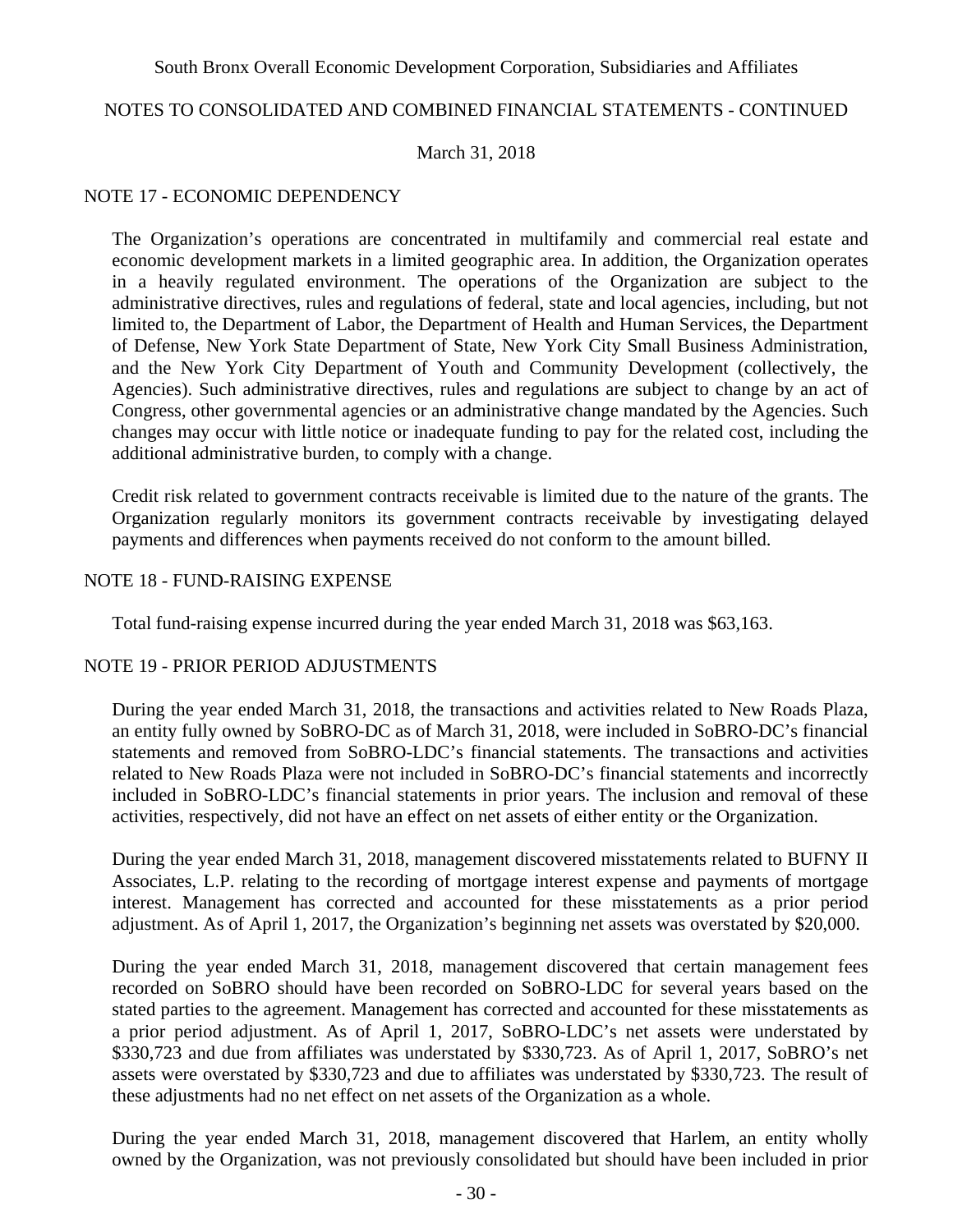### NOTES TO CONSOLIDATED AND COMBINED FINANCIAL STATEMENTS - CONTINUED

### March 31, 2018

years. As of April 1, 2017, the Organization's beginning net assets was understated by \$493,801 as a result of excluding this entity's activities.

### NOTE 20 - DISCLAIMER OF OPINION

As disclosed in finding 2017-001 and 2018-001, management purchased and implemented a new financial software. The conversion process lacked the supervision needed and led to the creation of significantly more accounts than in previous years, many of which lacked appropriate account descriptions and contained extensive activity with no description. Because of the significant amount of unlabeled activity, pervasive absence of appropriate account descriptions, and lack of support for this activity, management has been unable to reconcile \$2,247,312 of intercompany balances, which management has written off as bad debt and is included in management and general expenses on the accompanying consolidated and combined statement of activities for the year ended March 31, 2018.

As a result of this matter, we were unable to determine whether any adjustments might have been found necessary in respect to due from affiliates and bad debt expense in the consolidated and combined statement of financial position as of March 31, 2018, and the related consolidated and combined statements of activities, net assets and cash flows for the year ended March 31, 2018, leading to the conclusion of opinion reached in the independent auditor's report.

### NOTE 21 - SUBSEQUENT EVENTS

Events that occur after the consolidated and combined statement of financial position date but before the consolidated and combined financial statements were available to be issued must be evaluated for recognition or disclosure. The effects of subsequent events that provide evidence about conditions that existed at the consolidated and combined statements of financial position date are recognized in the accompanying consolidated and combined financial statements. Subsequent events which provide evidence about conditions that existed after the consolidated and combined statements of financial position date require disclosure in the accompanying notes. Management evaluated the activity of the Organization through December 2, 2019 (the date the consolidated and combined financial statements were available to be issued) and concluded that no subsequent events have occurred that would require recognition in the consolidated and combined financial statements or disclosure in the notes to the consolidated and combined financial statements, except for the items discussed below.

On May 11, 2018, the Organization sold its indirect ownership interest in Brook Avenue Gardens Associates L.P. for \$850,000 to an unrelated party.

On June 1, 2018, as further described in Note 5, the Organization and CPDC reached a settlement agreement related to the Organization's default on a \$250,000 note.

On June 12, 2018, the Organization entered into a contract to sell its indirect ownership interest in Taino Plaza Associates LLC for \$1,650,000 to an unrelated party.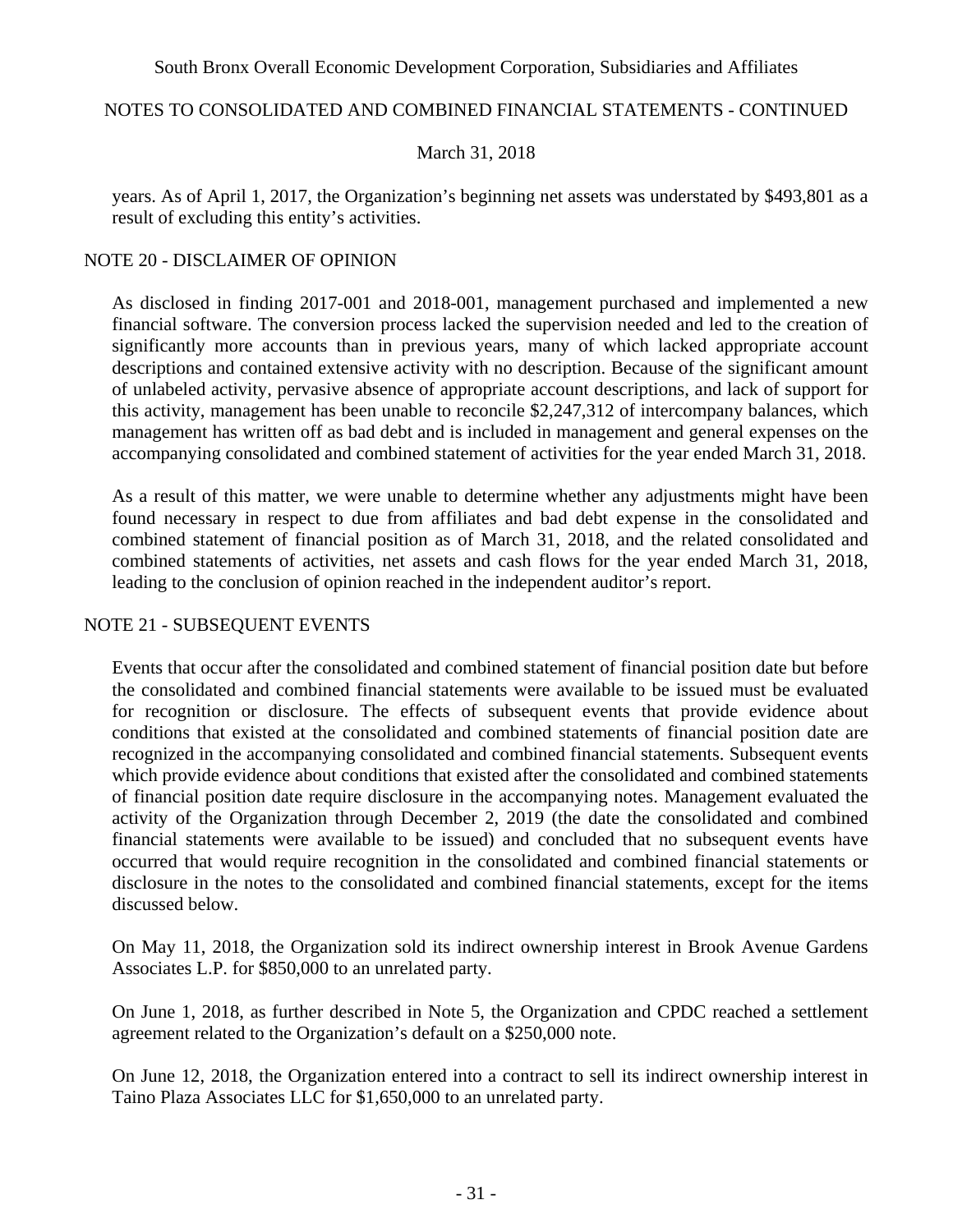### NOTES TO CONSOLIDATED AND COMBINED FINANCIAL STATEMENTS - CONTINUED

#### March 31, 2018

On August 23, 2018, all loans owned to U.S. Tech by SoBRO-DC were paid in full with proceeds from the partial sale of New Roads Plaza to Monadnock New Roads LLC, a new joint-venture partner, for the purchase price of \$1,518,530.

On September 25, 2018, the Organization entered into a contract to sell its ownership of property located at 370 East 149<sup>th</sup> Street for \$4,500,000 to an unrelated party.

On September 25, 2018, the Organization entered into a contract to sell its ownership of property located at 3285 Third Avenue for \$3,150,000.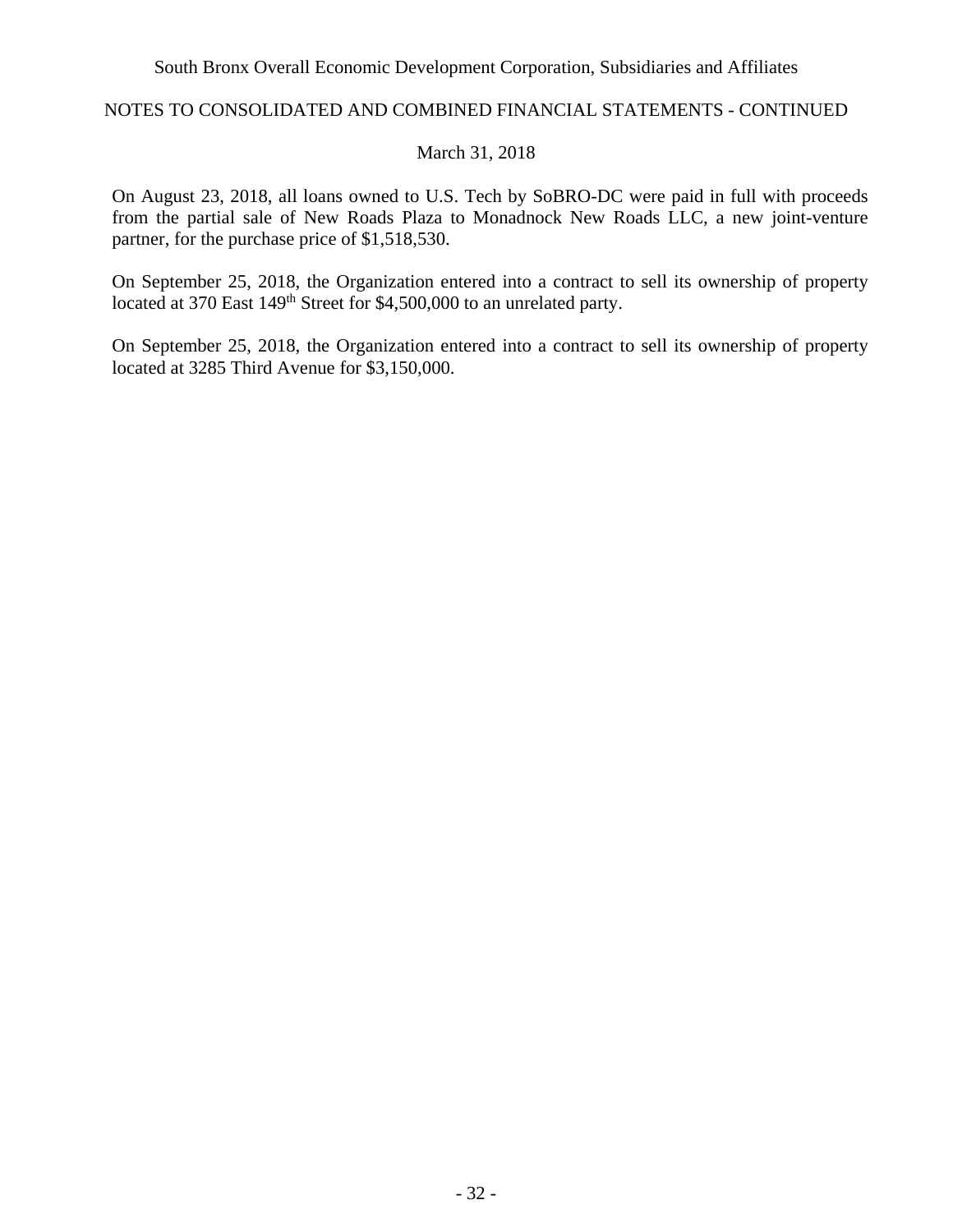# SUPPLEMENTAL INFORMATION

# CONSOLIDATING AND COMBINING SCHEDULES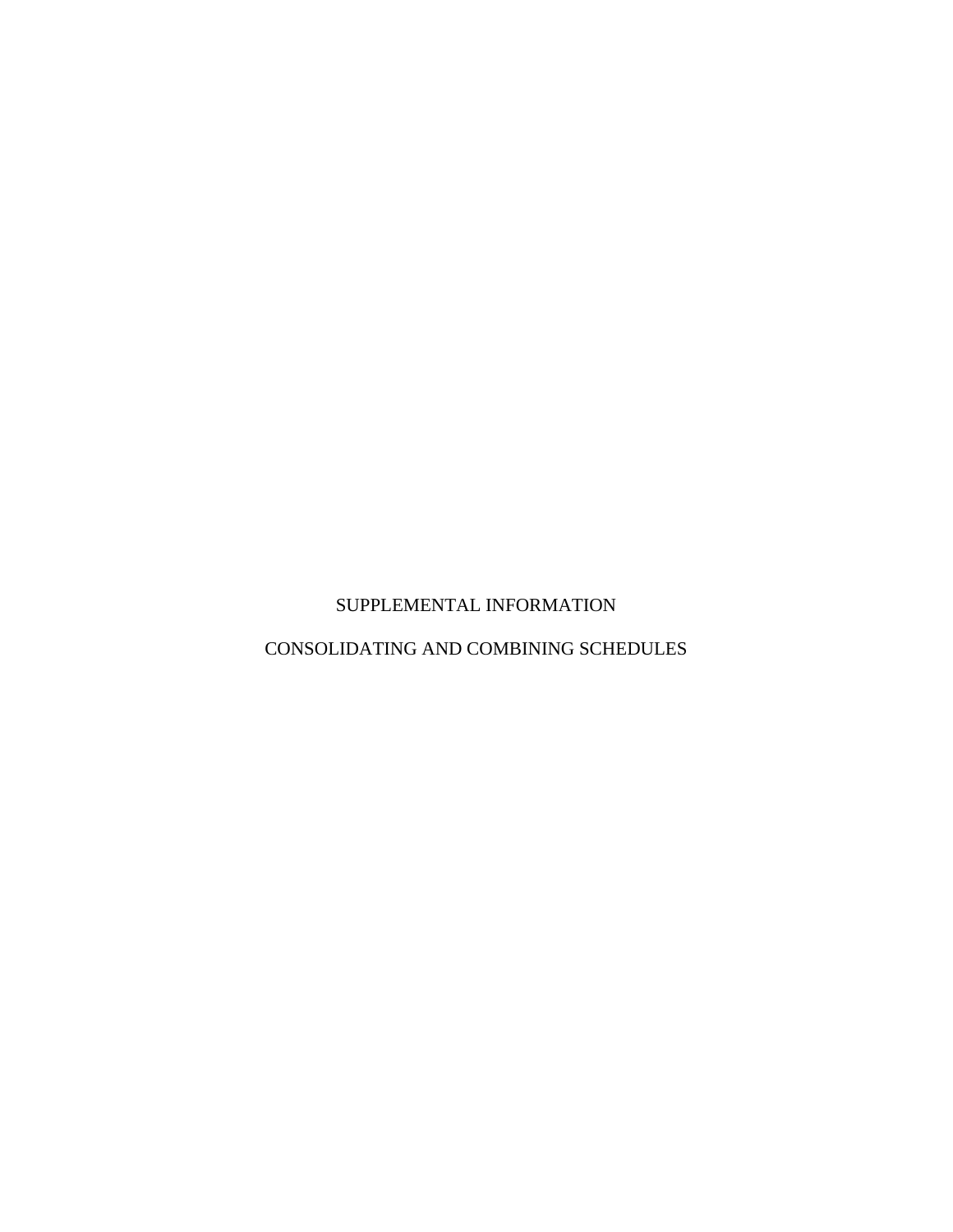# SUPPLEMENTAL INFORMATION

# CONSOLIDATING AND COMBINING SCHEDULE OF FINANCIAL POSITION

# March 31, 2018

|                                       |    | <b>SBOEDC</b> |    | Subsidiaries and<br><b>Affiliates</b> | Consolidating<br>Eliminations | Consolidated<br>Total |            |  |
|---------------------------------------|----|---------------|----|---------------------------------------|-------------------------------|-----------------------|------------|--|
| Assets                                |    |               |    |                                       |                               |                       |            |  |
| <b>Current assets</b>                 |    |               |    |                                       |                               |                       |            |  |
| Cash                                  | \$ |               | \$ | 319,730                               | \$                            | \$                    | 319,730    |  |
| Restricted reserves and escrows       |    | 25,324        |    | 1,170,710                             |                               |                       | 1,196,034  |  |
| Cash - tenants' security deposits     |    | 45,140        |    | 129,879                               |                               |                       | 175,019    |  |
| Accounts receivable                   |    | 211,801       |    | 100,094                               |                               |                       | 311,895    |  |
| Government contract receivable        |    | 416,209       |    |                                       |                               |                       | 416,209    |  |
| Rents receivable, net                 |    | 105,806       |    | 1,408,268                             |                               |                       | 1,514,074  |  |
| Loans receivable, net                 |    | 2,769         |    |                                       |                               |                       | 2,769      |  |
| Due from affiliates                   |    | 1,088,198     |    | 1,318,792                             | (2,406,990)                   |                       |            |  |
| Deferred commercial rents             |    |               |    |                                       |                               |                       |            |  |
| receivable, current portion           |    | 11,039        |    | 78,992                                |                               |                       | 90,031     |  |
| Prepaid expenses and other            |    |               |    |                                       |                               |                       |            |  |
| receivables                           |    | 80,794        |    | 859,268                               |                               |                       | 940,062    |  |
| Total current assets                  |    | 1,987,080     |    | 5,385,733                             | (2,406,990)                   |                       | 4,965,823  |  |
| Developer fees receivable             |    | 859,755       |    |                                       | (355,000)                     |                       | 504,755    |  |
| Fixed assets, net                     |    | 2,498,252     |    | 58,478,764                            | (246,094)                     |                       | 60,730,922 |  |
| Other assets, net                     |    |               |    | 94,691                                |                               |                       | 94,691     |  |
| Deferred commercial rents receivable, |    |               |    |                                       |                               |                       |            |  |
| net of current portion                |    |               |    | 495,115                               |                               |                       | 495,115    |  |
| Total assets                          | \$ | 5,345,087     | \$ | 64,454,303                            | \$<br>(3,008,084)             | \$                    | 66,791,306 |  |

(continued)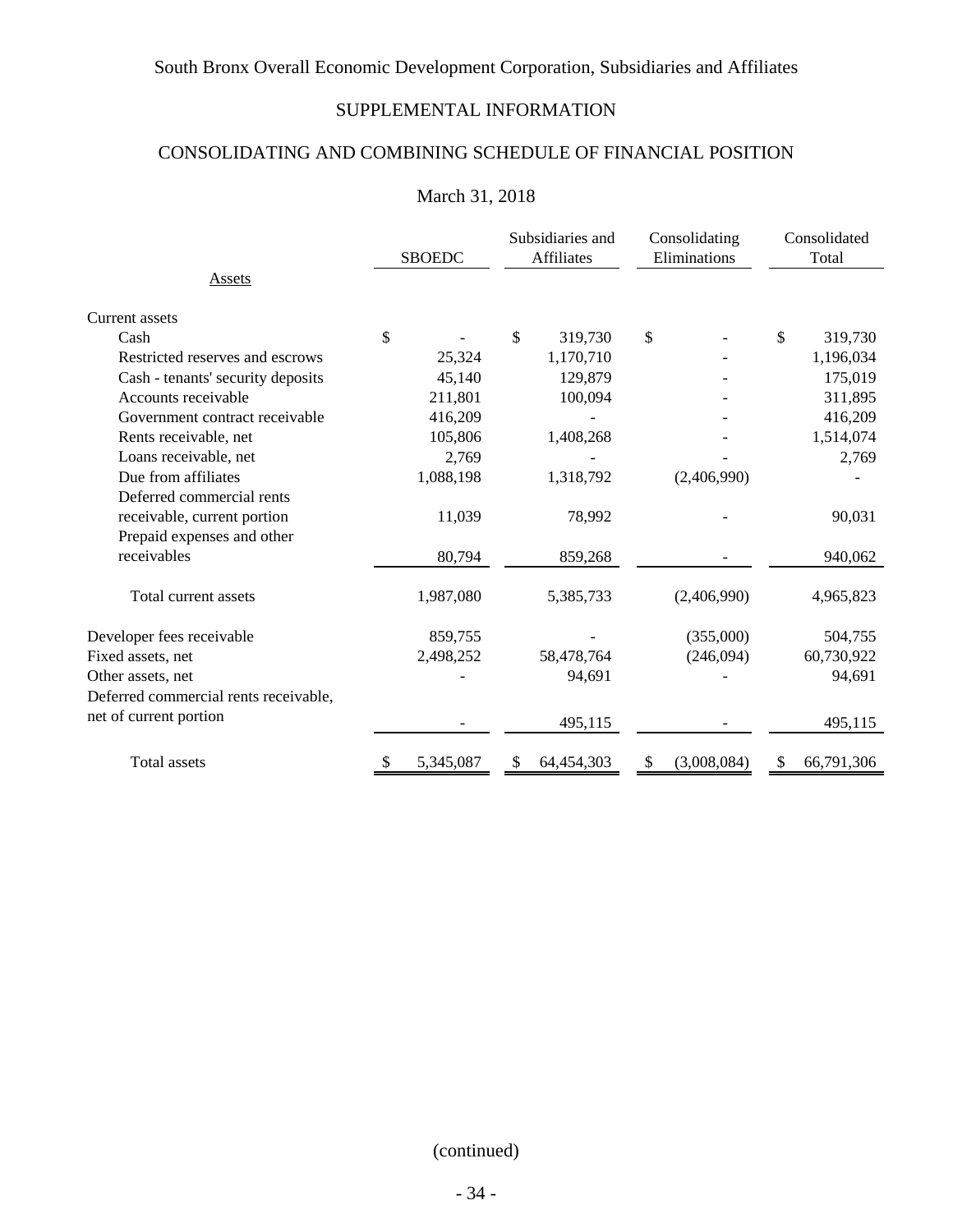# SUPPLEMENTAL INFORMATION - CONTINUED

# CONSOLIDATING AND COMBINING SCHEDULE OF FINANCIAL POSITION - CONTINUED

## March 31, 2018

|                                                                   |    | <b>SBOEDC</b> |    | Subsidiaries and<br>Affiliates |    | Consolidating<br>Eliminations |    | Consolidated<br>Total |  |
|-------------------------------------------------------------------|----|---------------|----|--------------------------------|----|-------------------------------|----|-----------------------|--|
| Liabilities and Net Assets                                        |    |               |    |                                |    |                               |    |                       |  |
| Current liabilities                                               |    |               |    |                                |    |                               |    |                       |  |
| Accounts payable and                                              |    |               |    |                                |    |                               |    |                       |  |
| accrued expenses                                                  | \$ | 1,265,250     | \$ | 3,220,590                      | \$ |                               | \$ | 4,485,840             |  |
| Accrued interest                                                  |    |               |    | 36,360                         |    |                               |    | 36,360                |  |
| Due to affiliates                                                 |    |               |    | 1,397,797                      |    | (1, 397, 797)                 |    |                       |  |
| Deferred grant revenue                                            |    | 547,123       |    |                                |    |                               |    | 547,123               |  |
| Loans payable, current portion<br>Mortgage notes payable, current |    | 1,017,806     |    |                                |    |                               |    | 1,017,806             |  |
| portion                                                           |    | 110,259       |    | 241,242                        |    |                               |    | 351,501               |  |
| Deferred income                                                   |    | 535,709       |    | 4,491                          |    |                               |    | 540,200               |  |
| Security deposits                                                 |    | 46,124        |    | 328,243                        |    |                               |    | 374,367               |  |
| Total current liabilities                                         |    | 3,522,271     |    | 5,228,723                      |    | (1,397,797)                   |    | 7,353,197             |  |
| Loans payable, net of current portion                             |    |               |    | 3,920,321                      |    |                               |    | 3,920,321             |  |
| Mortgage notes payable, net                                       |    | 2,272,413     |    | 39,963,288                     |    |                               |    | 42,235,701            |  |
| Due to affiliates                                                 |    |               |    | 1,009,193                      |    | (1,009,193)                   |    |                       |  |
| Accrued interest                                                  |    |               |    | 3,024,198                      |    |                               |    | 3,024,198             |  |
| Developer fees payable                                            |    |               |    | 5,387,375                      |    | (355,000)                     |    | 5,032,375             |  |
| Other liabilities                                                 |    | 126,725       |    | 5,686,917                      |    |                               |    | 5,813,642             |  |
| <b>Total liabilities</b>                                          |    | 5,921,409     |    | 64,220,015                     |    | (2,761,990)                   |    | 67,379,434            |  |
| Net assets                                                        |    |               |    |                                |    |                               |    |                       |  |
| Unrestricted                                                      |    | (594, 822)    |    | 797,258                        |    | (246,094)                     |    | (43, 658)             |  |
| Temporarily restricted                                            |    | 18,500        |    | 10,361                         |    |                               |    | 28,861                |  |
| Noncontrolling interest                                           |    |               |    | (573, 331)                     |    |                               |    | (573, 331)            |  |
| Total net assets                                                  |    | (576, 322)    |    | 234,288                        |    | (246,094)                     |    | (588, 128)            |  |
| Total liabilities and net assets                                  | \$ | 5,345,087     | \$ | 64,454,303                     | \$ | (3,008,084)                   | \$ | 66,791,306            |  |

See Independent Auditor's Report.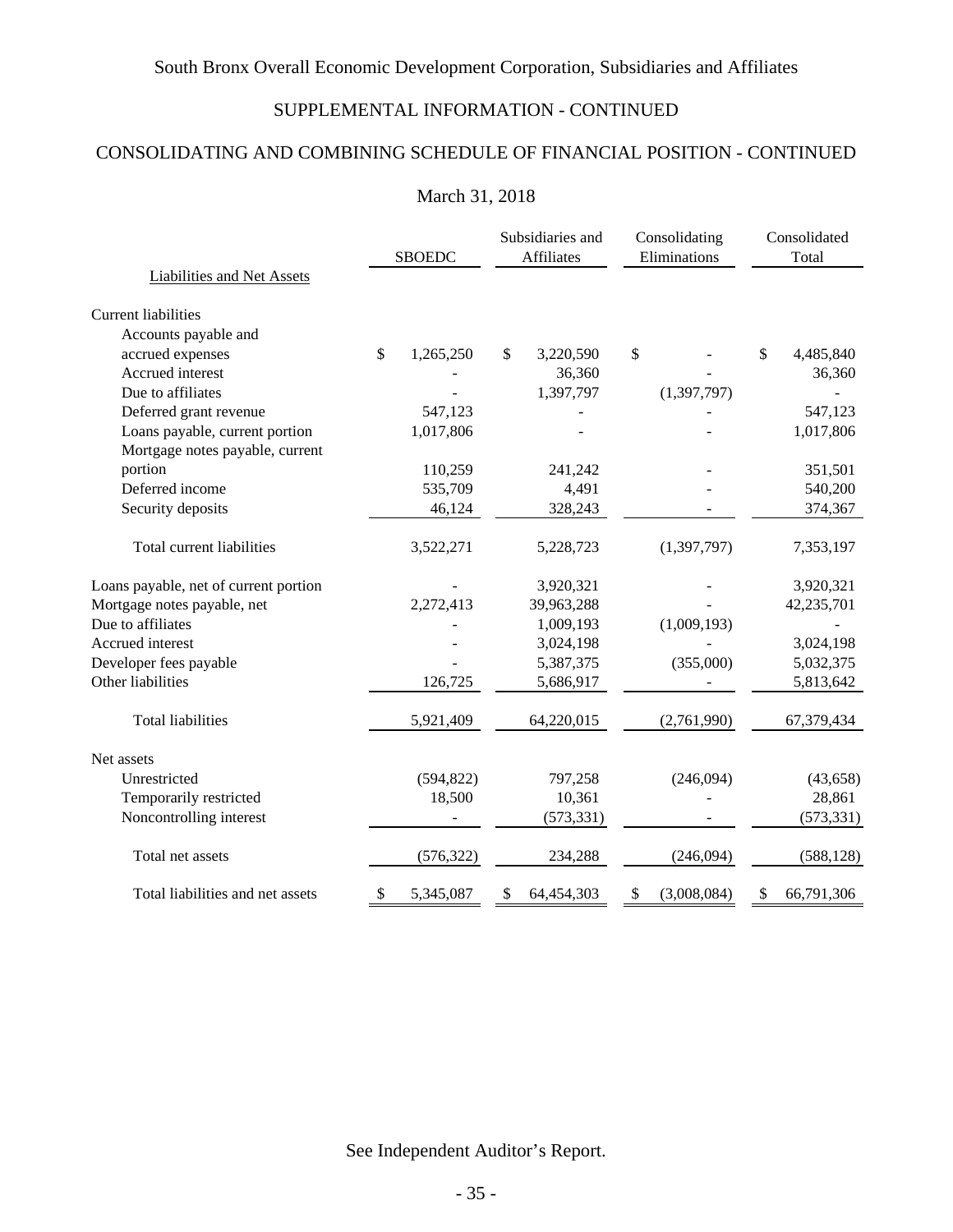# SUPPLEMENTAL INFORMATION - CONTINUED

## CONSOLIDATING AND COMBINING SCHEDULE OF ACTIVITIES AND CHANGES IN NET ASSETS

## Year ended March 31, 2018

|                                 |                 | Subsidiaries and<br>Affiliates       | Consolidating<br>Eliminations | Consolidated<br>Total |  |
|---------------------------------|-----------------|--------------------------------------|-------------------------------|-----------------------|--|
|                                 | <b>SBOEDC</b>   |                                      |                               |                       |  |
| Operating revenue               |                 |                                      |                               |                       |  |
| Government contracts and grants | \$<br>8,092,863 | \$<br>10,247                         | \$                            | \$<br>8,103,110       |  |
| Corporate and foundation grants | 36,111          |                                      |                               | 36,111                |  |
| Special events income           | 66,237          |                                      |                               | 66,237                |  |
| Rental income                   | 600,623         | 6,507,107                            |                               | 7,107,730             |  |
| Management fees                 | 271,308         | 84,401                               | (282, 977)                    | 72,732                |  |
| Contracted services             | 1,577,270       |                                      | (1,445,798)                   | 131,472               |  |
| Other operating income          | 387,062         | 218,160                              | (320, 660)                    | 284,562               |  |
| Total operating income          | 11,031,474      | 6,819,915                            | (2,049,435)                   | 15,801,954            |  |
| Operating expenses              |                 |                                      |                               |                       |  |
| Program services                |                 |                                      |                               |                       |  |
| Youth services                  | 4,350,677       |                                      |                               | 4,350,677             |  |
| Adult education and workforce   |                 |                                      |                               |                       |  |
| services                        | 617,010         |                                      |                               | 617,010               |  |
| Commercial revitalization       | 747,913         |                                      |                               | 747,913               |  |
| Technical assistance            | 209,442         | 12,949                               |                               | 222,391               |  |
| Industrial development and job  |                 |                                      |                               |                       |  |
| creation programs               | 417,578         | 1,183                                |                               | 418,761               |  |
| Community development           | 382,614         | 7,999,647                            | (1,728,775)                   | 6,653,486             |  |
| Supporting services             |                 |                                      |                               |                       |  |
| Management and general          | 7,239,948       | 469,562                              | (9,375)                       | 7,700,135             |  |
| Total operating expenses        | 13,965,182      | 8,483,341                            | (1,738,150)                   | 20,710,373            |  |
| Excess of expense over revenue  |                 |                                      |                               |                       |  |
| before other income             | (2,933,708)     | (1,663,426)                          | (311, 285)                    | (4,908,419)           |  |
| <b>Other Revenue</b>            |                 |                                      |                               |                       |  |
| Interest income                 | 47              | 7,368                                |                               | 7,415                 |  |
| Changes in net assets           | (2,933,661)     | (1,656,058)                          | (311, 285)                    | (4,901,004)           |  |
| Net assets                      |                 |                                      |                               |                       |  |
| Beginning of year, as restated  | 2,357,339       | 2,211,006                            | (255, 469)                    | 4,312,876             |  |
| Contributions to related        |                 |                                      |                               |                       |  |
| organizations                   |                 | (320, 660)                           | 320,660                       |                       |  |
| End of year                     | (576, 322)      | 234,288<br>$\boldsymbol{\mathsf{S}}$ | \$<br>(246,094)               | (588, 128)<br>\$      |  |

See Independent Auditor's Report.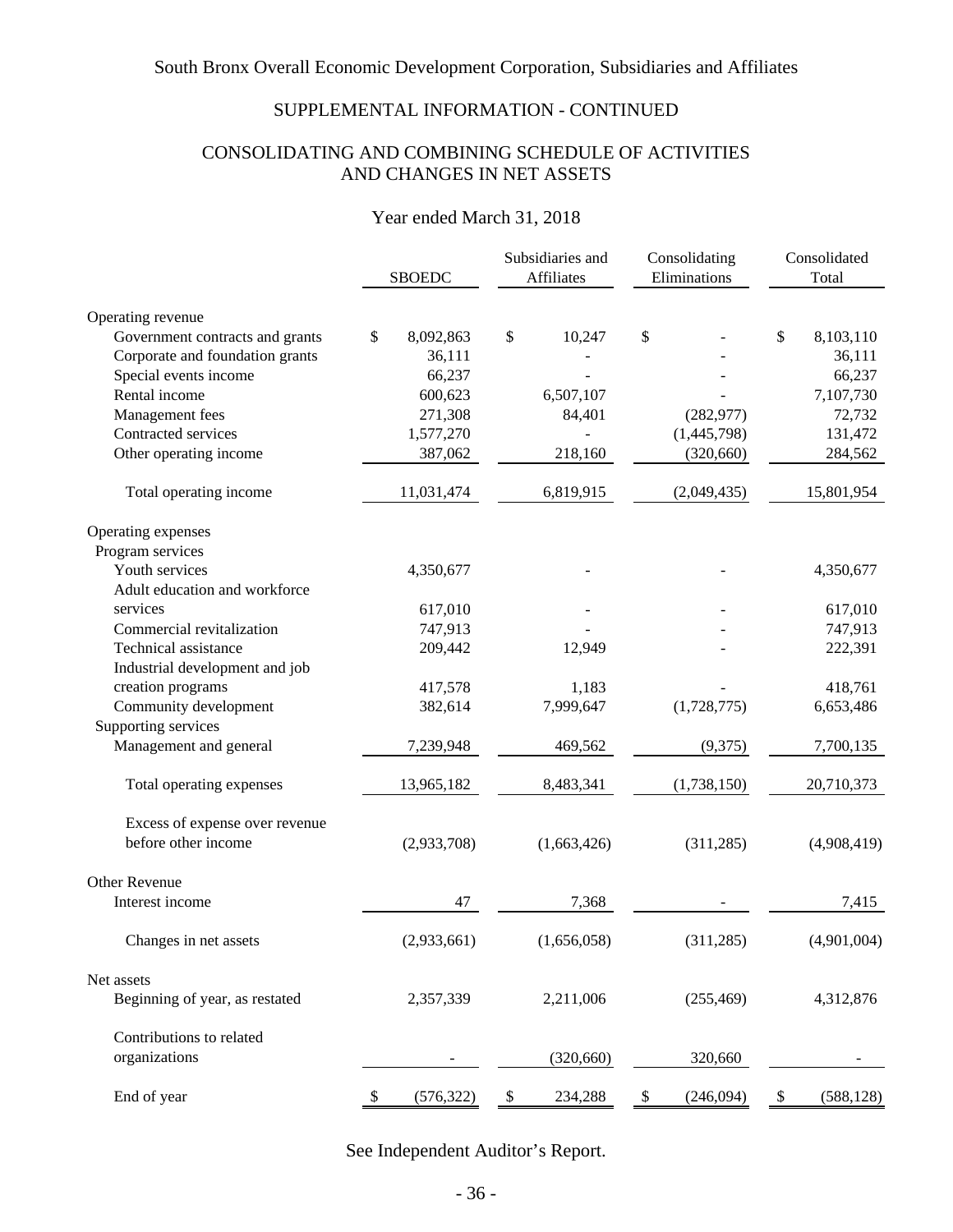#### SUPPLEMENTAL INFORMATION - CONTINUED

#### SCHEDULE OF SUBSIDIARIES AND AFFILIATES' STATEMENT OF FINANCIAL POSITION

## March 31, 2018

|                                       | SoBRO-LDC   | SoBRO-DC       | CREDIT, Inc. | Jasmine Court        | Woodycrest  | <b>BUFNY II</b> | Longwood     | Gateway        | Harlem         | Belmont      | Total         |
|---------------------------------------|-------------|----------------|--------------|----------------------|-------------|-----------------|--------------|----------------|----------------|--------------|---------------|
| Current assets                        |             |                |              |                      |             |                 |              |                |                |              |               |
| Cash                                  | \$          | \$.<br>1,599   | 934<br>£.    | $\mathcal{S}$<br>969 | 158,881     | 21,495          | 11,206<br>S. | 69,010<br>-S   | 32,348         | 13,288<br>-S | 319,730<br>S  |
| Restricted reserves and escrows       |             | 958            |              | 20,257               | 148,210     | 640,485         | 77,830       | 88,073         |                | 194,897      | 1,170,710     |
| Cash - tenants' security deposits     | 20          | $\overline{a}$ |              | ۰                    |             | 72,120          | 22,454       | 20,846         |                | 14,439       | 129,879       |
| Accounts receivable                   |             | 47,867         |              | ٠                    |             | $\sim$          |              | $\overline{a}$ | 39,772         | 12,455       | 100,094       |
| Rents receivable, net                 | 48,684      | 605,142        |              | 410,930              | 75,386      | 142,094         | 9,659        | 24,708         | $\overline{a}$ | 91,665       | 1,408,268     |
| Due from affiliates                   | 1,232,131   | $\overline{a}$ | 86,661       | ۰                    |             |                 |              | ٠              |                | ٠            | 1,318,792     |
| Deferred commercial rents             |             |                |              |                      |             |                 |              |                |                |              |               |
| receivable, current portion           | $\sim$      | 78,992         |              |                      |             |                 |              |                |                |              | 78,992        |
| Prepaid expenses and other            |             |                |              |                      |             |                 |              |                |                |              |               |
| receivables                           |             | 38,134         |              | 258,495              | 447,503     | 79,701          |              |                | 708            | 34,727       | 859,268       |
| Total current assets                  | 1,280,835   | 782,692        | 87,595       | 690,651              | 829,980     | 955,895         | 121,149      | 202,637        | 72,828         | 361,471      | 5,385,733     |
| Fixed assets, net                     | 294,646     | 7,450,392      | 8,643        | 7,829,323            | 6,776,667   | 5,874,373       | 3,069,021    | 4,689,928      | 10,167,596     | 12,318,175   | 58,478,764    |
| Other assets, net                     |             |                |              | ۰                    |             |                 | 10,000       | $\overline{a}$ |                | 84,691       | 94,691        |
| Deferred commercial rents receivable, |             |                |              |                      |             |                 |              |                |                |              |               |
| net of current portion                | 431         | 494,684        |              |                      |             |                 |              |                |                |              | 495,115       |
| Totals                                | \$1,575,912 | \$ 8,727,768   | 96,238       | 8,519,974<br>\$.     | \$7,606,647 | \$6,830,268     | \$ 3,200,170 | \$4,892,565    | \$10,240,424   | \$12,764,337 | \$ 64,454,303 |

### (continued)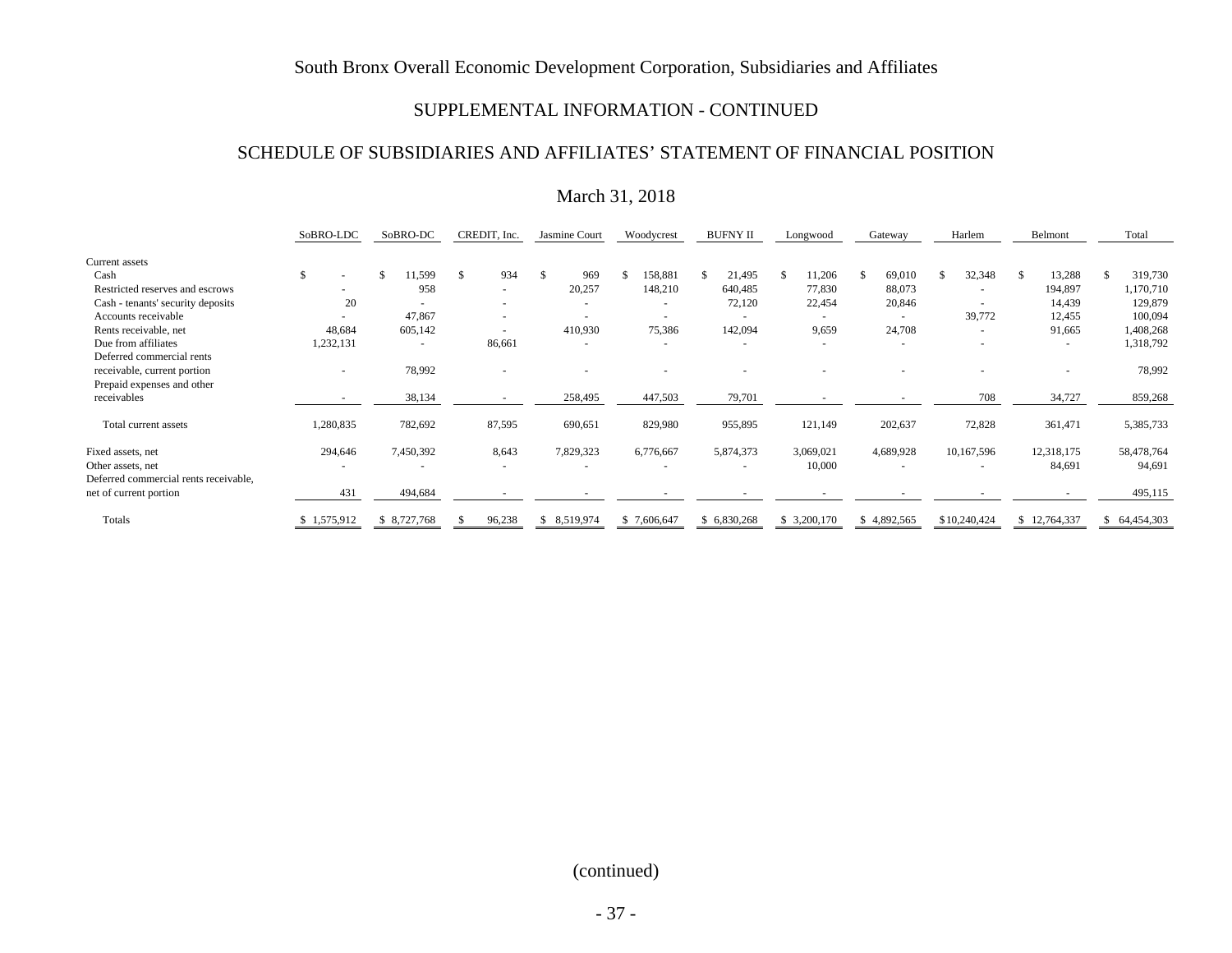#### SUPPLEMENTAL INFORMATION - CONTINUED

### SCHEDULE OF SUBSIDIARIES AND AFFILIATES' STATEMENT OF FINANCIAL POSITION - CONTINUED

## March 31, 2018

|                                                                         | SoBRO-LDC    | SoBRO-DC     | CREDIT, Inc.             | Jasmine Court | Woodycrest   | <b>BUFNY II</b> | Longwood     | Gateway       | Harlem       | Belmont                  | Total            |
|-------------------------------------------------------------------------|--------------|--------------|--------------------------|---------------|--------------|-----------------|--------------|---------------|--------------|--------------------------|------------------|
| <b>Current liabilities</b>                                              |              |              |                          |               |              |                 |              |               |              |                          |                  |
| Accounts payable and accrued expenses                                   | 56,179<br>S. | \$2,313,497  | 20,500                   | 217,127       | 80,300<br>-S | 72,499          | 49,161<br>£. | 54,306<br>\$. | 97,364<br>\$ | 259,657<br>$\mathcal{S}$ | 3,220,590<br>\$. |
| Accrued interest                                                        |              | 3,010        |                          |               |              | 8,288           | 5,276        |               | 15,630       | 4,156                    | 36,360           |
| Due to affiliates                                                       |              | 404,280      |                          | 14,024        | 46,539       |                 |              | 418,073       | 377,729      | 137,152                  | 1,397,797        |
| Mortgage notes payable, net                                             |              | 32,428       |                          |               |              | 51,411          | 31,667       | 42,447        | 55,086       | 28,203                   | 241,242          |
| Deferred income                                                         | 435          | 1,441        |                          |               |              |                 |              |               | 2,615        |                          | 4,491            |
| Security deposits                                                       | 35,993       | 134,323      |                          |               |              | 89,668          | 22,789       | 16,057        | 12,330       | 17,083                   | 328,243          |
| Total current liabilities                                               | 92,607       | 2,888,979    | 20,500                   | 231,151       | 126,839      | 221,866         | 108,893      | 530,883       | 560,754      | 446,251                  | 5,228,723        |
| Loans payable, net of current portion<br>Mortgage notes payable, net of |              |              | 38,443                   |               |              |                 |              | 3,881,878     |              |                          | 3,920,321        |
| current portion                                                         |              | 694,244      | $\overline{\phantom{a}}$ | 10,521,124    | 6,117,884    | 5,067,862       | 857,675      | 1,362,459     | 10,439,188   | 4,902,852                | 39,963,288       |
| Due to affiliates                                                       |              |              |                          | 87,921        |              | 293,803         | 627,469      |               |              |                          | 1,009,193        |
| Accrued interest                                                        |              |              |                          | 1,469,108     | 1,062,464    | 329,877         |              | 117,625       | 10,295       | 34,829                   | 3,024,198        |
| Developer fees payable                                                  |              |              |                          |               | 722,843      | 2,707,454       | 355,000      |               |              | 1,602,078                | 5,387,375        |
| Other liabilities                                                       |              | 5,686,917    |                          |               |              |                 |              |               |              |                          | 5,686,917        |
| <b>Total liabilities</b>                                                | 92,607       | 9,270,140    | 58,943                   | 12,309,304    | 8,030,030    | 8,620,862       | 1,949,037    | 5,892,845     | 11,010,237   | 6,986,010                | 64,220,015       |
| Net assets                                                              |              |              |                          |               |              |                 |              |               |              |                          |                  |
| Unrestricted                                                            | 1,483,305    | (542, 372)   | 26,934                   | 349,657       | (336)        | (819)           | 1,251,133    | (1,000,280)   | (769, 813)   | (151)                    | 797,258          |
| Temporarily restricted                                                  |              |              | 10,361                   |               |              |                 |              |               |              |                          | 10,361           |
| Noncontrolling interest                                                 |              |              |                          | (4, 138, 987) | (423, 047)   | (1,789,775)     |              |               |              | 5,778,478                | (573, 331)       |
| Total net assets                                                        | 1,483,305    | (542, 372)   | 37,295                   | (3,789,330)   | (423, 383)   | (1,790,594)     | 1,251,133    | (1,000,280)   | (769, 813)   | 5,778,327                | 234,288          |
| Total liabilities and net assets                                        | \$1,575,912  | \$ 8,727,768 | 96,238                   | \$ 8,519,974  | \$7,606,647  | \$ 6,830,268    | \$ 3,200,170 | \$4,892,565   | \$10,240,424 | \$12,764,337             | \$ 64,454,303    |

See Independent Auditor's Report.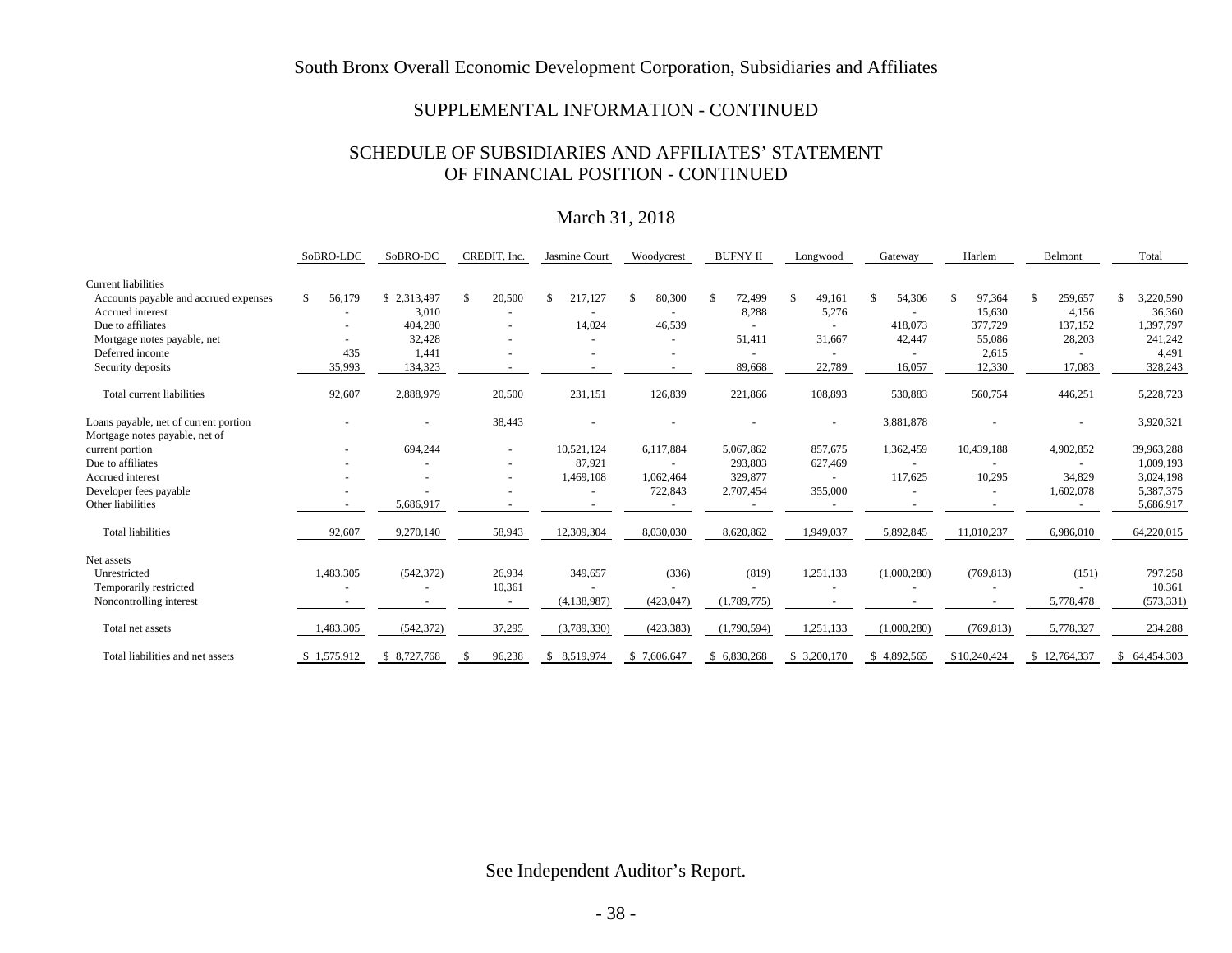#### SUPPLEMENTAL INFORMATION - CONTINUED

### SCHEDULE OF SUBSIDIARIES AND AFFILIATES' STATEMENT OF ACTIVITIES AND CHANGES IN NET ASSETS

## Year ended March 31, 2018

|                                                  | SoBRO-LDC    | SoBRO-DC                    | CREDIT, Inc.  | Jasmine Court  | Woodycrest | <b>BUFNY II</b> | Longwood    | Gateway                      | Harlem      | Belmont     | Total         |
|--------------------------------------------------|--------------|-----------------------------|---------------|----------------|------------|-----------------|-------------|------------------------------|-------------|-------------|---------------|
| Operating revenue                                |              |                             |               |                |            |                 |             |                              |             |             |               |
| Government contracts and grants                  | $\mathbf{s}$ | £.                          | $\mathcal{S}$ |                |            |                 | \$.         | $\mathbb{S}$<br>10,247       | -8          |             | 10,247<br>\$. |
| Rental income                                    | 359,507      | 1,123,815                   |               | 1,221,250      | 1,117,542  | 1,078,394       | 283,608     | 304,740                      | 560,663     | 457,588     | 6,507,107     |
| Management fee income                            | 84,401       |                             |               |                |            | $\sim$          |             |                              |             | $\sim$      | 84,401        |
| Other operating income                           | $\sim$       | 11,090                      | 5,275         | 174,873        | 1,686      | 2,600           | 14,130      | 3,984                        | $\sim$      | 4,522       | 218,160       |
| Total operating income                           | 443,908      | 1,134,905                   | 5,275         | 1,396,123      | 1,119,228  | 1,080,994       | 297,738     | 318,971                      | 560,663     | 462,110     | 6,819,915     |
| Operating expenses                               |              |                             |               |                |            |                 |             |                              |             |             |               |
| Program expenses                                 |              |                             |               |                |            |                 |             |                              |             |             |               |
| Community development                            | 257,838      | 849,552                     | $\sim$        | 1,492,828      | 1,258,941  | 1,500,104       | 424,769     | 485,758                      | 873,306     | 856,551     | 7,999,647     |
| Technical assistance programs                    |              |                             | 12,949        | $\sim$         |            |                 |             |                              |             | $\sim$      | 12,949        |
| Industrial development and job creation programs |              |                             | 1,183         |                |            | ×               |             |                              | ٠           | $\sim$      | 1,183         |
| Supporting services                              |              |                             |               |                |            |                 |             |                              |             |             |               |
| Management and general                           | 168,684      | 274,889                     | 25,989        |                |            |                 |             |                              |             |             | 469,562       |
| Total operating expenses                         | 426,522      | 1,124,441                   | 40,121        | 1,492,828      | 1,258,941  | 1,500,104       | 424,769     | 485,758                      | 873,306     | 856,551     | 8,483,341     |
| Revenue over expenses (expenses over revenue)    |              |                             |               |                |            |                 |             |                              |             |             |               |
| before other revenue                             | 17,386       | 10,464                      | (34, 846)     | (96,705)       | (139, 713) | (419, 110)      | (127, 031)  | (166, 787)                   | (312, 643)  | (394, 441)  | (1,663,426)   |
| Other revenue                                    |              |                             |               |                |            |                 |             |                              |             |             |               |
| Interest income                                  |              | 32                          | 158           | $\overline{2}$ | 404        | 6,751           | 6           | 15                           |             |             | 7,368         |
| Change in net assets                             | 17,386       | 10,496                      | (34, 688)     | (96,703)       | (139, 309) | (412, 359)      | (127, 025)  | (166, 772)                   | (312, 643)  | (394, 441)  | (1,656,058)   |
| Net assets                                       |              |                             |               |                |            |                 |             |                              |             |             |               |
| Beginning of year, as restated                   | 1,465,919    | (232, 208)                  | 71,983        | (3,692,627)    | (284, 074) | (1,378,235)     | 1,378,158   | (833,508)                    | (457,170)   | 6,172,768   | 2,211,006     |
| Contributions to related organization            |              | (320, 660)                  |               |                |            |                 |             |                              |             |             | (320,660)     |
| End of year                                      | \$1,483,305  | (542, 372)<br><sup>\$</sup> | 37,295        | \$ (3,789,330) | (423, 383) | (1,790,594)     | \$1,251,133 | (1,000,280)<br><sup>\$</sup> | \$(769,813) | \$5,778,327 | 234,288<br>S. |

See Independent Auditor's Report.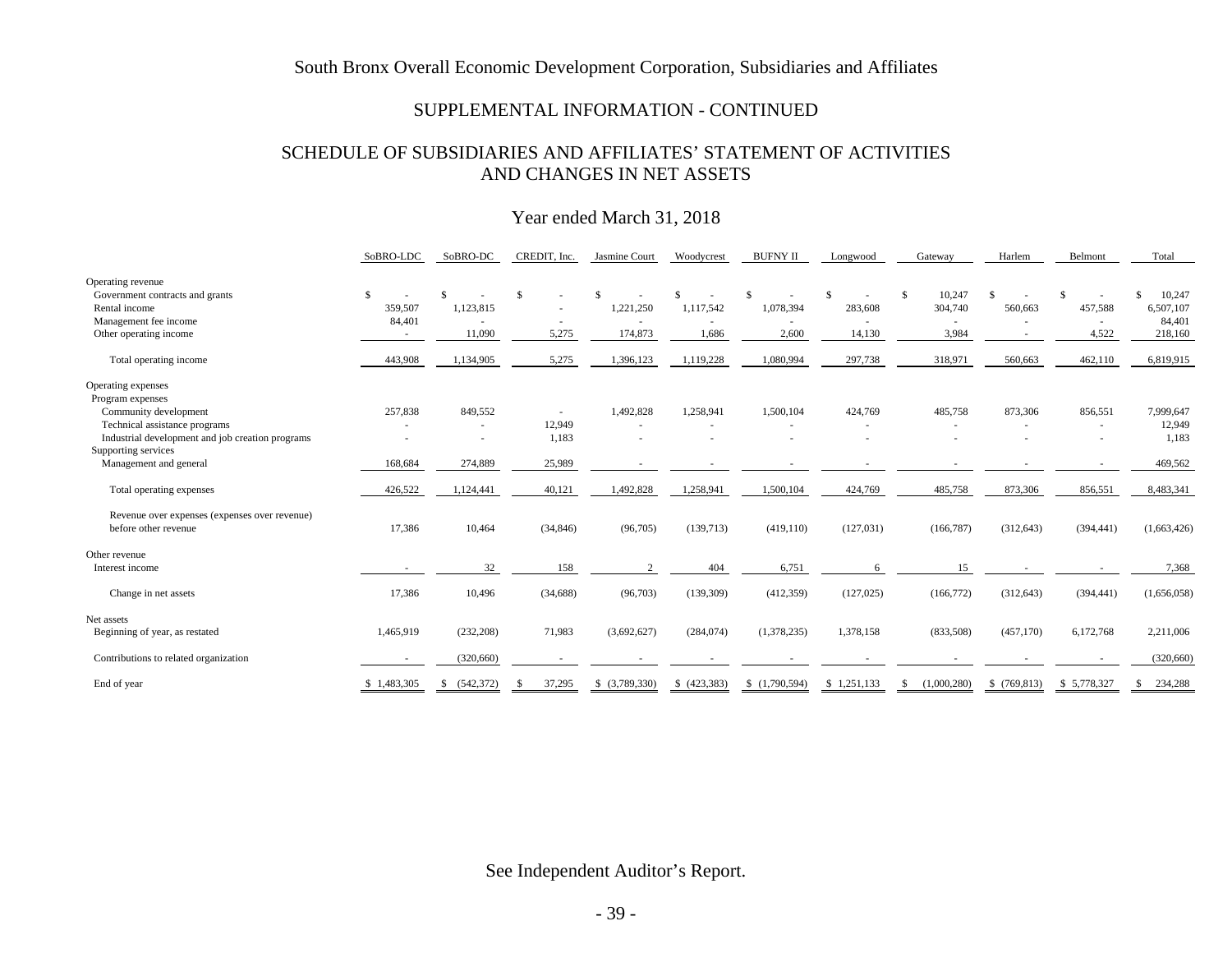# SUPPLEMENTAL INFORMATION

SUPPORTING DATA REQUIRED BY OMB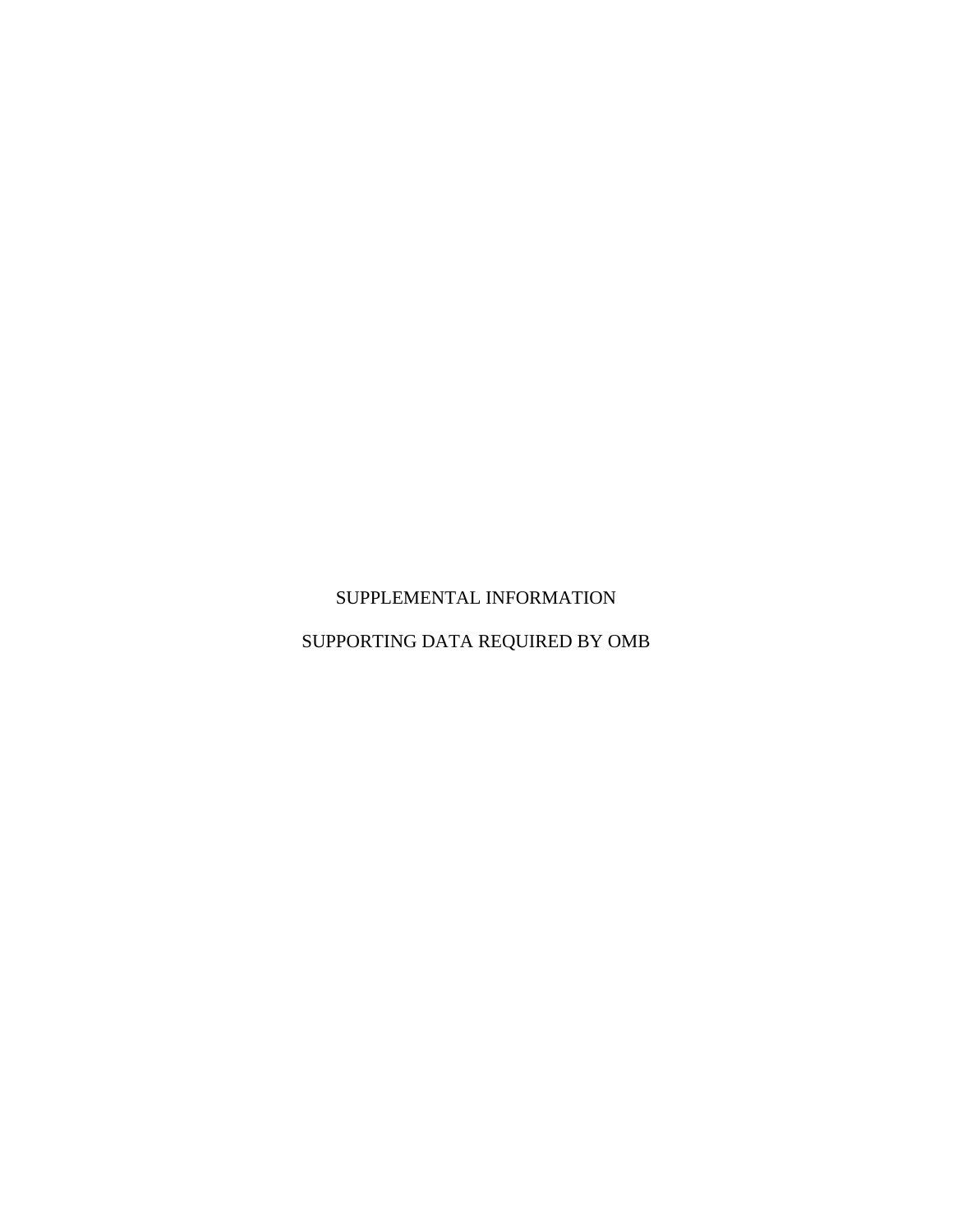## SUPPLEMENTAL INFORMATION - SUPPORTING DATA REQUIRED BY OMB

# SCHEDULE OF EXPENDITURES OF FEDERAL AWARDS

## Year ended March 31, 2018

|                                                                                                                                                     | <b>CFDA</b><br>Number |                 |                                                                                                         |                             |
|-----------------------------------------------------------------------------------------------------------------------------------------------------|-----------------------|-----------------|---------------------------------------------------------------------------------------------------------|-----------------------------|
| Federal Grantor/Program or Cluster Title                                                                                                            |                       | Contract number | Pass-through Grantor                                                                                    | <b>Federal Expenditures</b> |
| U.S. Department of Housing and Urban<br>CDBG - Entitlement Grants Cluster<br><b>Community Development Block</b><br><b>Grants/Entitlement Grants</b> | 14.218                | 80120151407054  | New York City Department of<br>Small Business Services (SBS)                                            | $\mathcal{S}$<br>16,134     |
| <b>Total Community Development Block</b><br><b>Grants/Entitlement Grants</b>                                                                        |                       |                 |                                                                                                         | 16,134                      |
| <b>Total CDBG - Entitlement Grants Cluster</b>                                                                                                      |                       |                 |                                                                                                         | 16,134                      |
| U.S. Department of Housing and Urban<br>Development                                                                                                 |                       |                 |                                                                                                         | 16,134                      |
| U.S. Department of Health and Human Services<br>477 Cluster                                                                                         |                       |                 |                                                                                                         |                             |
| <b>Community Services Block Grant</b>                                                                                                               | 93.569                | 134114A         | New York City Department of<br>Youth and Community<br>Development (P3)<br>New York City Department of   | 588,966                     |
| <b>Community Services Block Grant</b>                                                                                                               | 93.569                | 151016          | Youth and Community<br>Development (Evander HSCT)<br>New York City Department of<br>Youth and Community | 74,602                      |
| <b>Community Services Block Grant</b>                                                                                                               | 93.569                | 99229           | Development (Cornerstone)<br>New York City Department of<br>Youth and Community                         | 338,633                     |
| <b>Community Services Block Grant</b>                                                                                                               | 93.569                | 134114          | Development (Gloria House)                                                                              | 78,101                      |
| <b>Total Community Services Block Grant</b>                                                                                                         |                       |                 |                                                                                                         | 1,080,302                   |
| Total 477 Cluster                                                                                                                                   |                       |                 |                                                                                                         | 1,080,302                   |
| <b>TANF Cluster</b>                                                                                                                                 |                       |                 |                                                                                                         |                             |
| Temporary Assistance for Needy Families<br>(TANF) State Programs                                                                                    | 93.558                | 20181402957     | New York City Department of<br>Homeles Services (DHS<br>program)<br>New York State Office of            | 855,126                     |
| Temporary Assistance for Needy Families<br>(TANF) State Programs                                                                                    | 93.558                | C00028GG        | Temporary & Disability<br>Assistance (Wage Subsidy)<br>New York State Office of                         | 11,514                      |
| Temporary Assistance for Needy Families<br>(TANF) State Programs                                                                                    | 93.558                | C021728         | Temporary & Disability<br>Assistance (Career Pathway)                                                   | 306,874                     |
| Total Temporary Assistance for Needy<br>Families (TANF) State Programs                                                                              |                       |                 |                                                                                                         | 1,173,514                   |
| <b>Total TANF Cluster</b>                                                                                                                           |                       |                 |                                                                                                         | 1,173,514<br>$\mathcal{S}$  |

## (continued)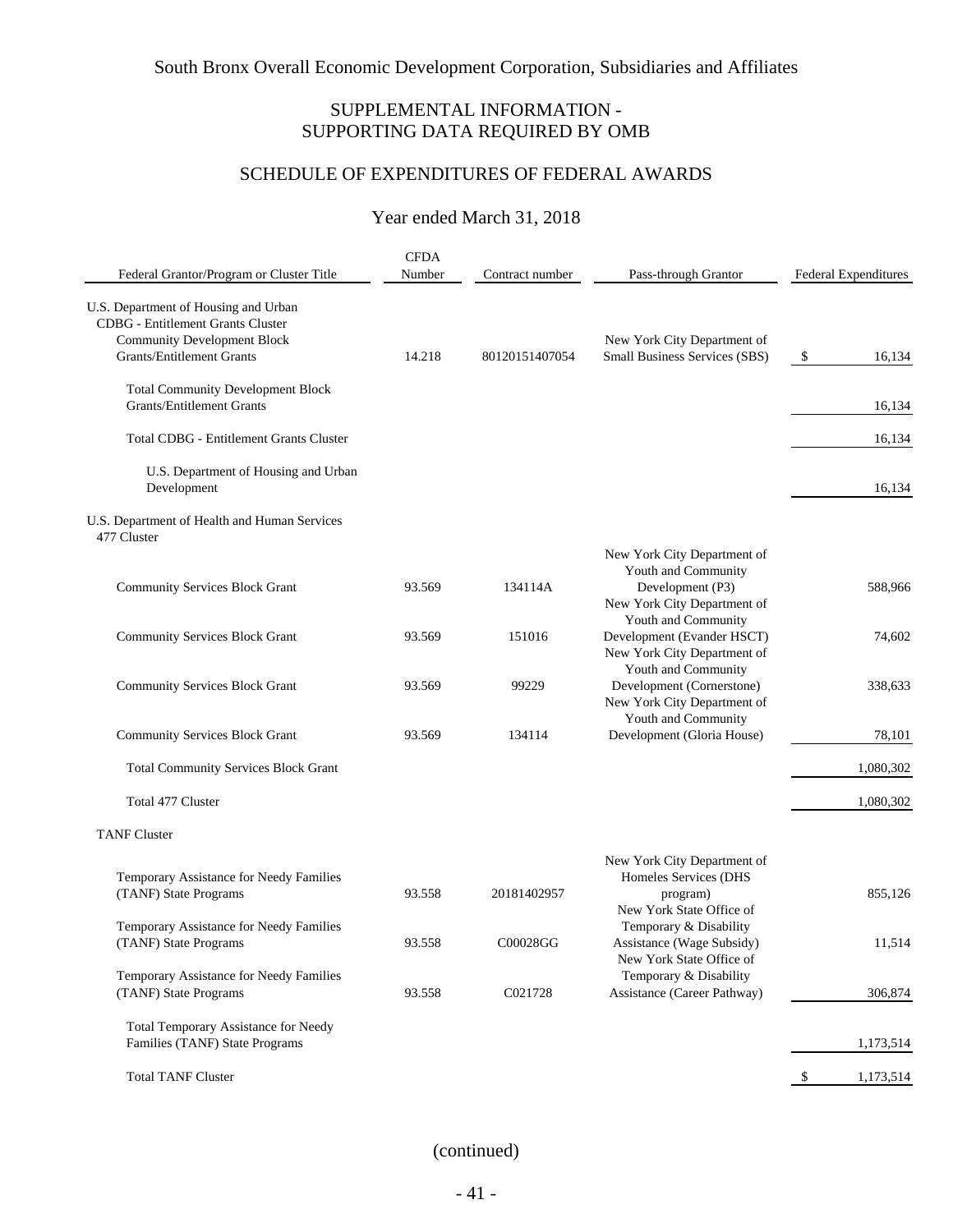## SUPPLEMENTAL INFORMATION - SUPPORTING DATA REQUIRED BY OMB - CONTINUED

# SCHEDULE OF EXPENDITURES OF FEDERAL AWARDS - CONTINUTED

## Year ended March 31, 2018

|                                                                                                                                                                         | <b>CFDA</b> |                 |                                                                        |                             |
|-------------------------------------------------------------------------------------------------------------------------------------------------------------------------|-------------|-----------------|------------------------------------------------------------------------|-----------------------------|
| Federal Grantor/Program or Cluster Title                                                                                                                                | Number      | Contract number | Pass-through Grantor                                                   | <b>Federal Expenditures</b> |
| PPHF 2018: Office of Smoking and Health-<br>National State-Based Tobacco Control<br>Programs-Financed in part by 2018 Prevention<br>and Public Health funds (PPHF)      | 93.305      | NYHHU0034-16    | Columbia University                                                    | 112,747<br>- \$             |
| Total PPHF 2018: Office of Smoking and<br>Health-National State-Based Tobacco<br>Control Programs-Financed in part by 2018<br>Prevention and Public Health funds (PPHF) |             |                 |                                                                        | 112,747                     |
| <b>Community Services Block Grant</b><br>Discretionary Awards                                                                                                           | 93.570      | 90EE1141-01-00  | New York State Office of<br>Coummnity Services (Born Juice<br>program) | 48.855                      |
| <b>Total Community Services Block Grant</b><br>Discretionary Awards                                                                                                     |             |                 |                                                                        | 48.855                      |
| Total U.S. Department of Health and<br><b>Human Services</b>                                                                                                            |             |                 |                                                                        | 2,415,418                   |
| U.S. Department of Agriculture<br><b>SNAP Cluster</b>                                                                                                                   |             |                 | New York State Office of                                               |                             |
| State Administrative Matching Grants for the<br>Supplemental Nutrition Assistance Program                                                                               | 10.561      | C00269GG        | Temporary and Disability<br>Assistance                                 | 48.057                      |
| <b>Total State Administrative Matching Grants</b><br>for the Supplemental Nutrition Assistance<br>Program                                                               |             |                 |                                                                        | 48,057                      |
| <b>Total SNAP Cluster</b>                                                                                                                                               |             |                 |                                                                        | 48,057                      |
| Total U.S. Department of Agriculture                                                                                                                                    |             |                 |                                                                        | 48.057<br>£.                |

(continued)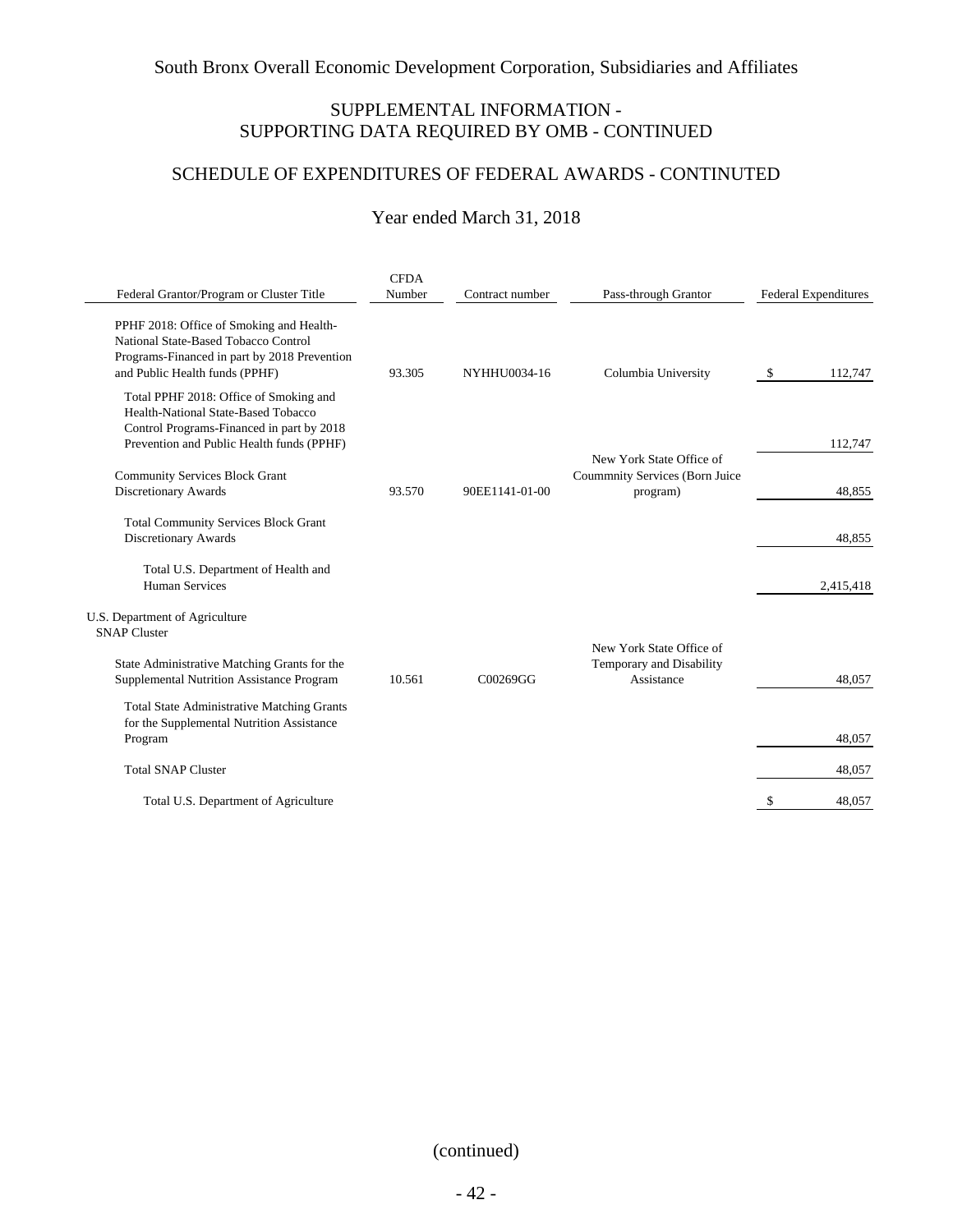## SUPPLEMENTAL INFORMATION - SUPPORTING DATA REQUIRED BY OMB - CONTINUED

## SCHEDULE OF EXPENDITURES OF FEDERAL AWARDS - CONTINUTED

| Federal Grantor/Program or Cluster Title                                                    | <b>CFDA</b><br>Number | Contract number  | Pass-through Grantor                  | Federal Expenditures |
|---------------------------------------------------------------------------------------------|-----------------------|------------------|---------------------------------------|----------------------|
| U.S. Department of Commerce                                                                 |                       | <b>MB</b>        |                                       |                      |
| <b>MBDA Business Center</b>                                                                 | 11.805                | 160BD8050042     |                                       | 313,936<br>\$        |
| <b>Total MBDA Business Center</b>                                                           |                       |                  |                                       | 313,936              |
| Total U.S. Department of Commerce                                                           |                       |                  |                                       | 313,936              |
| U.S. Department of Defense<br>Procurement Technical Assistance For<br><b>Business Firms</b> | 12.002                | SP4800-16-2-1675 |                                       | 331,491              |
| <b>Total Procurement Technical Assistance For</b><br><b>Business Firms</b>                  |                       |                  |                                       | 331,491              |
| Total U.S. Department of Defense                                                            |                       |                  |                                       | 331,491              |
| U.S. Department of Labor                                                                    |                       |                  |                                       |                      |
| YouthBuild                                                                                  | 17.274                | YB30069          | New York State Department of<br>Labor | 404,827              |
| <b>Total YouthBuild</b>                                                                     |                       |                  |                                       | 404,827              |
| Total U.S. Department of Labor                                                              |                       |                  |                                       | 404,827              |
| <b>Total Expenditures of Federal Awards</b>                                                 |                       |                  |                                       | 3,529,863<br>\$      |

## Year ended March 31, 2018

See Independent Auditor's Report and Notes to Schedule of Expenditures of Federal Awards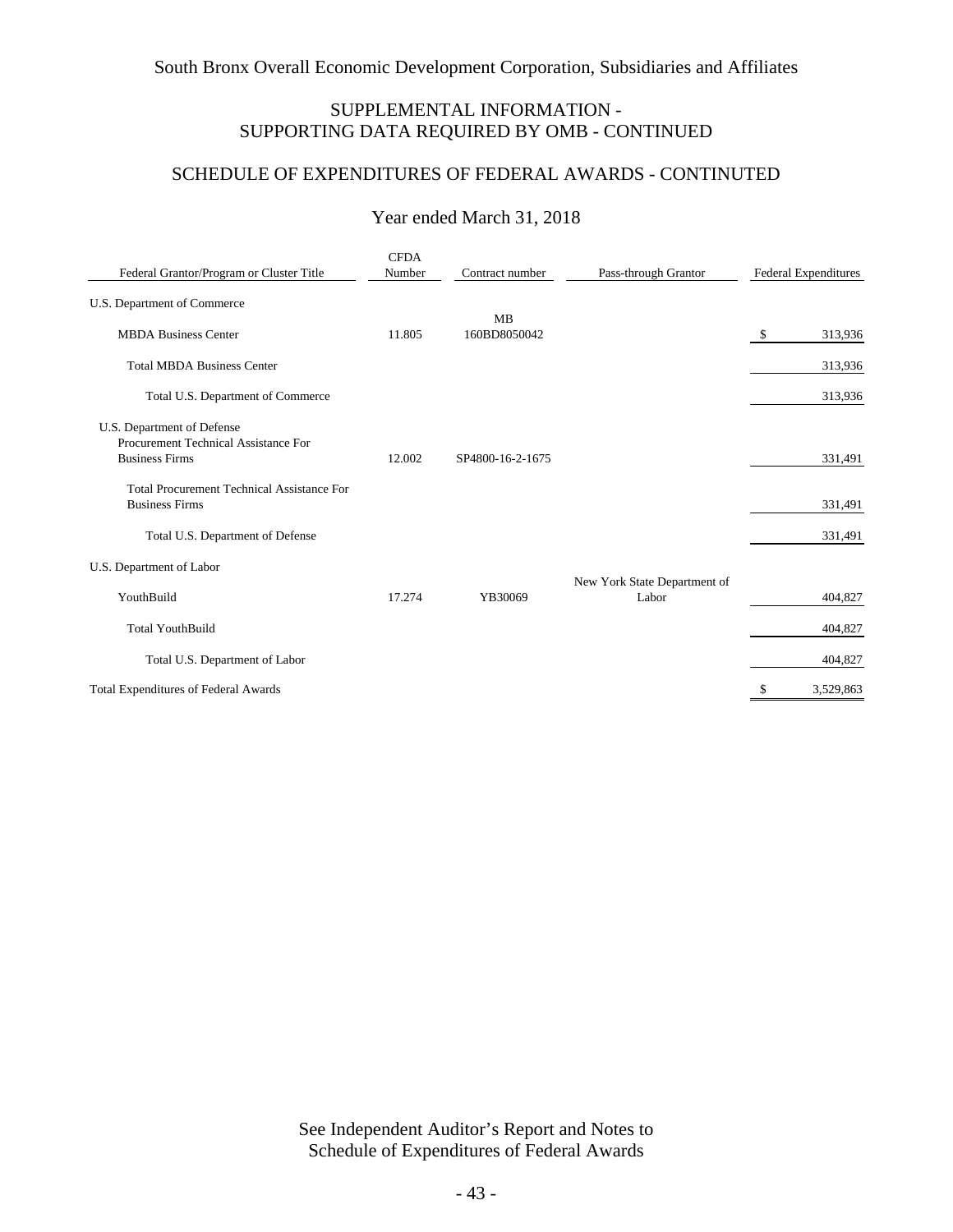### SUPPLEMENTAL INFORMATION - SUPPORTING DATA REQUIRED BY OMB

### NOTES TO SCHEDULE OF EXPENDITURES OF FEDERAL AWARDS

Year ended March 31, 2018

## NOTE 1 - BASIS OF PRESENTATION

The accompanying schedule of expenditures of federal awards (the Schedule) includes the federal grant activity of South Bronx Overall Economic Development Corporation and Related Organizations under programs of the federal government for the year ended March 31, 2018. The information in this Schedule is presented in accordance with the requirements of Title 2 *U.S. Code of Federal Regulations Part 200, Uniform Administrative Requirements, Cost Principles, and Audit Requirements for Federal Awards* (Uniform Guidance). Because the Schedule presents only a selected portion of the operations of South Bronx Overall Economic Development Corporation and Related Organizations., it is not intended to and does not present the financial position, changes in net assets, or cash flows of South Bronx Overall Economic Development Corporation and Related Organizations. The financial statements of certain subsidiaries and affiliates included in the consolidated and combined financial statements were not audited in accordance with *Government Auditing Standards* as they are not subject to the requirement under Uniform Guidance.

### NOTE 2 - SUMMARY OF SIGNIFICANT ACCOUNTING POLICIES

Expenditures reported on the Schedule are reported on the accrual basis of accounting. Such expenditures are recognized following the cost principles contained in OMB Circular A-122, "Cost Principles for Non-Profit Organizations" and the cost principles contained in the Uniform Guidance.

South Bronx Overall Economic Development Corporation and Related Organizations has elected to use the 10 percent de minimus indirect cost rate as allowed under Uniform Guidance.

### NOTE 3 - PAYMENTS TO SUBRECIPIENTS

For federal awards received during the year ended March 31, 2018, there were no payments made to subrecipients.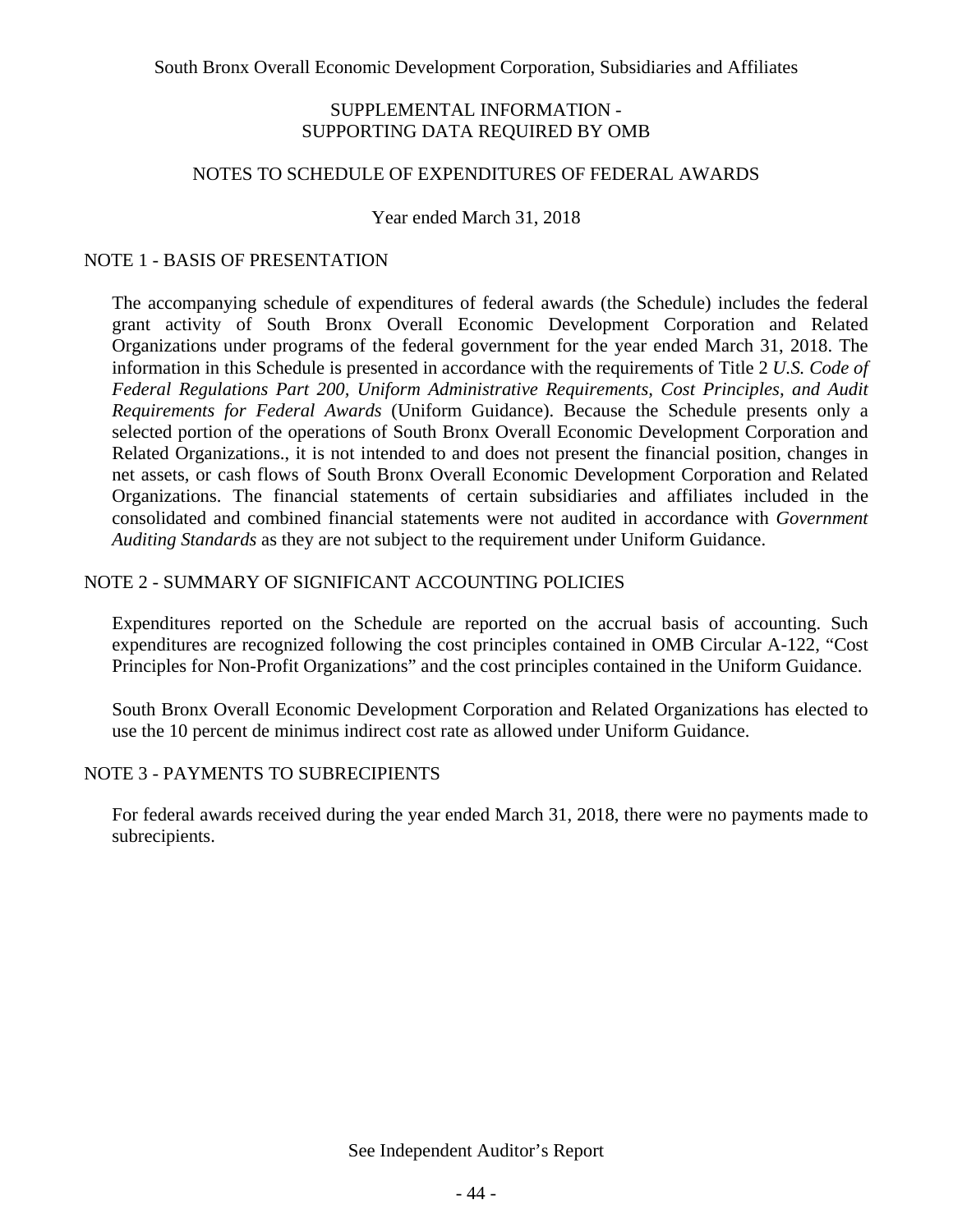

## INDEPENDENT AUDITOR'S REPORT ON INTERNAL CONTROL OVER FINANCIAL REPORTING AND ON COMPLIANCE AND OTHER MATTERS BASED ON AN AUDIT OF CONSOLIDATED AND COMBINED FINANCIAL STATEMENTS PERFORMED IN ACCORDANCE WITH *GOVERNMENT AUDITING STANDARDS*

## To the Board of Directors South Bronx Overall Economic Development Corporation, Subsidiaries and Affiliates

We have audited, in accordance with auditing standards generally accepted in the United States of America and the standards applicable to financial audits contained in *Government Auditing Standards*, issued by the Comptroller General of the United States, the consolidated and combined financial statements of South Bronx Overall Economic Development Corporation, Subsidiaries and Affiliates, which comprise the consolidated and combined statement of financial position as of March 31, 2018, and the related consolidated and combined statements of activities, functional expenses, net assets and cash flows for the year then ended, and the related notes to the consolidated and combined financial statements and have issued our report thereon dated December 2, 2019. The financial statements of certain subsidiaries and affiliates were not audited in accordance with *Government Auditing Standards* and accordingly this report does not include reporting on internal control over financial reporting or instances of reportable noncompliance associated with those subsidiaries and affiliates.

## **Internal Control Over Financial Reporting**

In planning and performing our audit of the consolidated and combined financial statements, we considered South Bronx Overall Economic Development Corporation, Subsidiaries and Affiliates' internal control over financial reporting (internal control) to determine the audit procedures that are appropriate in the circumstances for the purpose of expressing our opinion on the consolidated and combined financial statements, but not for the purpose of expressing an opinion on the effectiveness of South Bronx Overall Economic Development Corporation, Subsidiaries and Affiliates' internal control. Accordingly, we do not express an opinion on the effectiveness of South Bronx Overall Economic Development Corporation, Subsidiaries and Affiliates' internal control.

A *deficiency in internal control* exists when the design or operation of a control does not allow management or employees, in the normal course of performing their assigned functions, to prevent, or detect and correct misstatements on a timely basis. A *material weakness* is a deficiency, or combination of deficiencies, in internal control, such that there is a reasonable possibility that a material misstatement of South Bronx Overall Economic Development Corporation, Subsidiaries and Affiliates' consolidated and combined financial statements will not be prevented, or detected and corrected on a timely basis. A *significant deficiency* is a deficiency, or a combination of deficiencies, in internal control that is less severe than a material weakness, yet important enough to merit attention by those charged with governance.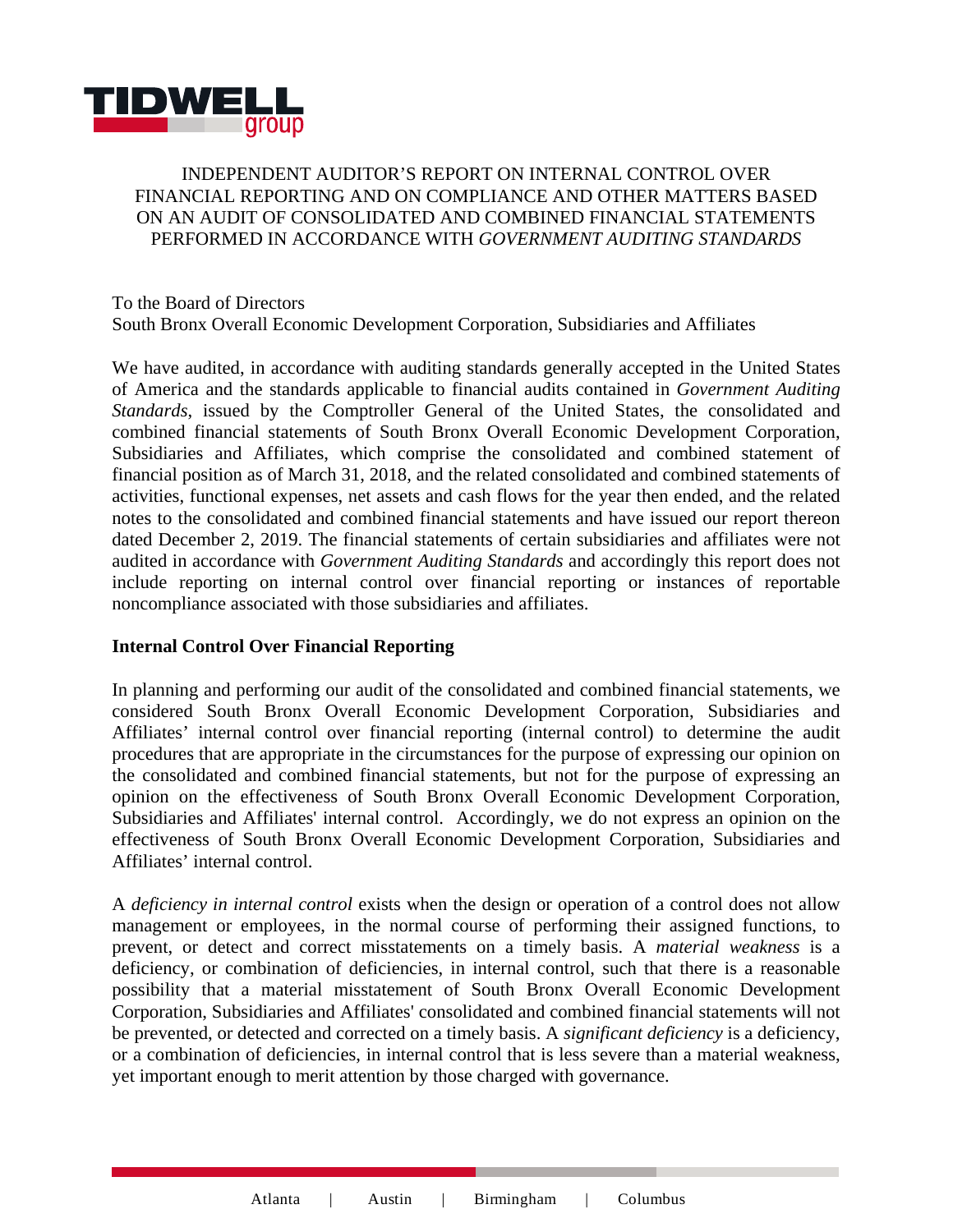Our consideration of internal control was for the limited purpose described in the first paragraph of this section and was not designed to identify all deficiencies in internal control, that might be material weaknesses or significant deficiencies and therefore, material weaknesses or significant deficiencies may exist that were not identified. We did identify certain deficiencies in internal control, described in the accompanying schedule of findings and questioned costs as items 2018- 001, 2018-002, 2018-003, 2018-004, and 2018-005 that we consider to be material weaknesses.

### **Compliance and Other Matters**

As part of obtaining reasonable assurance about whether South Bronx Overall Economic Development Corporation, Subsidiaries and Affiliates' consolidated and combined financial statements are free of material misstatement, we performed tests of its compliance with certain provisions of laws, regulations, contracts, and grant agreements, noncompliance with which could have a material effect on the determination of consolidated and combined financial statement amounts. However, providing an opinion on compliance with those provisions was not an objective of our audit and, accordingly, we do not express such an opinion. The results of our tests disclosed an instance of noncompliance or other matters that is required to be reported under *Government Auditing Standards* and which is described in the accompanying schedule of findings and questioned costs as items 2018-001, 2018-002, 2018-003, 2018-004, and 2018-005.

## **South Bronx Overall Economic Development Corporation, Subsidiaries and Affiliates' Response to Findings**

South Bronx Overall Economic Development Corporation, Subsidiaries and Affiliates' responses to the findings identified in our audit are described in the accompanying schedule of findings, questioned costs and recommendations. South Bronx Overall Economic Development Corporation, Subsidiaries and Affiliates' responses were not subjected to the auditing procedures applied in the final audit of the consolidated and combined financial statements and, accordingly, we express no opinion on them.

### **Purpose of this Report**

The purpose of this report is solely to describe the scope of our testing of internal control and compliance and the results of that testing, and not to provide an opinion on the effectiveness of South Bronx Overall Economic Development Corporation, Subsidiaries and Affiliates' internal control or on compliance. This report is an integral part of an audit performed in accordance with *Government Auditing Standards* in considering South Bronx Overall Economic Development Corporation, Subsidiaries and Affiliates' internal control and compliance. Accordingly, this communication is not suitable for any other purpose.

Fidwell Group, LLC

Atlanta, Georgia December 2, 2019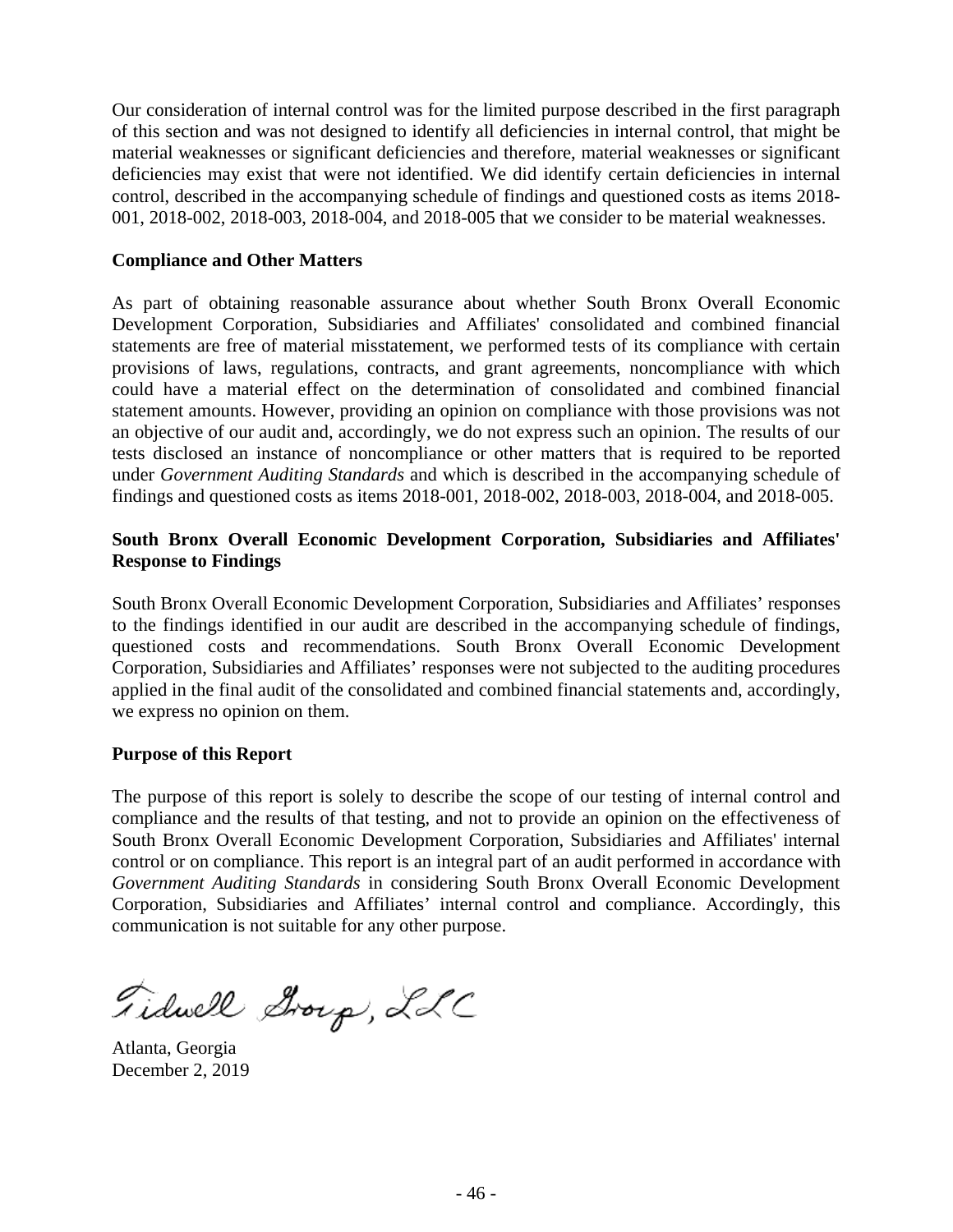

## INDEPENDENT AUDITOR'S REPORT ON COMPLIANCE FOR EACH MAJOR FEDERAL PROGRAM AND ON INTERNAL CONTROL OVER COMPLIANCE REQUIRED BY THE UNIFORM GUIDANCE

To the Board of Directors South Bronx Overall Economic Development Corporation, Subsidiaries and Affiliates

### **Report on Compliance for Each Major Federal Program**

We have audited South Bronx Overall Economic Development Corporation, Subsidiaries and Affiliates' compliance with the compliance requirements described in the *OMB Compliance Supplement* that could have a direct and material effect on South Bronx Overall Economic Development Corporation, Subsidiaries and Affiliates' major federal programs for the year ended March 31, 2018. South Bronx Overall Economic Development Corporation, Subsidiaries and Affiliates' major federal programs are identified in the summary of auditor's results section of the accompanying schedule of findings, questioned costs and recommendations.

### **Management's Responsibility**

Management is responsible for compliance with the requirements of laws, regulations, contracts, and grants applicable to its federal programs.

### **Auditor's Responsibility**

Our responsibility is to express an opinion on compliance for South Bronx Overall Economic Development Corporation, Subsidiaries and Affiliates' major federal programs based on our audit of the compliance requirements referred to above. We conducted our audit of compliance in accordance with auditing standards generally accepted in the United States of America; the standards applicable to financial audits contained in *Government Auditing Standards*, issued by the Comptroller General of the United States; and Title 2 U.S. *Code of Federal Regulations Part 200, Uniform Administrative Requirements, Cost Principles, and Audit Requirements for Federal Awards* (Uniform Guidance). Those standards and the Uniform Guidance require that we plan and perform the audit to obtain reasonable assurance about whether noncompliance with the compliance requirements referred to above that could have a direct and material effect on a major federal program occurred. An audit includes examining, on a test basis, evidence about South Bronx Overall Economic Development Corporation, Subsidiaries and Affiliates' compliance with those requirements and performing such other procedures as we considered necessary in the circumstances.

We believe that our audit provides a reasonable basis for our opinion on compliance for the major programs. However, our audit does not provide a legal determination of South Bronx Overall Economic Development Corporation, Subsidiaries and Affiliates' compliance.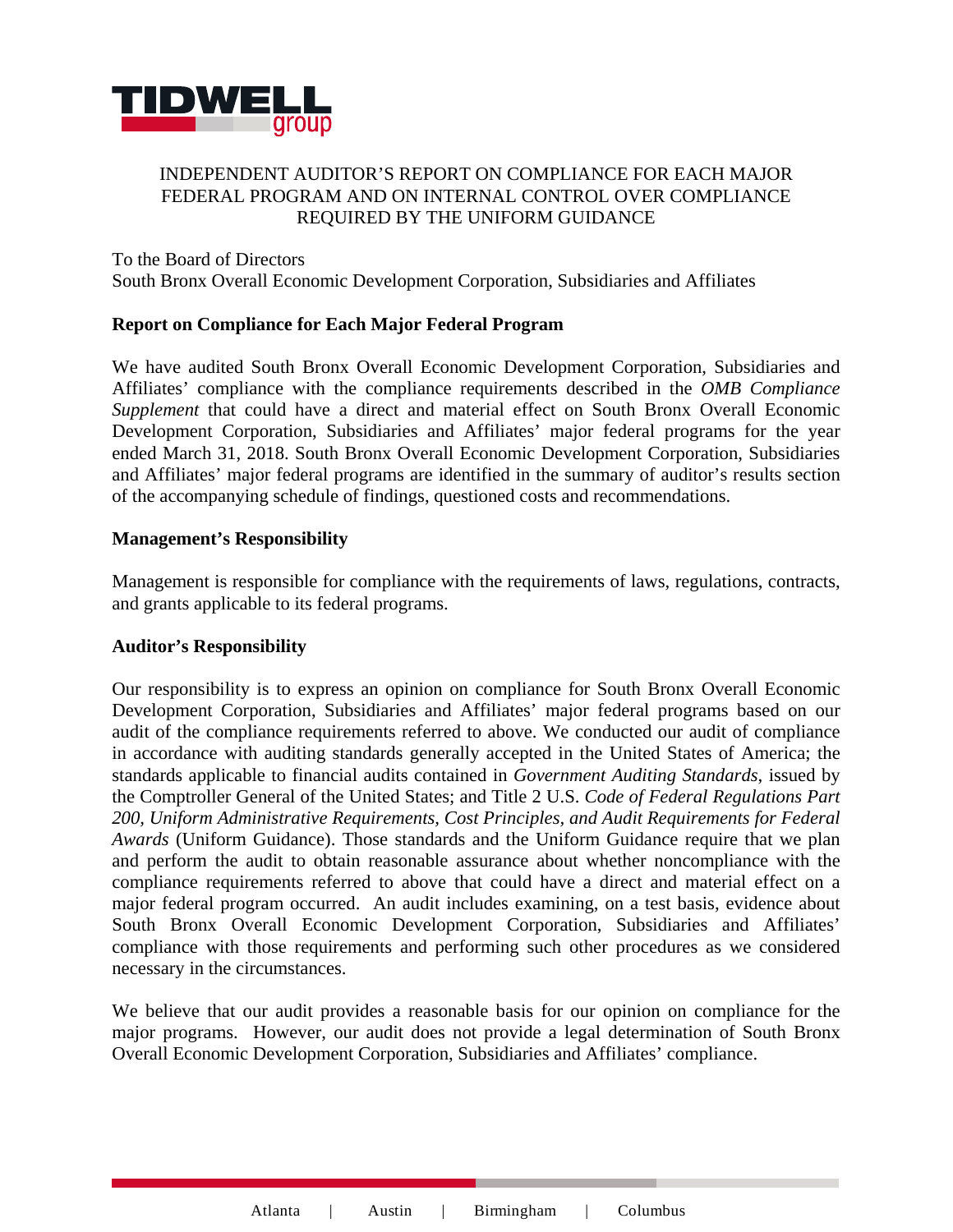## **Basis for Qualified Opinion on Each Major Federal Program**

As described in the accompanying schedule of findings, questioned costs and recommendations, South Bronx Overall Economic Development Corporation, Subsidiaries and Affiliates did not comply with requirements regarding the major federal program as described in Finding No. 2018-001, 2018-002, 2018-003, 2018-004, and 2018-005. Compliance with such requirements is necessary, in our opinion, for South Bronx Overall Economic Development Corporation, Subsidiaries and Affiliates to comply with requirements applicable to that program.

## **Opinion on Each Major Federal Program**

In our opinion, except for the noncompliance described in the Basis of Qualified Opinion paragraph, South Bronx Overall Economic Development Corporation, Subsidiaries and Affiliates complied, in all material respects, with the compliance requirements referred to above that could have a direct and material effect on its major federal programs for the year ended March 31, 2018.

### **Other Matters**

South Bronx Overall Economic Development Corporation, Subsidiaries and Affiliates' response to the noncompliance finding identified in our audit is described in the accompanying schedule of findings, questioned costs and recommendations. South Bronx Overall Economic Development Corporation, Subsidiaries and Affiliates' response was not subjected to the auditing procedures applied in the audit of compliance and, accordingly, we express no opinion on the response.

### **Report on Internal Control over Compliance**

Management of South Bronx Overall Economic Development Corporation, Subsidiaries and Affiliates is responsible for establishing and maintaining effective internal control over compliance with the compliance requirements referred to above. In planning and performing our audit of compliance, we considered South Bronx Overall Economic Development Corporation, Subsidiaries and Affiliates' internal control over compliance with the requirements that could have a direct and material effect on the major federal programs to determine the auditing procedures that are appropriate in the circumstances for the purpose of expressing an opinion on compliance for the major federal programs and to test and report on internal control over compliance in accordance with the Uniform Guidance, but not for the purpose of expressing an opinion on the effectiveness of internal control over compliance. Accordingly, we do not express an opinion on the effectiveness of South Bronx Overall Economic Development Corporation, Subsidiaries and Affiliates' internal control over compliance.

A *deficiency in internal control over compliance* exists when the design or operation of a control over compliance does not allow management or employees, in the normal course of performing their assigned functions, to prevent, or detect and correct, noncompliance with a compliance requirement of the federal programs on a timely basis. A *material weakness in internal control over compliance* is a deficiency, or combination of deficiencies, in internal control over compliance, such that there is a reasonable possibility that material noncompliance with a compliance requirement of the federal programs will not be prevented, or detected and corrected, on a timely basis. A *significant deficiency in internal control over compliance* is a deficiency, or combination of deficiencies, in internal control over compliance with a compliance requirement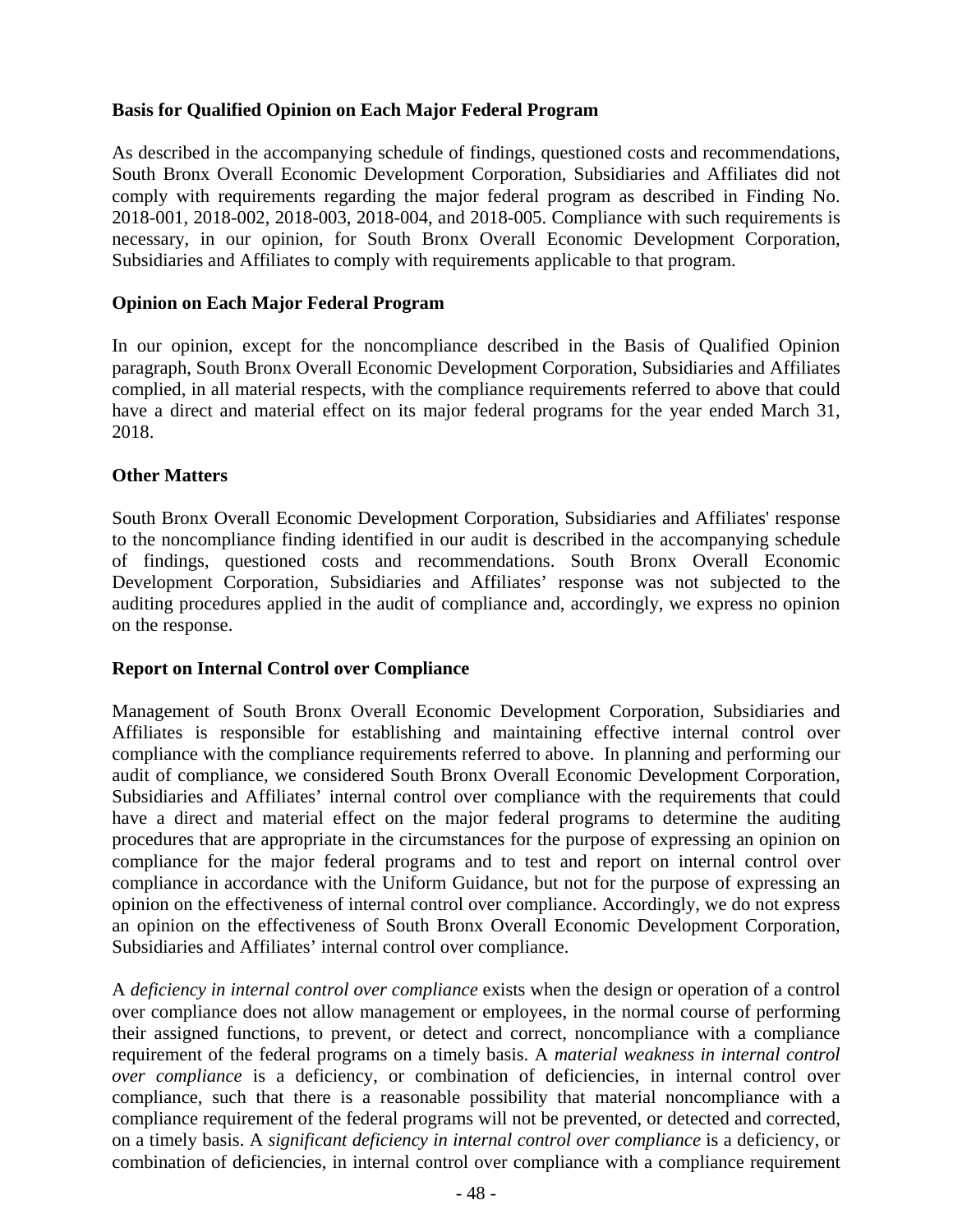of the federal programs that is less severe than a material weakness in internal control over compliance, yet important enough to merit the attention by those charged with governance.

Our consideration of internal control over compliance was for the limited purpose described in the first paragraph of this section and was not designed to identify all deficiencies in internal control over compliance that might be material weaknesses or significant deficiencies and therefore, material weaknesses or significant deficiencies may exist that were not identified. We identified certain deficiencies in internal control over compliance, as described in the accompanying schedule of findings, questioned costs and recommendations as items 2018-001, 2018-002, 2018-003, 2018-004, and 2018-005 that we considered to be material weaknesses.

South Bronx Overall Economic Development Corporation, Subsidiaries and Affiliates' response to the internal control over compliance findings identified in our audit is described in the accompanying schedule of findings, questioned costs and recommendations. South Bronx Overall Economic Development Corporation, Subsidiaries and Affiliates' response was not subject to the auditing procedures applied in the audit of compliance and, accordingly, we express no opinion on the response.

The purpose of this report on internal control over compliance is solely to describe the scope of our testing of internal control over compliance and the results of that testing based on the requirements of the Uniform Guidance. Accordingly, this report is not suitable for any other purpose.

Fiduell Group, LLC

Atlanta, Georgia December 2, 2019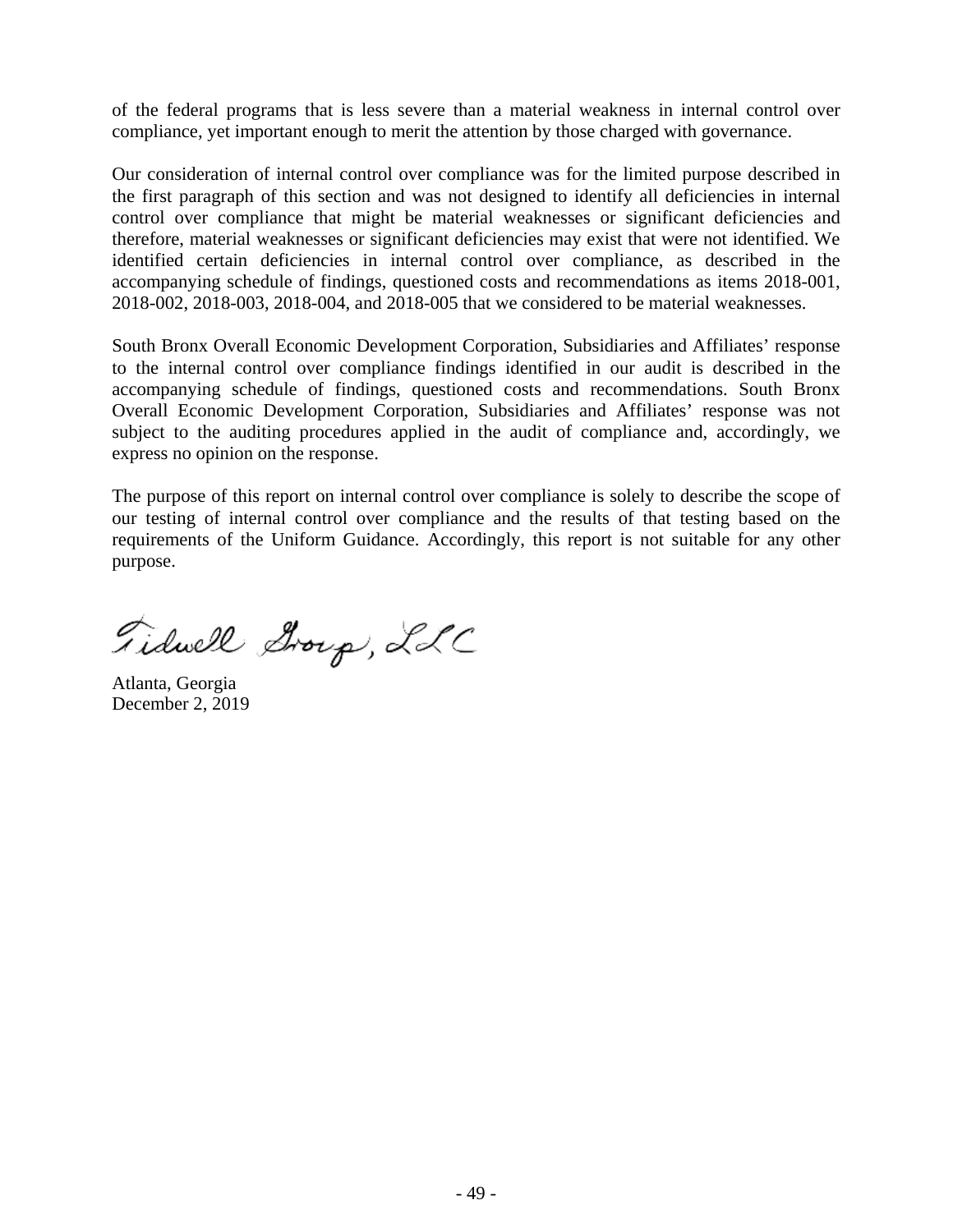## March 31, 2018

### A. Summary of Auditor's Results

- 1. The auditor's report expressed a disclaimer of opinion on whether the consolidated and combined financial statements of South Bronx Overall Economic Development Corporation, Subsidiaries and Affiliates were prepared in accordance with generally accepted accounting principles.
- 2. Five material weaknesses related to the audit of the consolidated and combined financial statements were reported in the Independent Auditor's Report on Internal Control over Financial Reporting and on Compliance and Other Matters Based on an Audit of Financial Statements Performed in Accordance with *Government Auditing Standards*. No significant deficiencies were reported.
- 3. Five instances of noncompliance material to the consolidated and combined financial statements of South Bronx Overall Economic Development Corporation, Subsidiaries and Affiliates, which would be required to be reported in accordance with *Government Auditing Standards*, were disclosed during the audit.
- 4. Five material weaknesses in internal control over major federal award programs were disclosed in the Independent Auditor's Report on Compliance for Each Major Federal Program and on Internal Control Over Compliance Required by the Uniform Guidance. No significant deficiencies were reported.
- 5. The auditor's report on compliance for the major federal award programs for South Bronx Overall Economic Development Corporation, Subsidiaries and Affiliates expresses a qualified opinion.
- 6. There are five audit findings relative to the major federal award programs for South Bronx Overall Economic Development Corporation, Subsidiaries and Affiliates.
- 7. The programs tested as a major program included

#### Name of Federal Program

U.S. Department of Health and Human Services - Temporary Assistance for Needy Families - 93.558

US Department of Health and Human Services - Community Services Block Grants - 93.569

- 8. The threshold for distinguishing Type A and B programs was \$750,000.
- 9. South Bronx Overall Economic Development Corporation, Subsidiaries and Affiliates did not qualify as a low-risk auditee.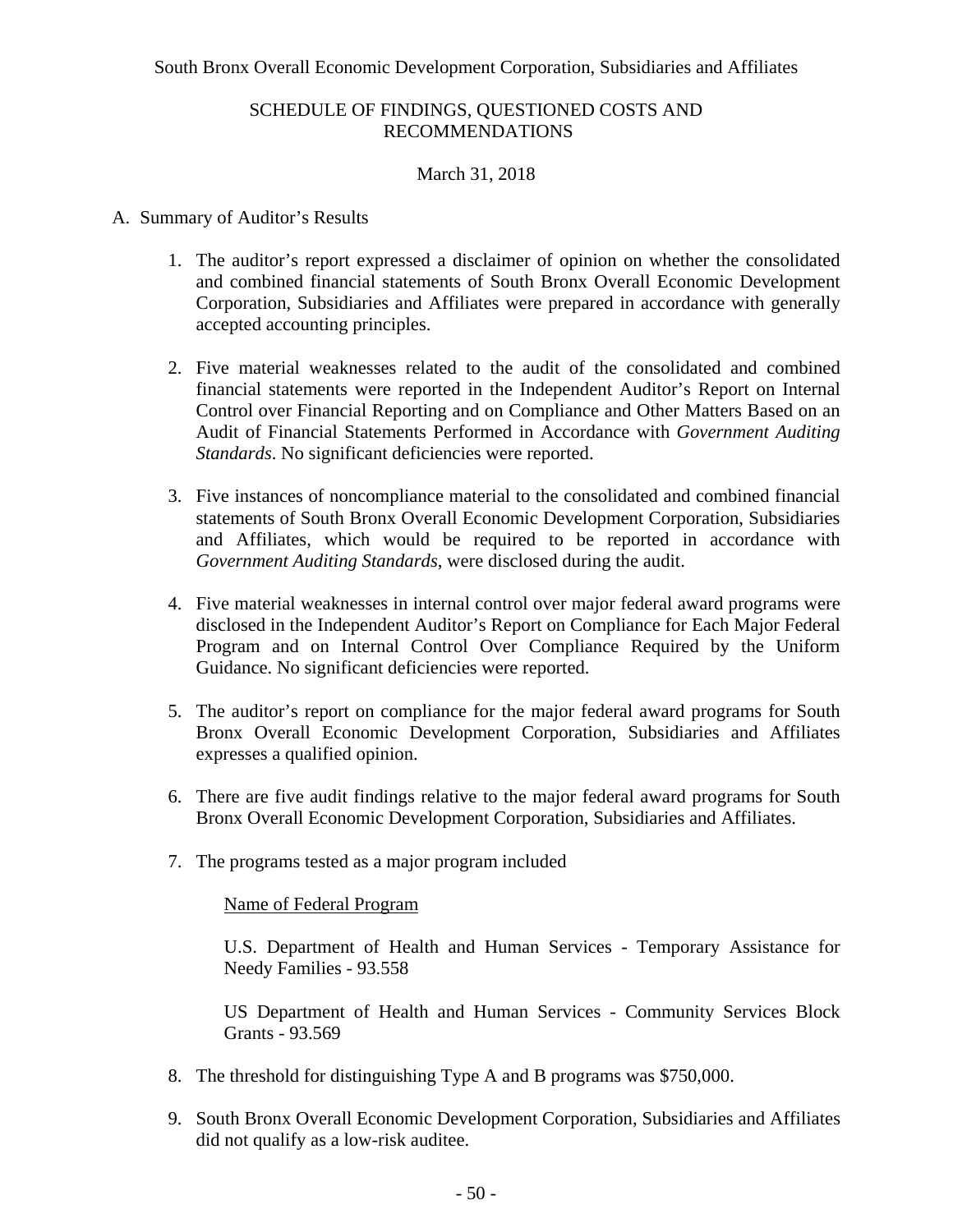## March 31, 2018

## B. Findings

### **Finding No. 2018-001: Controls over accounting software**

## **Criteria**

Internal controls over financial reporting should exist to ensure that material misstatements are detected and corrected by management in a timely manner.

## **Condition**

The accounting records required numerous material adjustments to be proposed and recorded in order for the financial statements to be fairly presented in accordance with generally accepted accounting principles in the United States of America.

## **Questioned Cost:**

None

## **Cause**

Management did not have sufficient controls over financial reporting.

## **Effect**

Management may produce financial statements that are materially misstated.

### **Recommendation:**

Management should undertake a review of internal controls over financial reporting and ensure that financial data is properly recorded in the books and records of the project to prevent misstatements from occurring in the future.

## **Views of Responsible Officials**

Management has purchased a new accounting software database that will support management's commitment to providing accurate, timely financial reporting to all stakeholders - funders, lenders, investors, auditors and others, and improve the organization's audit completion and timely filing of required forms and documents. Management has also ensured that there are procedures in place to ensure that the Real Estate and Finance Departments coordinates and communicates all activities to make sure they are properly recorded in the general ledger. The Real Estate Development Department has been instructed to immediately notify finance of any property acquisitions even if they are purchased by third party partners. In addition, the fiscal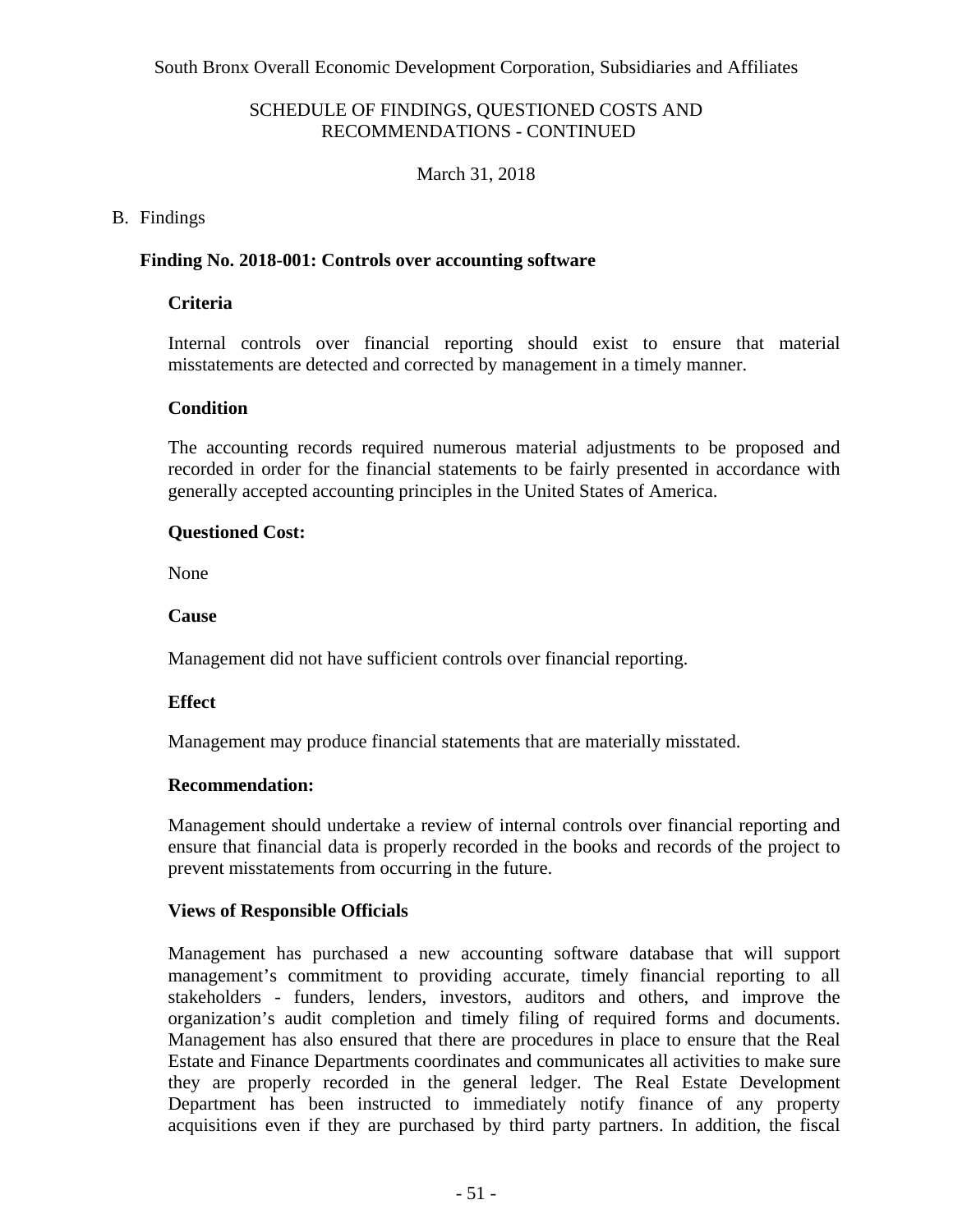## March 31, 2018

department has implemented a monthly close process for the real estate department as of December 2019. We are providing timely quarterly reports to all investors and funders.

### **Finding No. 2018-002: Controls over financial reporting**

### **Criteria**

The finance department and the development department should have coordinated communication and documentation to report all balances and activity of the combined and consolidated entities to prevent the misstating of future financial statements.

### **Condition**

During the audit for the year ended March 31, 2018, it was discovered that activity for Harlem, an entity wholly-owned by the Organization, had not been consolidated since its inception.

### **Questioned Cost:**

None

### **Cause**

The lack of controls over coordination between the development department and the finance department caused certain activity to not be reported in the financial statements.

### **Effect**

Assets, liabilities, and net assets were understated in the March 31, 2017 financial statements.

### **Recommendation:**

Management should coordinate all development activity between the development department and the finance department to ensure that all activity is properly recorded in the general ledger. Management should do this both retroactively and going forward.

### **Views of Responsible Officials**

Management will implement procedures to ensure that all development activity is properly reported in the general ledger. In response to prior audit findings, the Board directed management to identify and develop an internal control plan to enhance operations and mitigate risk exposures. Management has held meetings with all of the departments and began revising policies and procedures organization-wide. Since August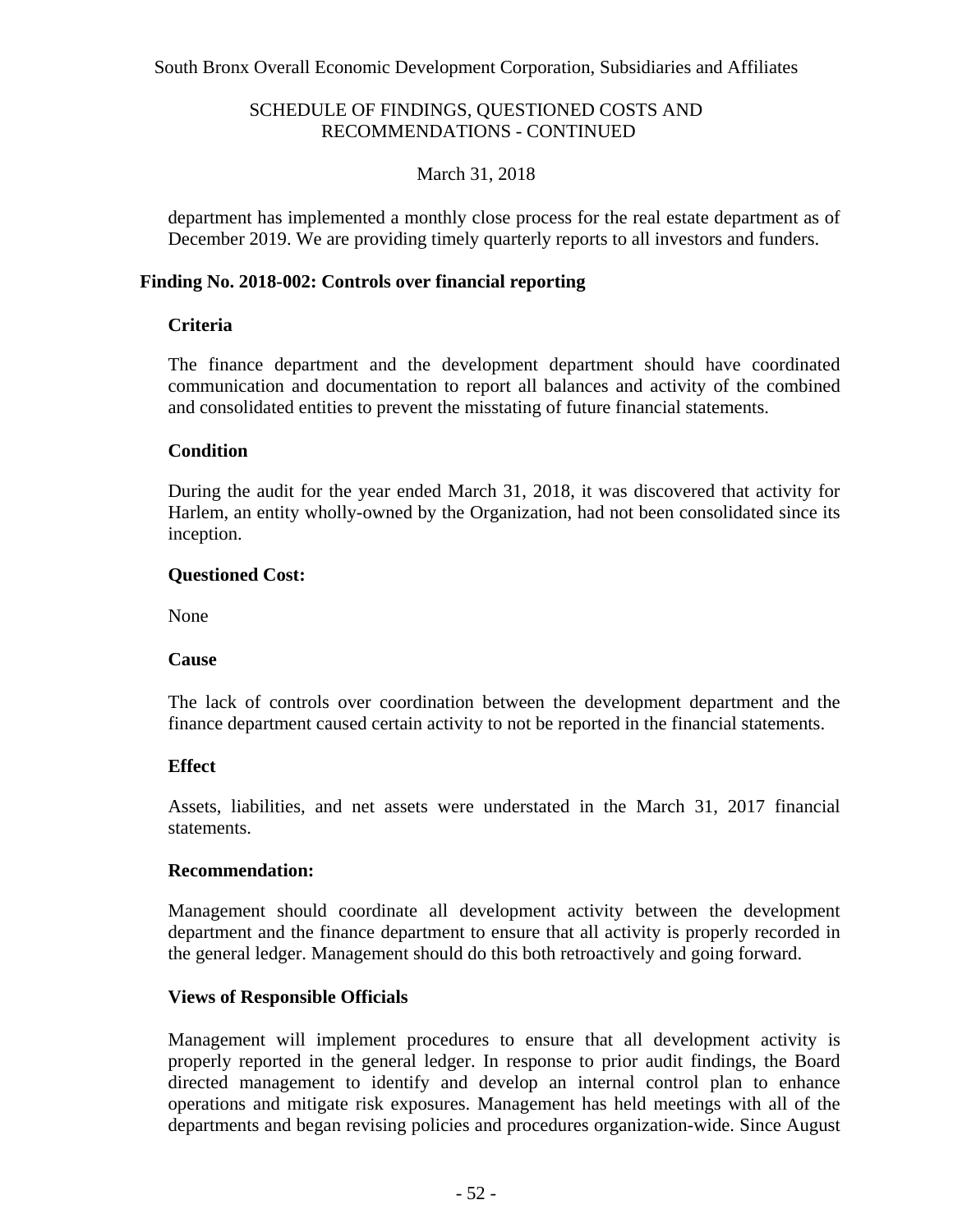## March 31, 2018

2019, management has instituted nine (9) policy and procedure documents reviewed and approved by the Board of Directors.

### **Finding No. 2018-003: Controls over timely filing with the Federal Audit Clearinghouse**

## **Criteria**

The Federal Audit Clearinghouse requires that the Data Collection Form be submitted within nine months of year end.

## **Condition**

The Data Collection Form for the year ended March 31, 2017 was not filed electronically with the Federal Audit Clearinghouse within nine months of the fiscal year end of the Organization.

### **Questioned Cost:**

None

### **Cause**

The significant audit adjustments required to the trial balance resulted in a lengthy audit process.

## **Effect**

Management is not in compliance with the requirement to timely submit the Data Collection Form with the Federal Audit Clearinghouse.

### **Recommendation:**

Management should institute procedures to ensure that the Data Collection form is electronically filed with the Federal Audit Clearinghouse within nine months of year end.

## **Views of Responsible Officials**

Management will implement procedures to ensure that the form is timely submitted in the future. While management anticipates adjustments may be required for its fiscal year 2019 and 2020 audits, the audit process will be more efficient compared to prior years due to the implemented audit and accounting best practices designed to build internal processes, create schedules and general acceptable supporting documentation for accounting transactions.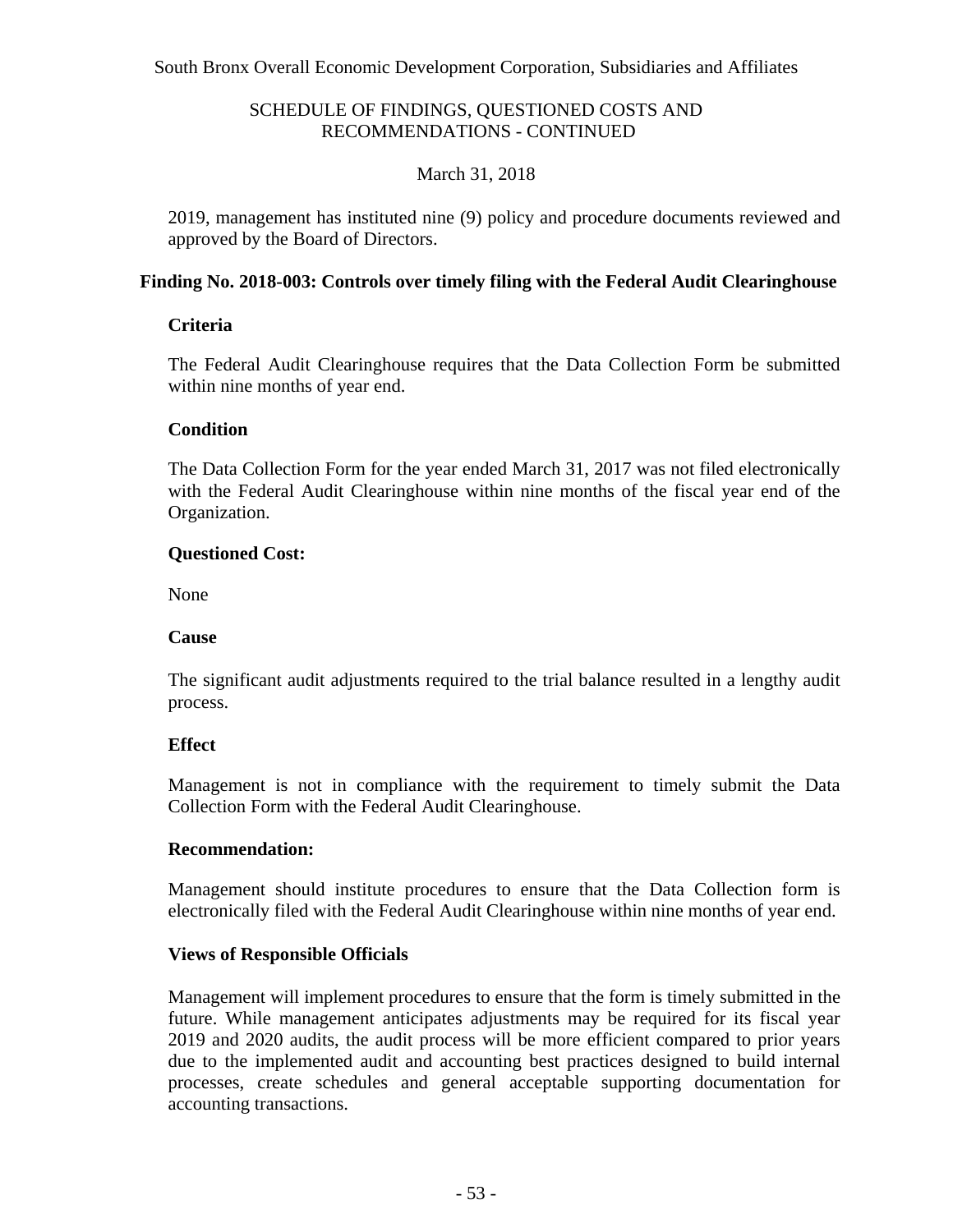## March 31, 2018

### **Finding No. 2018-004: Controls over program reimbursement**

### **Criteria**

The finance department and the programs department should have coordinated communication and documentation to properly report all activity submitted for reimbursement from funding providers, and maintain proper records allowing for necessary testing of federal expenditures.

### **Condition**

12 months of vouchers for reimbursement were selected relating to a total of 120 expenditures across the major CFDA programs. Management was unable to provide supporting documentation for any of the selections made that directly linked the individual expenditures to the amounts being submitted for reimbursement.

### **Questioned Cost:**

12 months of vouchers for reimbursement supporting 120 individual expenditures totaling \$182,546.

#### **Cause**

The lack of controls over coordination between the programs department and the finance department caused certain federal expenditure activity to not be tracked properly by management's recordkeeping.

#### **Effect**

Management may not be properly billing programs for expenditures that were directly related to the respective programs.

#### **Recommendation:**

Management should coordinate all reimbursement activity between the programs department and the finance department to ensure that all activity is properly recorded in the general ledger with easily sorted and identifiable expenditures allocated by program before submitting vouchers for reimbursement.

### **Views of Responsible Officials**

Management will implement procedures to ensure that all program expense and reimbursement activity is properly reported in the general ledger and relates directly to vouchers submitted for reimbursement. New leadership with deep institutional knowledge and experience have contributed towards a proactive and accelerated internal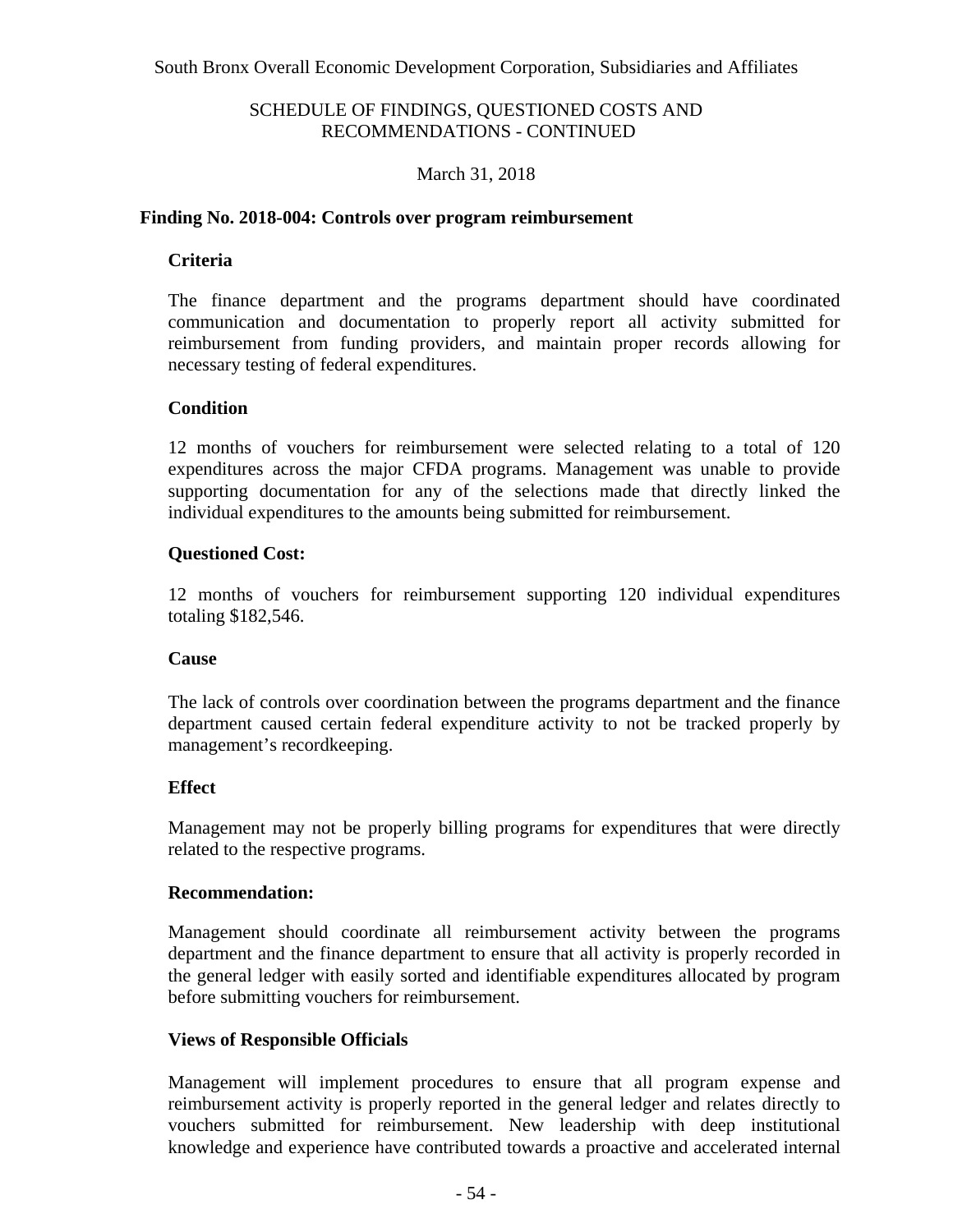## March 31, 2018

review and enhanced internal operating procedures and processes for general operations, programs, and property management. In addition, SoBro has transitioned all of their temporary staff and hired permanent staff in the fiscal department to ensure the continuity of record keeping and the integrity of the transactions being performed. Manage has also implemented monthly meetings between fiscal and program staff with new checklist requirements to ensure billing and vouchers are supported by the general ledger prior to submission of vouchers.

### **Finding No. 2018-005: Controls over program expenditures**

## **Criteria**

The finance department and the programs department should have coordinated communication and documentation to properly record and maintain records allowing for necessary testing of federal expenditures.

## **Condition**

120 expenditures were selected for testing, 4 of which did not have direct support.

## **Questioned Cost:**

4 expenditures totaling \$14,738.

### **Cause**

The lack of controls over coordination between the programs department and the finance department caused certain federal expenditure activity to not be tracked properly by management's recordkeeping.

### **Effect**

Management may not be properly billing programs for expenditures that were directly related to the respective programs.

### **Recommendation:**

Management should coordinate all reimbursement activity between the programs department and the finance department to ensure that all activity being submitted for reimbursement is backed up by proper support that management retains for audit and compliance purposes.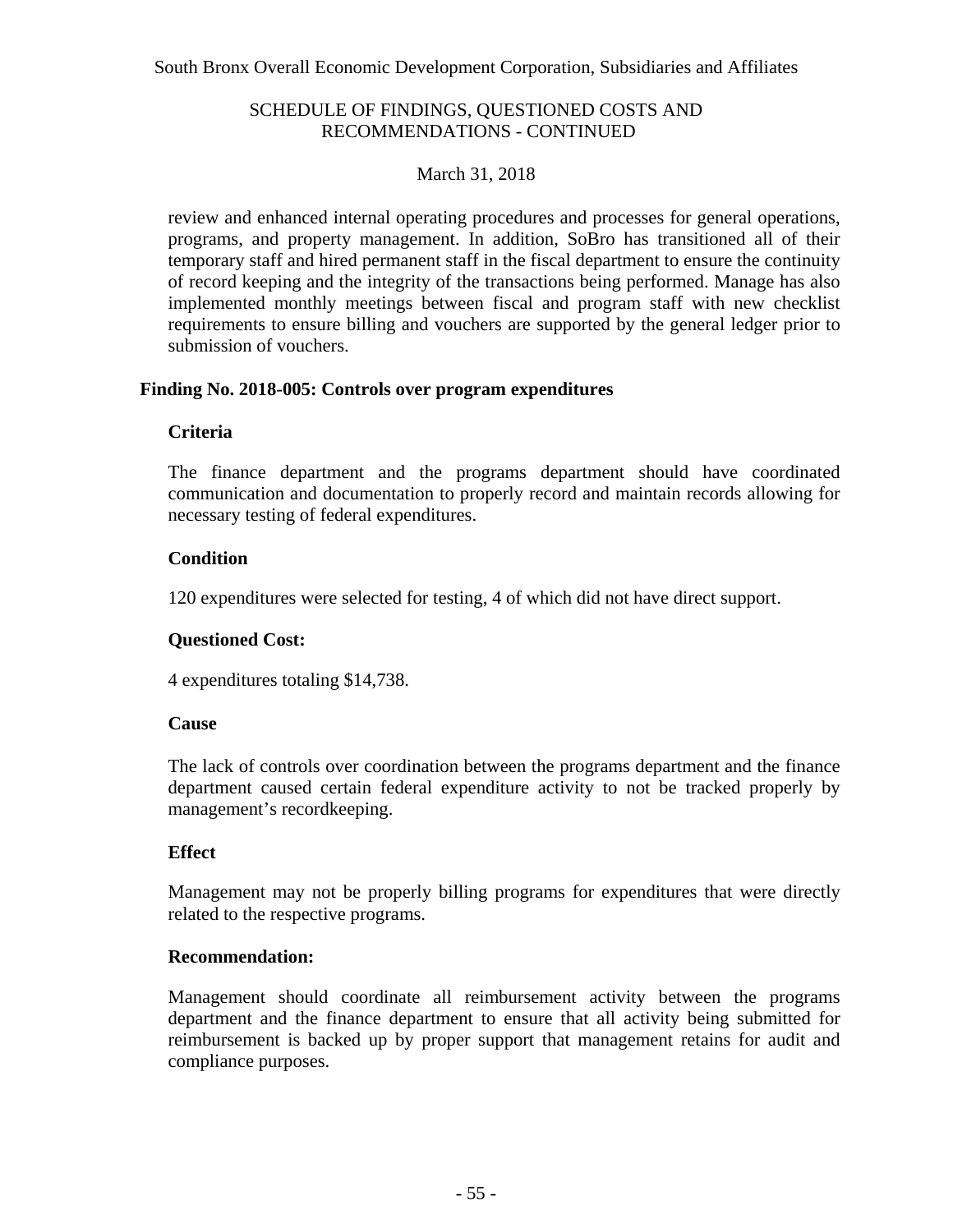### March 31, 2018

### **Views of Responsible Officials**

Management will implement procedures to ensure that all program expense and reimbursement activity is properly reported in the general ledger and relates directly to vouchers submitted for reimbursement. New leadership with deep institutional knowledge and experience have contributed towards a proactive and accelerated internal review and enhanced internal operating procedures and processes for general operations, programs, and property management. In addition, SoBro has transitioned all of their temporary staff and hired permanent staff in the fiscal department to ensure the continuity of record keeping and the integrity of the transactions being performed. Manage has also implemented monthly meetings between fiscal and program staff with new checklist requirements to ensure billing and vouchers are supported by the general ledger prior to submission of vouchers.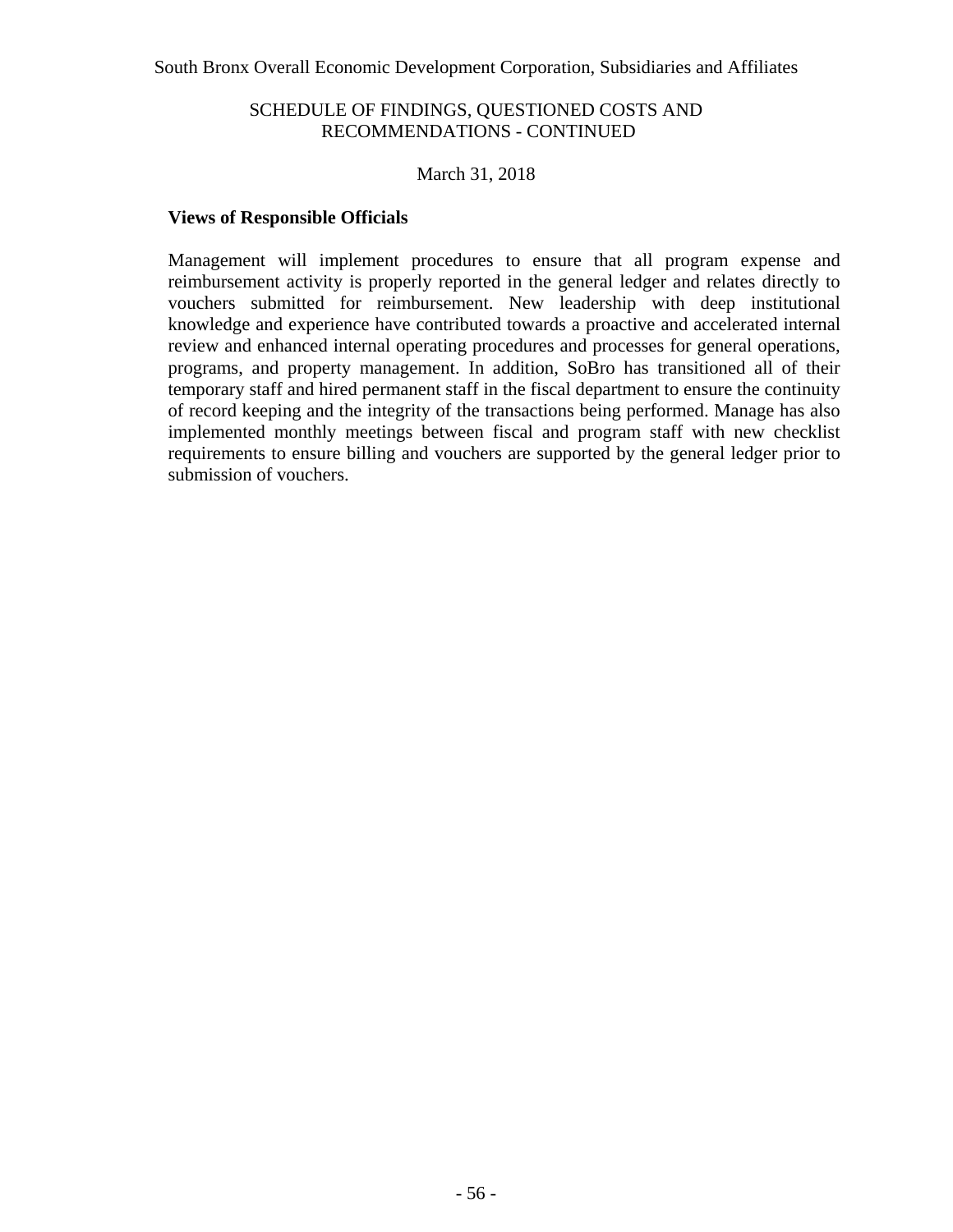### SCHEDULE OF THE STATUS OF PRIOR AUDIT FINDINGS, QUESTIONED COSTS AND RECOMMENDATIONS (UNAUDITED)

## March 31, 2018

1. Audit Report, dated June 11, 2018, for the year ended March 31, 2017, issued by Tidwell Group, LLC.

See the status below of findings from the prior audit report:

### **Finding No. 2017-001**

### **Criteria:**

Internal controls over financial reporting should exist to ensure that material misstatements are detected and correct by management in a timely manner.

### **Statement of Condition**

The accounting records required numerous material adjustments to be proposed and recorded in order for the financial statements to be fairly presented in accordance with generally accepted accounting principles in the United States of America.

#### **Status**

Not Cleared.

### **Finding No. 2017-002**

#### **Criteria:**

The finance department and the development department should have coordinated communication and documentation to report all balances and activity of the combined and consolidated entities to prevent the misstating of future financial statements.

### **Statement of Condition**

During the audit for the year ended March 31, 2017, it was discovered that certain land and the associated liability was not recorded by SoBRO Local Development Corporation.

#### **Status**

Not Cleared.